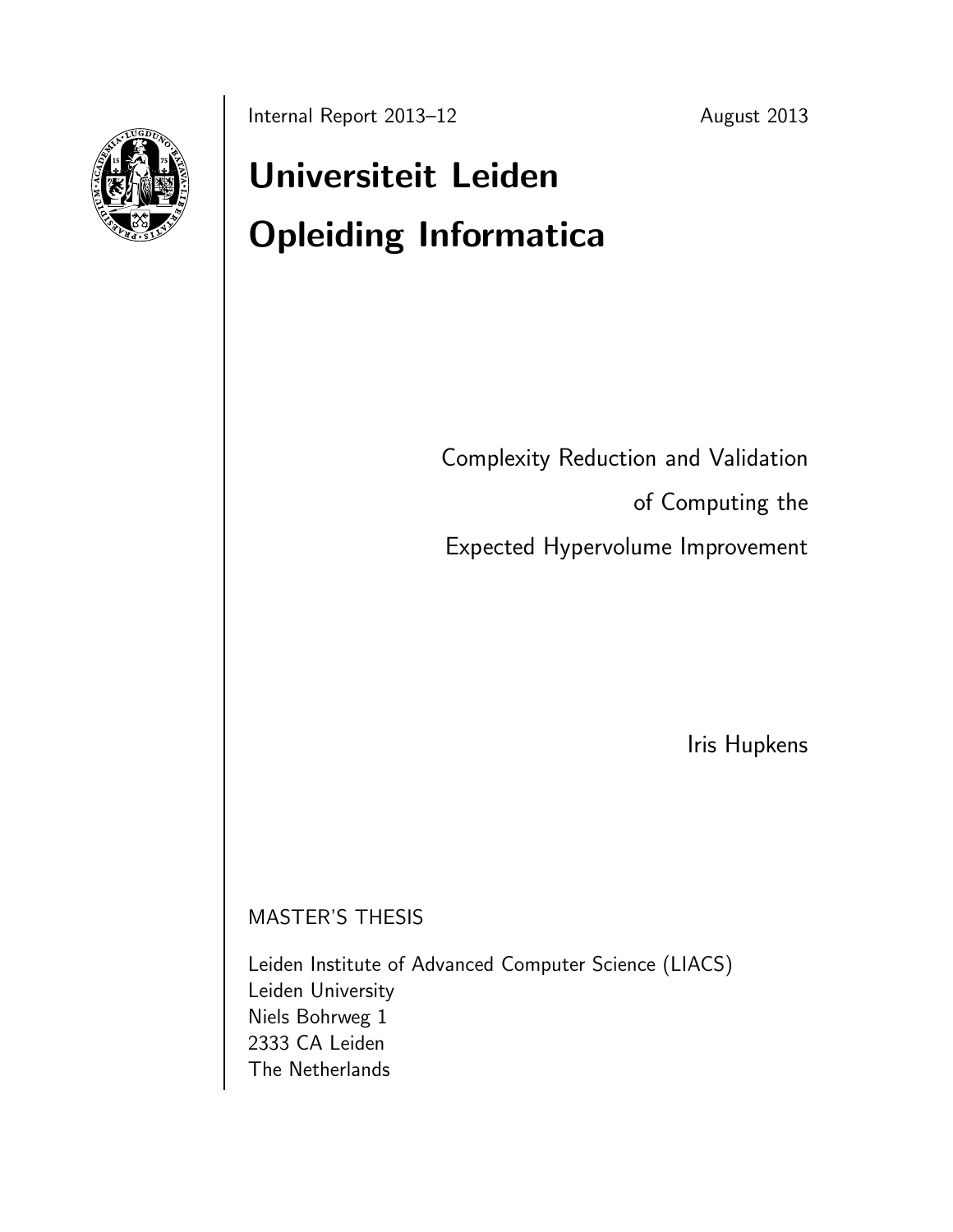#### Abstract

Expected improvement algorithms are commonly used in global optimization problems where evaluating the objective function is costly. The Expected Hypervolume Improvement (EHVI) is a recent generalization of these algorithms to multiobjective optimization. The computation of the EHVI is based on a multidimensional integration of a piecewise defined nonlinear function. Exact calculation of the EHVI has so far only been possible in 2-D, and even there it is slow. In higher dimensions it can so far only be approximated, for instance by Monte Carlo integration, and no expression/algorithm for direct integration is available.

In this thesis, a new algorithm is devised for the exact calculation of the EHVI in higher dimensions, and its correctness is experimentally verified in three dimensions. Additionally, fast computation schemes are proposed for the exact calculation of the EHVI in two and three dimensions, with time complexity in  $O(n^2)$  (previously  $O(n^3 \log n)$ ) and in  $O(n^3)$ , respectively. Empirical tests show that for Pareto front approximations of modest size (< 100 points) with the new algorithm computation times in the order of a second or less are required to perform exact calculations in three dimensions and imprecise Monte Carlo integration is no longer required. The algorithms have been implemented in  $C++$ and can be readily used in global multiobjective optimization algorithms which use the EHVI.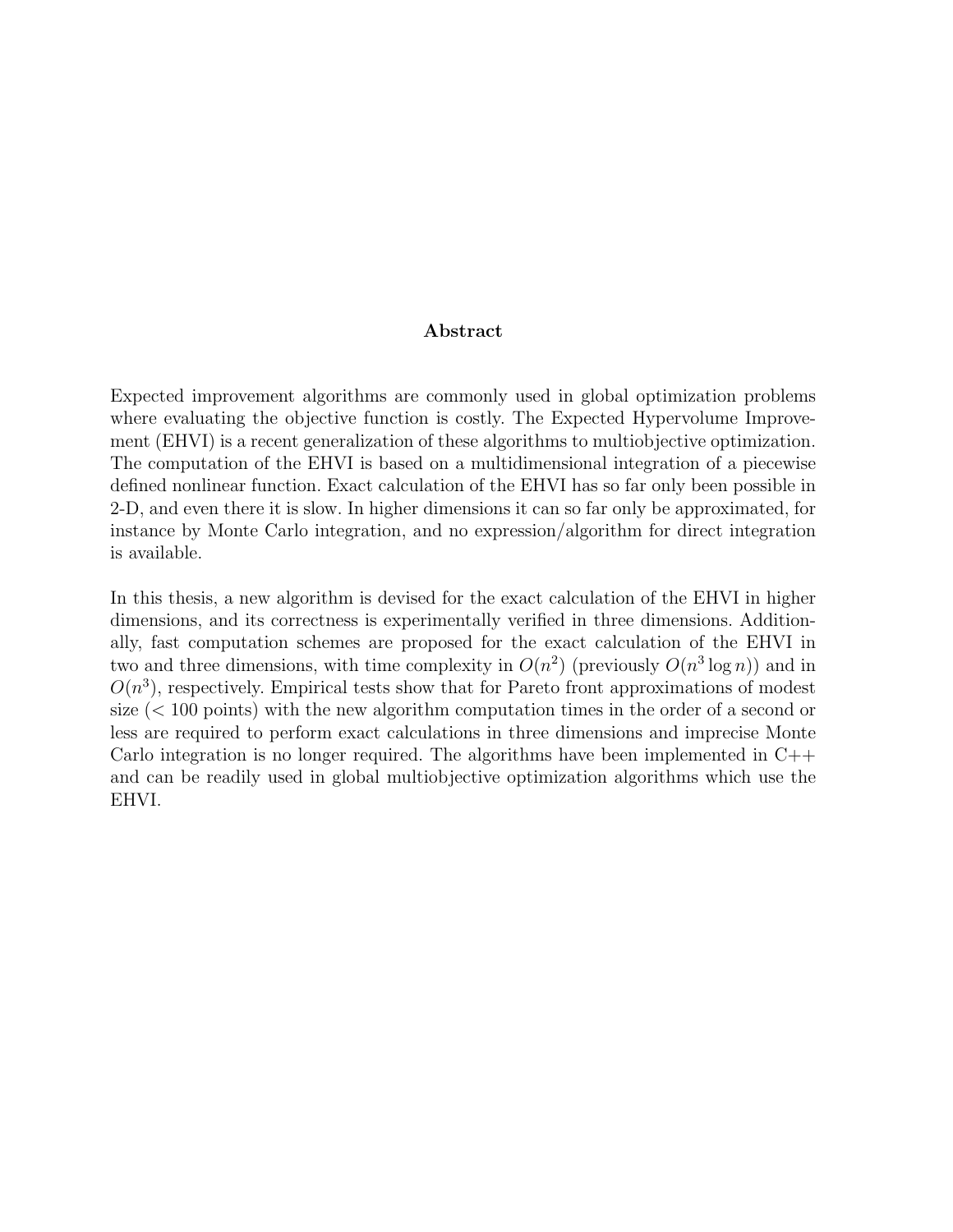## **Contents**

| $\mathbf{1}$                  | Introduction                                                                                 | 3  |  |  |  |  |
|-------------------------------|----------------------------------------------------------------------------------------------|----|--|--|--|--|
| $\mathbf{2}$                  | Preliminaries                                                                                |    |  |  |  |  |
|                               | Exact Calculation of Partial One-Dimensional Improvements<br>2.1                             | 6  |  |  |  |  |
| 3                             | <b>Related Work</b>                                                                          | 8  |  |  |  |  |
| Calculating the 2-D EHVI<br>4 |                                                                                              |    |  |  |  |  |
|                               | 4.1                                                                                          | 16 |  |  |  |  |
| $\bf{5}$                      | Calculation of the Higher-Dimensional EHVI                                                   |    |  |  |  |  |
|                               | 5.1                                                                                          | 17 |  |  |  |  |
|                               | Decomposition of the EHVI in the 3-D Case $\ldots \ldots \ldots \ldots \ldots \ldots$<br>5.2 | 19 |  |  |  |  |
|                               | 5.3                                                                                          | 26 |  |  |  |  |
|                               | Simple Higher-Dimensional EHVI Calculations<br>5.4                                           | 29 |  |  |  |  |
|                               | 5.5                                                                                          | 31 |  |  |  |  |
| 6                             | $O(n^3)$ -time 3-D EHVI Calculations                                                         |    |  |  |  |  |
| 7                             | <b>Empirical Tests and Results</b><br>36                                                     |    |  |  |  |  |
|                               | 7.1                                                                                          | 37 |  |  |  |  |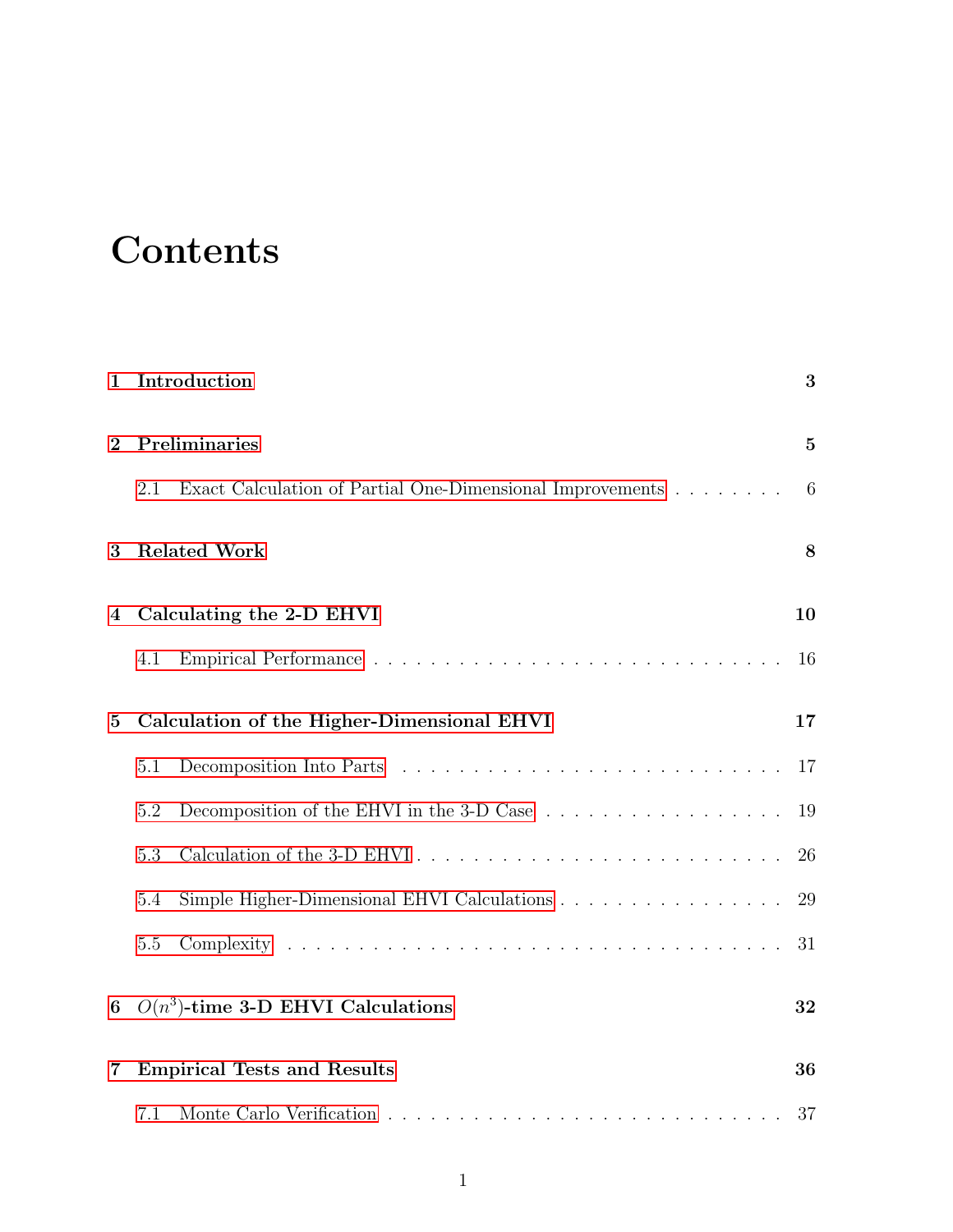|                              | 7.2                                                 |    |  |  |
|------------------------------|-----------------------------------------------------|----|--|--|
| 8 Conclusion and Future Work |                                                     |    |  |  |
| A Sourcecode                 |                                                     |    |  |  |
|                              |                                                     |    |  |  |
|                              |                                                     |    |  |  |
|                              | A.3 Slice-update scheme for 3-D EHVI calculation 46 |    |  |  |
|                              | <b>B</b> How to Use the Software                    | 50 |  |  |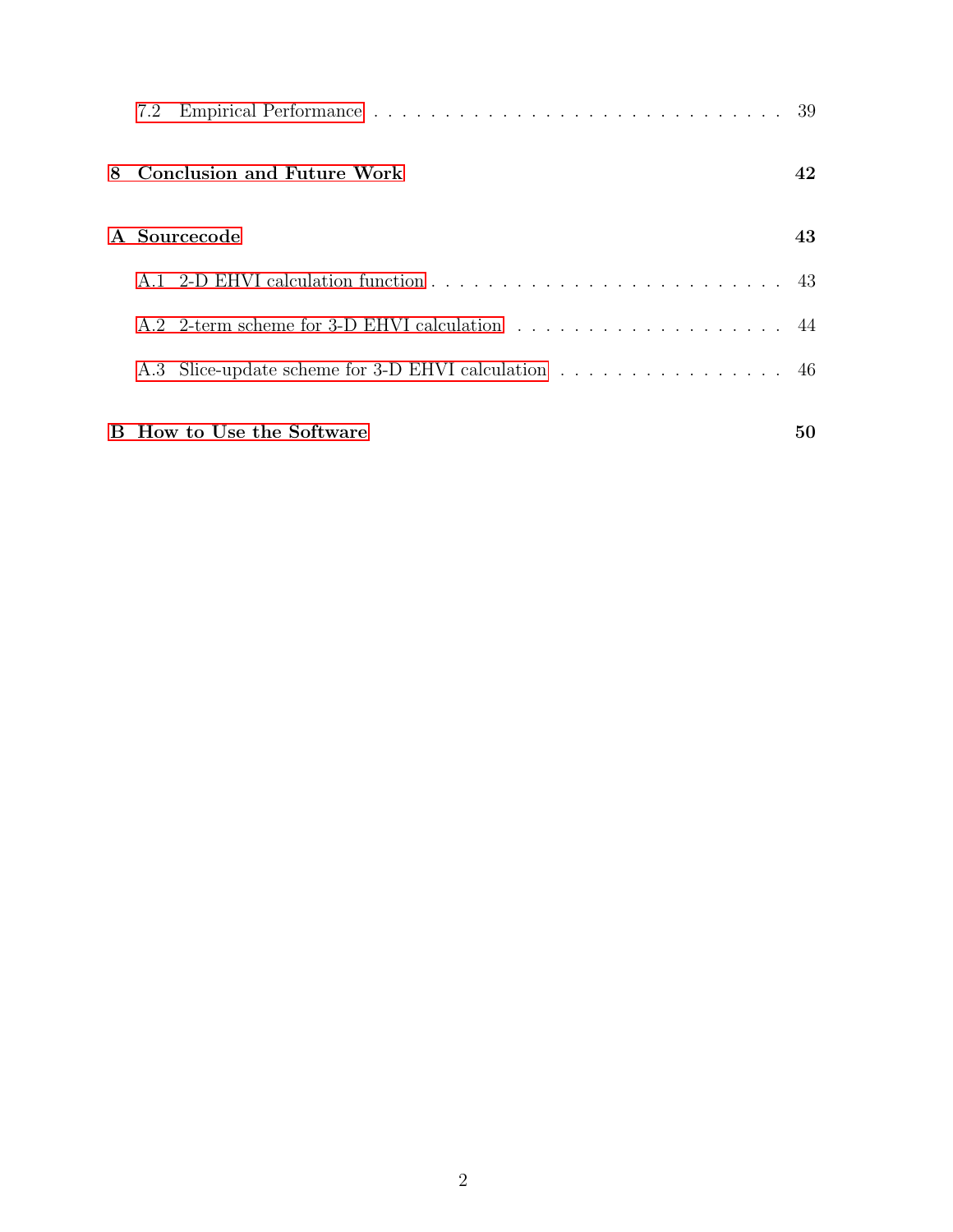### <span id="page-4-0"></span>Chapter 1

### Introduction

In multiobjective optimization, the goal is to find a set of solutions which optimizes multiple objective functions at the same time. Sometimes the function values of solutions can only be determined through costly simulations, so approximation functions are used in their place. This makes it possible to evaluate the function values of the most promising individuals only, instead of wasting time evaluating the function values of individuals that are unlikely to result in an improvement. Given a predictive distribution of the expected function values, the Expected Hypervolume Improvement (or EHVI for short) represents the expected improvement in the hypervolume measure of the solution set [\[1\]](#page-54-0). The hypervolume measure itself is a common measure used to determine the quality of a set of solutions to a multiobjective optimization problem [\[2\]](#page-54-1), which makes the EHVI a natural quality measure to use in multiobjective surrogate-assisted optimization.

The calculation of the EHVI has so far been a problem. Monte Carlo integration can solve the issue of computing the EHVI directly, but to get an accurate approximation out of Monte Carlo integration is slow. An exact calculation approach exists, but it is slow as well, and does not work in dimensions higher than 2. This thesis aims to increase the speed of exact calculation of the EHVI in 2 dimensions, as well as provide a working method of calculating it in higher dimensions. To verify whether it is working, it will be compared to the results from Monte Carlo integration. The empirical performance of directly calculating the EHVI in the three-dimensional case will also be analyzed in order to show the feasibility of using direct calculations in place of Monte Carlo integration.

This thesis is structured as follows:

- Chapter [2](#page-6-0) contains a partial summary of technical preliminaries required to understand the thesis.
- Chapter [3](#page-9-0) summarizes some related work.
- Chapter [4](#page-11-0) contains a proof that the exact calculation of the 2-D EHVI can be done in  $O(n^2)$ , as well as a proof that the worst-case complexity of calculating the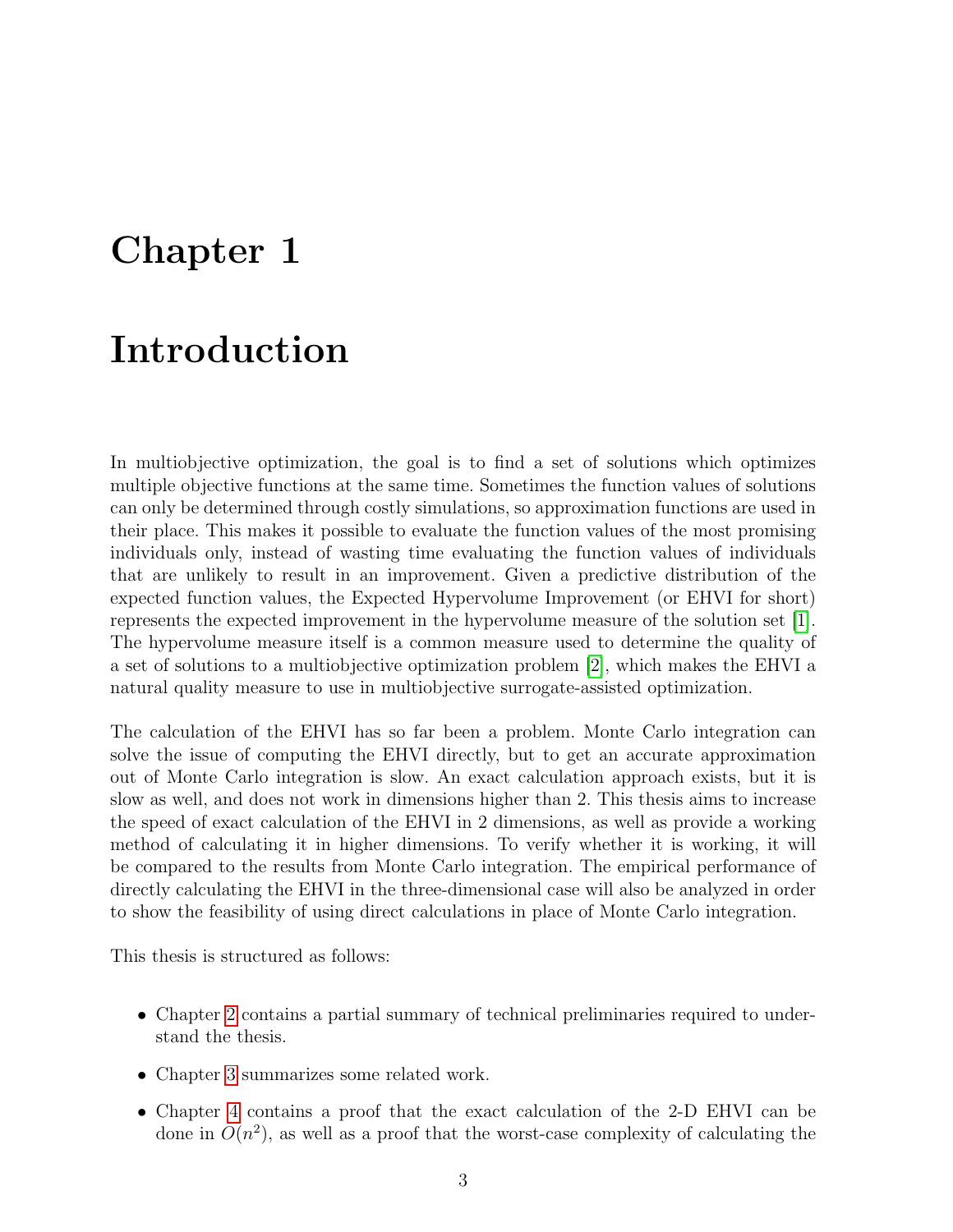EHVI in the 2-D case cannot be less than  $O(n \log n)$ . It also contains the results of an empirical test comparing the performance of the newly-provided algorithm to a naive  $(O(n^3 \log n))$  implementation.

- Chapter [5](#page-18-0) describes the details of calculating the expected hypervolume improvement in more than 2 dimensions.
- Chapter [6](#page-33-0) describes a method for determining the 3-D EHVI with time complexity  $O(n^3)$ .
- Chapter [7](#page-37-0) describes the results of empirical tests of implementations of the algorithms described in Chapter [5,](#page-18-0) both to verify their correctness and to measure their performance.
- Finally, Chapter [8](#page-43-0) contains some concluding remarks and an outline of promising directions for future research.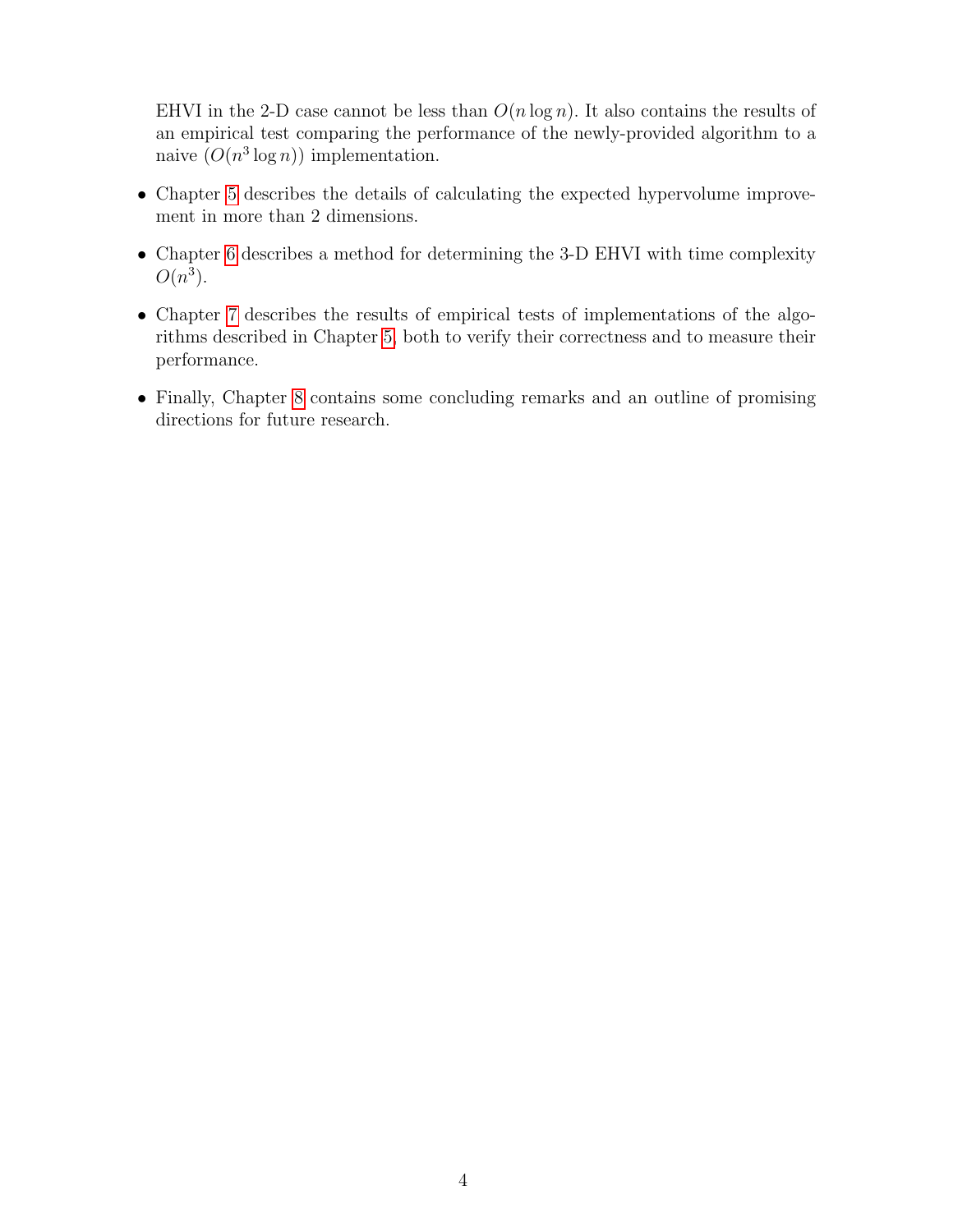### <span id="page-6-0"></span>Chapter 2

### Preliminaries

Without loss of generality, we will consider maximization problems in this thesis, meaning that finding the highest possible function values is desired.

A characteristic of multiobjective optimization problems is that there is typically no single best solution. Instead, there is a set of solutions known as the Pareto front, all of which are mutually non-dominated. A solution p *dominates* a solution  $q$  if it is strictly better than q: that is, all of p's function values are either greater than or equal to  $q$ 's corresponding function value, and  $p \neq q$ . The Pareto front can consist of an infinite number of solutions, so finding a finite Pareto approximation set is typically desired. The hypervolume measure is a quality measure for such Pareto approximation sets, which is defined as the set's dominated hypervolume.

The dominated hypervolume of a set of points  $P$  with respect to a reference point  $r$  is the hypervolume covered by the boxes that have an element of  $P$  as their upper corner and  $r$ as their lower corner. The set containing the part of the objective space that is dominated by the points in P will be referred to as  $DomSet(P)$ . The hypervolume contribution of a point  $p \in P$  is the difference in dominated hypervolume between  $P \setminus \{p\}$  and P. The hypervolume contribution of a set of points  $S \subseteq P$  is defined analogously, as the difference between  $P \setminus S$  and P. The hypervolume improvement of a point  $p \notin P$  with respect to P is defined as the hypervolume contribution of p with regards to  $P \cup \{p\}$ .

The expected hypervolume improvement is the expected hypervolume contribution of a new candidate point, for which the exact function values are not yet known, but which has an associated predictive distribution function  $(PDF)$ . The formula for the expected hypervolume improvement of a candidate point with respect to a mutually non-dominated set  $P$  is:

$$
\int_{p \in R} \mathrm{HI}(p, P) \cdot PDF(p) \mathrm{d}p
$$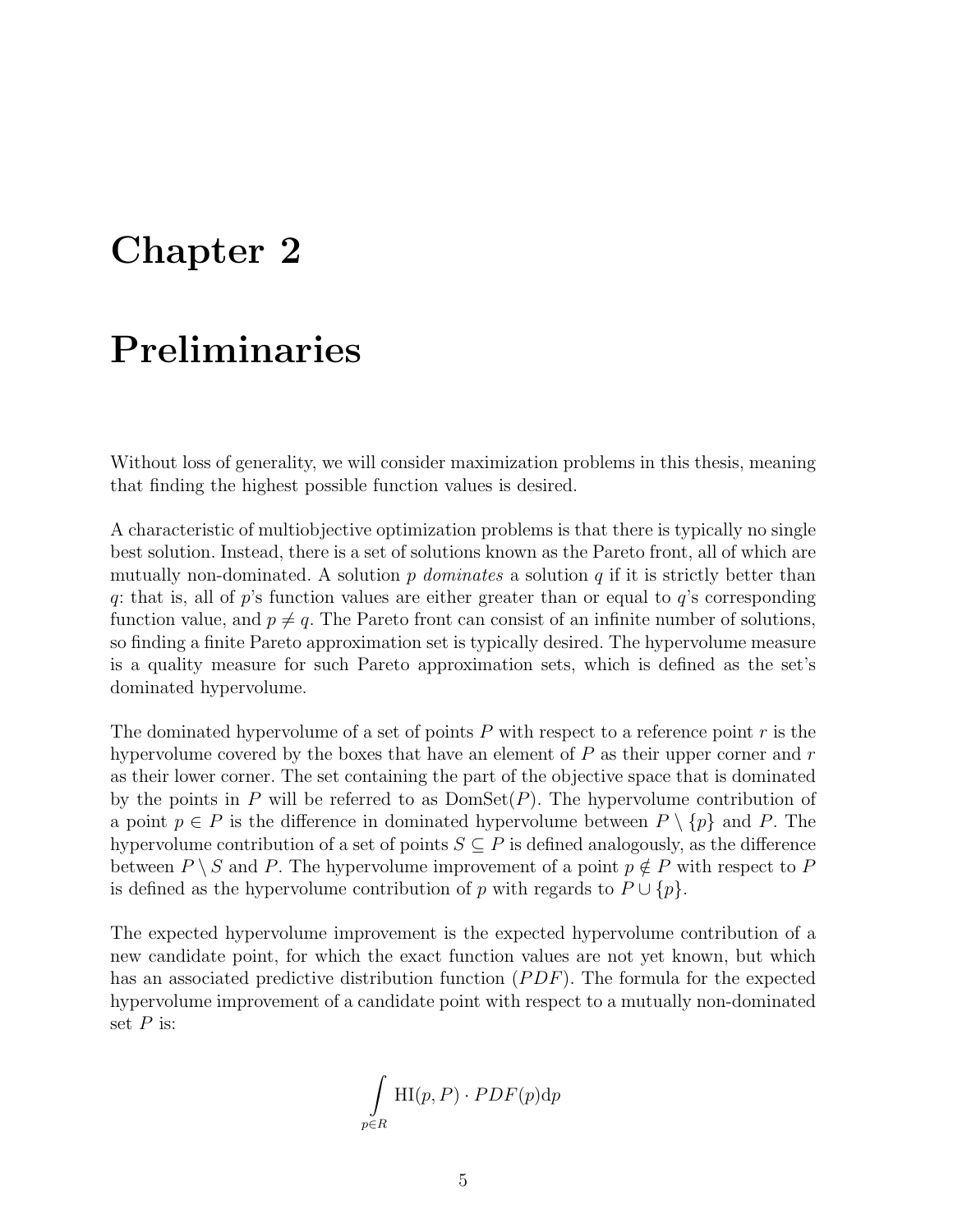Here  $R$  is  $\mathbb{R}^m$  for an m-dimensional objective space. The hypervolume improvement function  $\mathrm{HI}(p, P)$  will be 0 in the area of the objective space that falls inside the dominated hypervolume of  $P$ , as well as in the area that fails to dominate  $r$ .

In [\[3\]](#page-54-2), a formula is derived for exactly calculating this integral. A rectangular expected improvement is calculated, and a correction term representing the dominated hypervolume of P within this rectangular volume is then subtracted. While the formula is correct in the 2-D case, it is incorrect for higher dimensions due to the more complex shape of the dominated hypervolume of P. Due to its complexity, the full formula is omitted from these preliminaries. One part of the formula which will be examined in more detail in Chapter [2.1](#page-7-0) is a formula for calculating a partial one-dimensional expected improvement without numerical integration.

For a given mean and standard deviation vector of an independently distributed predictive distribution, the expected hypervolume improvement has desirable monotonicity properties:

- 1. If two predictive distributions p and q have the same variance, and  $p$ 's mean vector dominates  $q$ 's mean vector, then p will have a higher expected hypervolume improvement than q.
- 2. If two predictive distributions  $p$  and  $q$  have the same mean value, then the predictive distribution with the highest variance in its components will have a higher expected hypervolume improvement.

The first property was proven in [\[1\]](#page-54-0). The second property was analytically proven for the two-dimensional case in [\[3\]](#page-54-2), but it still needs to be verified whether this property holds in higher dimensions.

#### <span id="page-7-0"></span>2.1 Exact Calculation of Partial One-Dimensional Improvements

In order to calculate the EHVI, we will need to calculate a lot of integrals that have the form of a partial one-dimensional improvement. In [\[3\]](#page-54-2), a function was derived that could be used for that purpose. We will be using the  $\psi$  function as short-hand for the following:

$$
\psi(a, b, \mu, \sigma) = \sigma \cdot \phi(\frac{b - \mu}{\sigma}) + (a - \mu)\Phi(\frac{b - \mu}{\sigma})
$$

Here,  $\phi$  is the function for the probability density function of the standard normal distribution and  $\Phi$  is the cumulative probability distribution function of the standard normal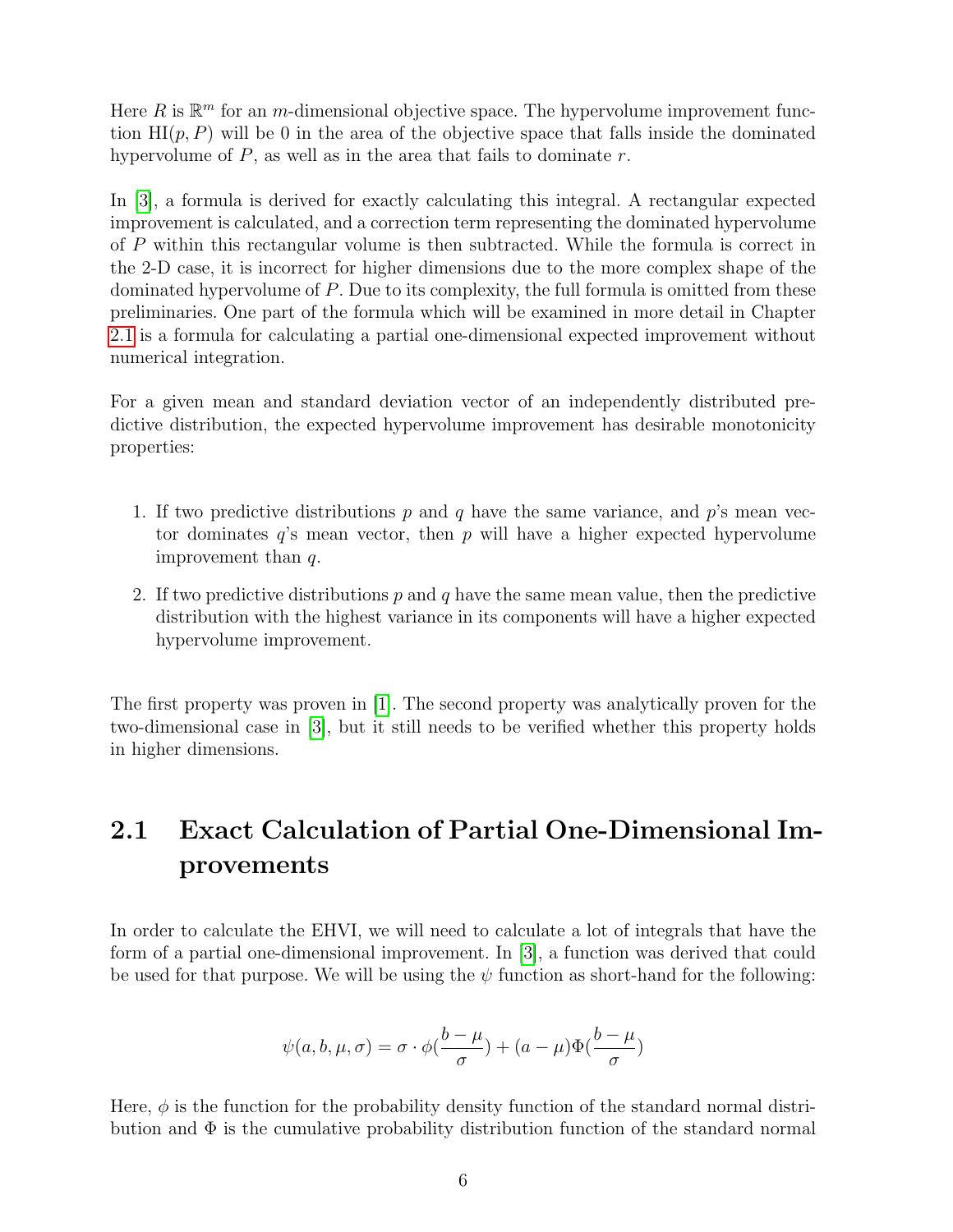distribution. The arguments  $\mu$  and  $\sigma$  represent the mean value and standard deviation, respectively. Both  $\phi$  and  $\Phi$  can be evaluated without numerical integration:

$$
\phi(x) = \frac{1}{\sqrt{2\pi}} e^{-\frac{1}{2}x^2}
$$
\n
$$
\Phi(x) = \frac{1}{2} \left( 1 + \text{erf}\left(\frac{x}{\sqrt{2}}\right) \right)
$$

The function  $\psi$  can be used to calculate integrals that have the form of a partial expected improvement from b to  $\infty$ , as is captured in the following equality:

$$
\int_{z=b}^{\infty} (z-a) \frac{1}{\sigma} \phi(\frac{z-\mu}{\sigma}) = \sigma \cdot \phi(\frac{b-\mu}{\sigma}) + (a-\mu)\Phi(\frac{b-\mu}{\sigma})
$$

The full 1-D expected improvement can be seen as a special case of this integral, where  $a = b$ . Integrals whose upper limit is less than  $\infty$  can be written as the sum of two such integrals, allowing partial expected improvements over an interval  $[l, u) \subset \mathbb{R}, l \geq f'$  to be calculated using  $\psi$ :

$$
\int_{z=l}^{u} (z - f') \frac{1}{\sigma} \phi \left(\frac{z - \mu}{\sigma}\right) dz
$$
\n
$$
= \int_{z=l}^{\infty} (z - f') \frac{1}{\sigma} \phi \left(\frac{z - \mu}{\sigma}\right) dz - \int_{z=u}^{\infty} (z - f') \frac{1}{\sigma} \phi \left(\frac{z - \mu}{\sigma}\right) dz
$$
\n
$$
= \psi(f', l, \mu, \sigma) - \psi(f', u, \mu, \sigma)
$$

The value  $f'$  in this case is the current best function value, or *incumbent solution*.

Note that to save on space, in the rest of this thesis we will use  $\phi_x$  and  $\Phi_x$  to denote the partial probability distribution function and cumulative probability function of the given probability distribution function PDF in the dimension x, so  $\phi_x(p_x)$  should be read as 1  $\frac{1}{\sigma}\phi\left(\frac{p_x-\mu_x}{\sigma_x}\right)$  $(\frac{\partial - \mu_x}{\partial x})$ , and  $\Phi_x(p_x)$  as  $\Phi(\frac{p_x - \mu_x}{\sigma_x})$ .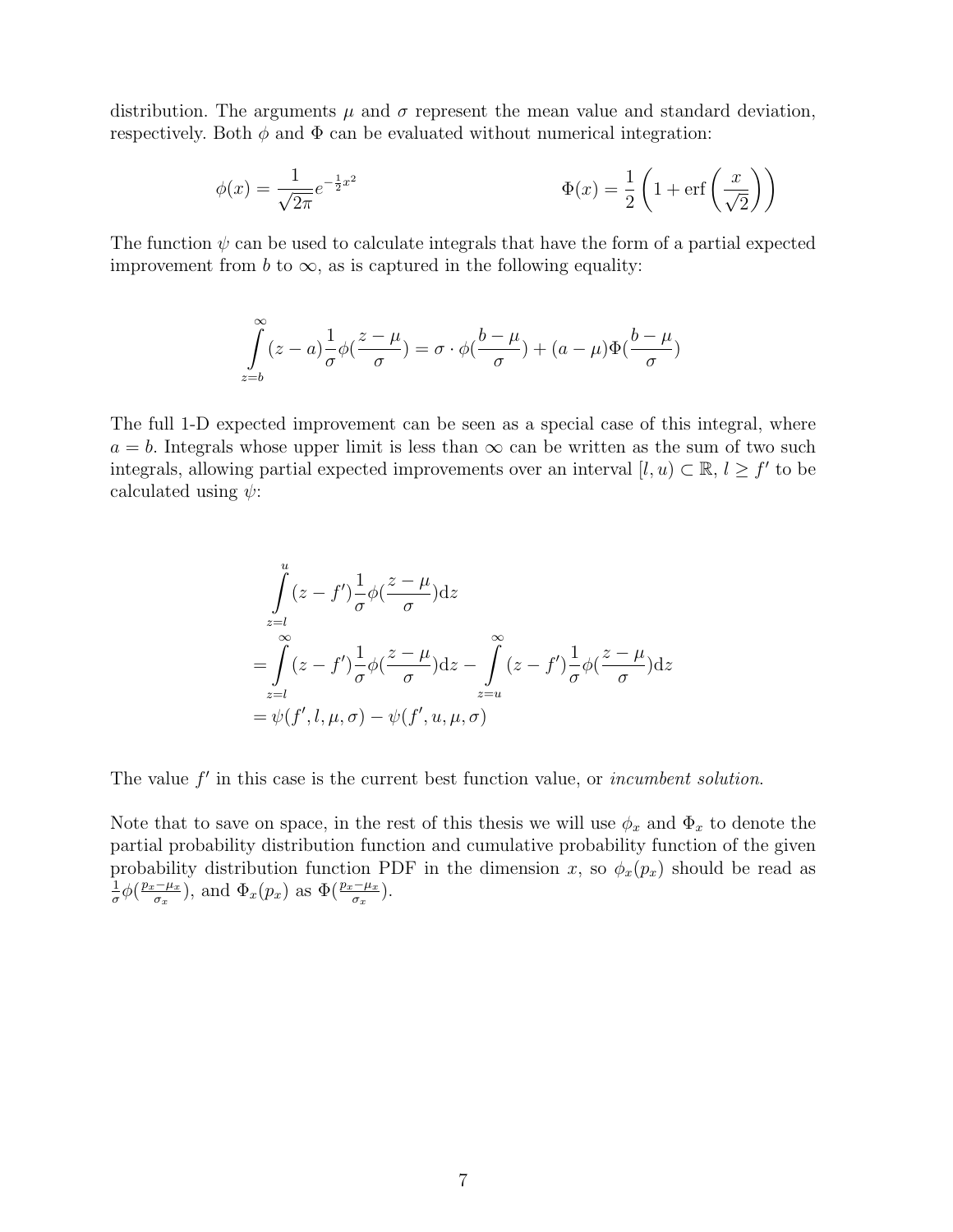### <span id="page-9-0"></span>Chapter 3

#### Related Work

Using the one-dimensional expected improvement to solve engineering problems with expensive-to-evaluate objective functions was initially proposed by Mockus [\[6\]](#page-54-3) and then later picked up again by Jones et al. in [\[7\]](#page-54-4) and has been widely used in global optimization with expensive-to-evaluate functions since then. It has been shown to converge under some mild assumptions [\[8\]](#page-54-5).

The meta-model used for calculating the expected improvement can be generated using Gaussian process regression, or Kriging [\[16\]](#page-55-0). It is a technique for estimating the mean function value and the expected error using existing function values, based on the assumption that points will have similar function values to the average of other nearby points.

Multi-objective optimization problems are often solved using evolutionary algorithms, such as NSGA-II [\[12\]](#page-55-1) or SPEA-2 [\[13\]](#page-55-2). These algorithms do not require a-priori knowledge of the relative importance of the different objective functions, and instead aim to provide a varied set of solutions for the human decision maker. The quality of such solution sets is often measured using the hypervolume measure, which was described in the previous chapter. Recently, algorithms have been proposed that internally use the hypervolume measure as a selection criterion [\[14\]](#page-55-3) [\[15\]](#page-55-4).

Generalizing the one-dimensional expected improvement to multiobjective optimization problems is still a very new area of research. Besides the EHVI, various other solutions have been proposed.

- Chebyshev scalarization with dynamically-changing weights is used in [\[9\]](#page-54-6).
- Another proposed solution is to perform scalarization by using the distance from the centroid of the probability distribution to the Pareto approximation set [\[10\]](#page-54-7).
- In [\[11\]](#page-55-5), the hypervolume improvement for candidate points is calculated based on the upper confidence bound of the meta-model, and this measure is then used to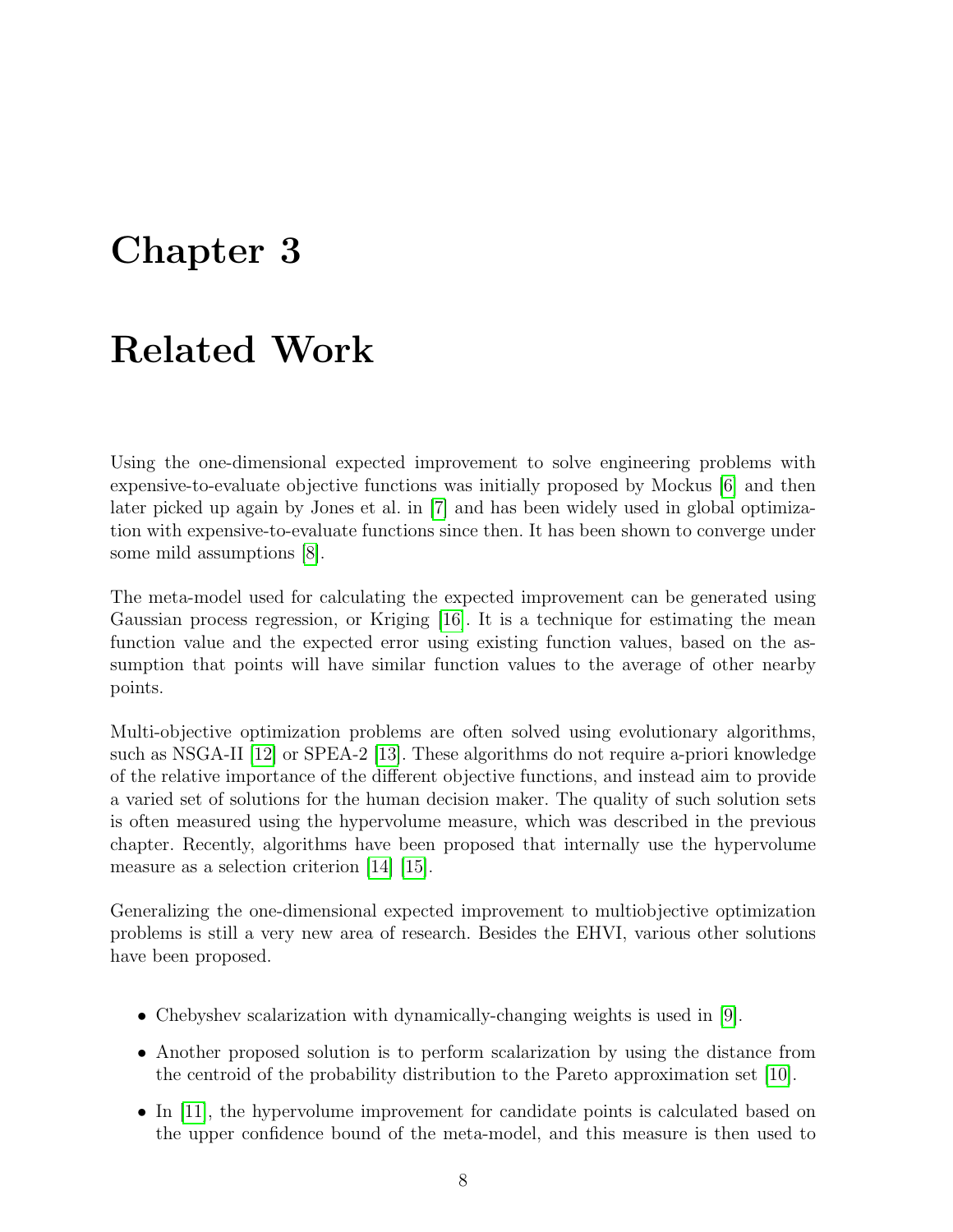choose which point to evaluate next.

The EHVI directly corresponds to a selection criterion that has been effectively used in multiobjective optimization, and the monotonicity properties studied in [\[1\]](#page-54-0) (which the older solutions for generalizing the expected improvement do not have) are expected to make it a worthwhile contribution to the state-of-the-art once it can be calculated quickly and exactly.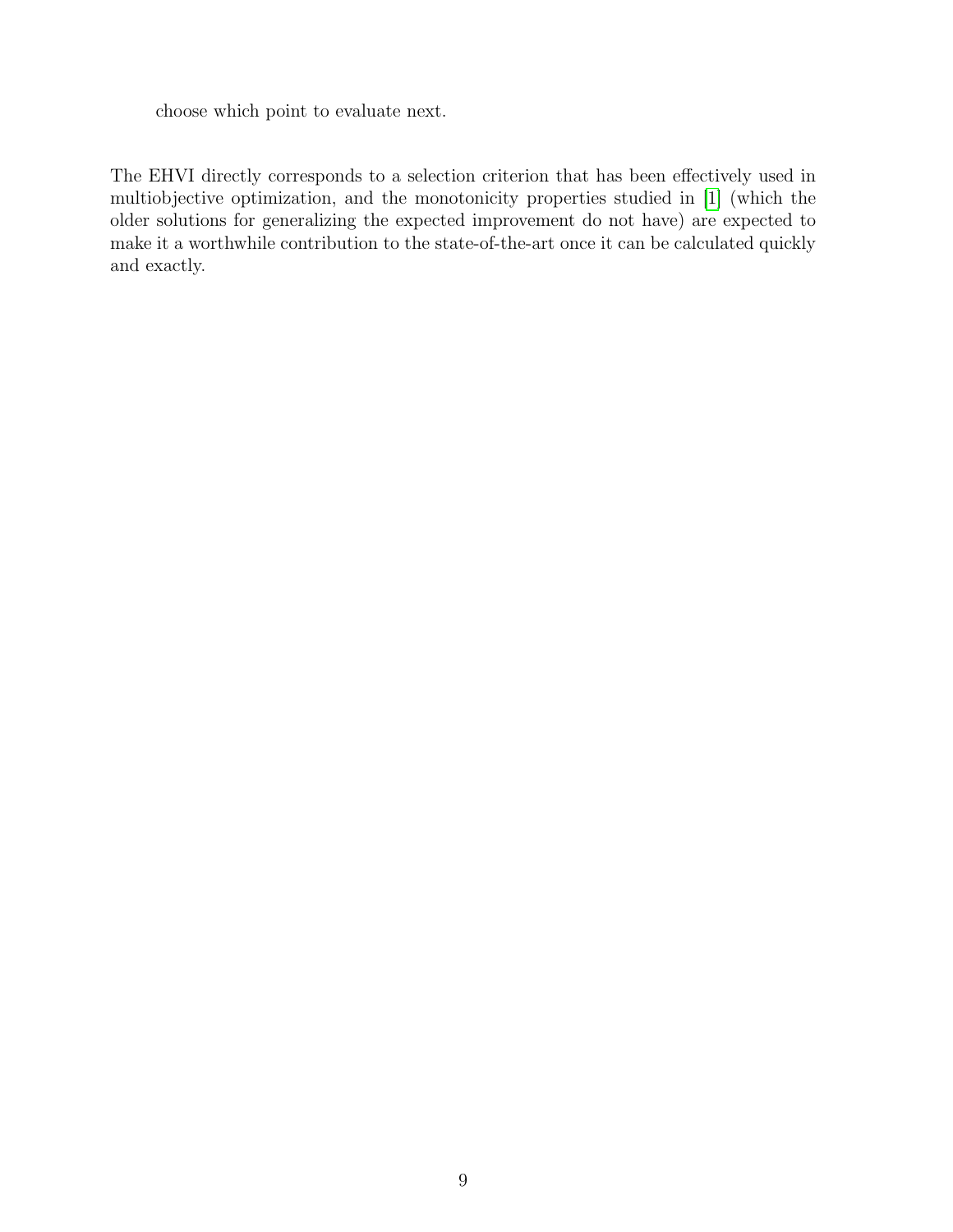#### <span id="page-11-0"></span>Chapter 4

### Calculating the 2-D EHVI

Let  $P$  denote a set of  $n$  mutually non-dominated points in the two-dimensional plane. Furthermore, let r be a reference point which is dominated by every point in  $P$ . The aim is to calculate the expected hypervolume improvement for a point  $p$  in the decision space for which we have the mean and standard deviation of a predictive distribution describing the likelihood of results of its exact function value. Typically, such predictive distributions stem from meta-models or low fidelity models of an expensive to compute objective function. For the statistical assumptions of such models see, e.g., [\[5\]](#page-54-8).

In the two-dimensional case, calculating the EHVI for  $p$  exactly can be done by piecewise integration over the half-open rectangular interval boxes formed by the horizontal and vertical lines going through the points in  $P$  and through  $r$ . The final EHVI is the sum of the contributions calculated for all grid cells. See Figure [4.1](#page-11-1) for a visualization of the grid.

| у |        |       |        |        | $(\infty, \infty)$ |
|---|--------|-------|--------|--------|--------------------|
|   | (0,3)  | (1,3) | (2,3)  | (3,3)  |                    |
|   | (0, 2) | (1,2) | (2,2)  | (3,2)  |                    |
|   | (0,1)  | (1,1) | (2, 1) | (3, 1) |                    |
|   | (0, 0) | (1,0) | (2,0)  | (3,0)  |                    |
| r |        |       |        |        | x                  |

<span id="page-11-1"></span>Figure 4.1: An example of the interval boxes for a small population  $P$ . Checkered boxes fall in the dominated hypervolume of P. Therefore their contribution to the integral will be 0, and no calculation will be necessary for these boxes.

Individual grid cells will be denoted by  $C(a, b)$ , where  $0 \le a \le n$  and  $0 \le b \le n$ . Let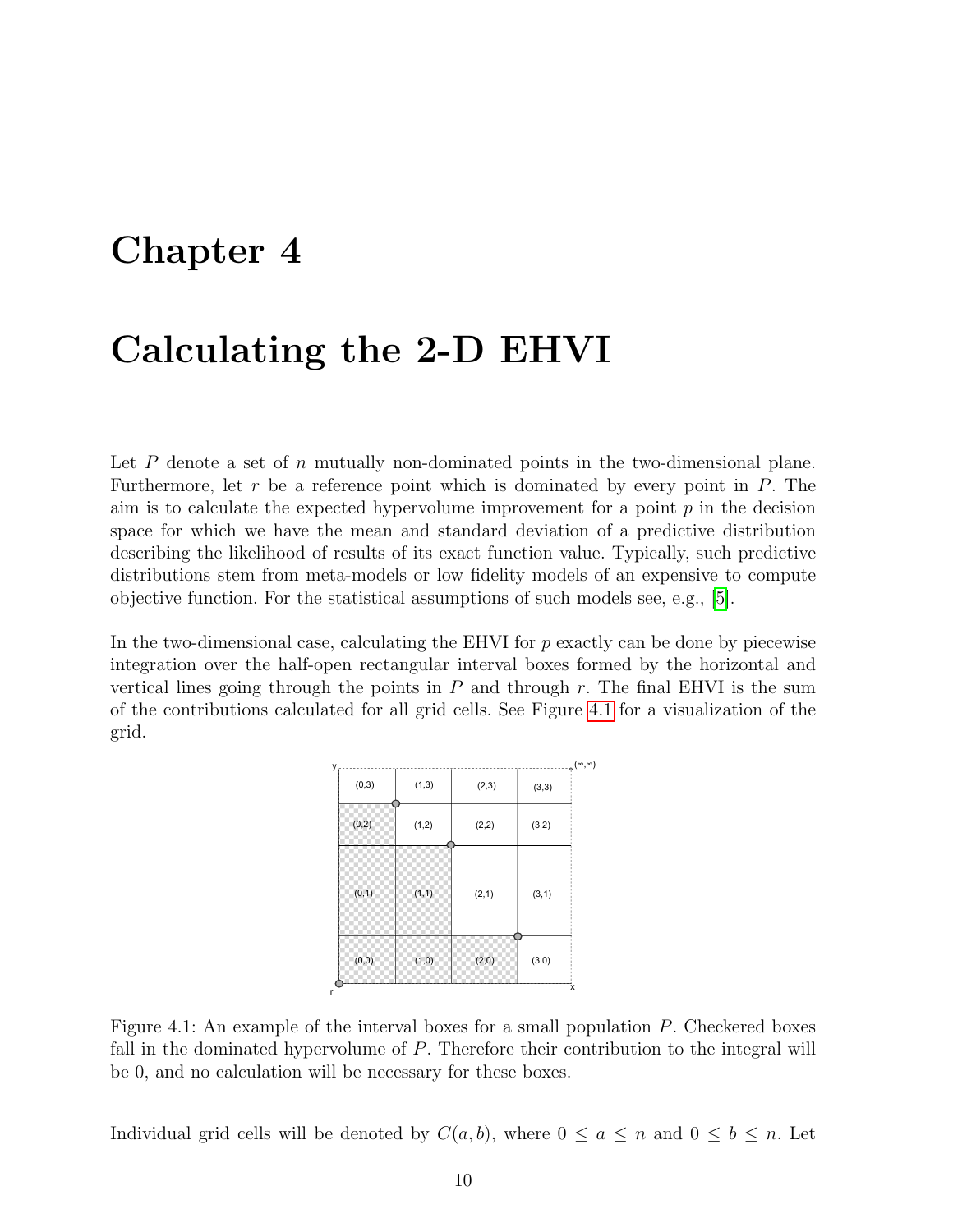$Q = P \cup (\infty, r_y) \cup (r_x, \infty)$ , with  $Q^x$  denoting Q sorted in order of ascending x coordinate, and  $Q^y$  denoting Q sorted in order of ascending y coordinate. Let C be the set of grid cells representing the interval boxes. The numbers  $a$  and  $b$  represent positions in the sorting order of Q, starting with 0. Then, a is the position of elements of  $Q<sup>x</sup>$  and b is the position of elements of  $Q^y$ . The lower left corner of a cell will have the coordinates  $(Q_a^x, x, Q_b^y, y)$ . The upper right corner of the grid cell will have the coordinates  $(Q_{a+1}^x, Q_{b+1}^y, y)$ .

Note, that due to the characteristics of mutually non-dominated points in the twodimensional plane, it is not necessary to sort  $Q$  twice in order to determine  $Q<sup>x</sup>$  and  $Q<sup>y</sup>$ . Sorting P in order of ascending x coordinate is equivalent to sorting it in order of descending  $y$  coordinate, and the other two points are opposites of each other which are always at the beginning and end of the sorting order. It follows that  $Q_k^x = Q_n^y$  $_{n+1-k}^y$ . Therefore, a single sorting operation with a complexity of  $O(n \log n)$  is sufficient for determining the coordinates used for the grid cells.

When dividing the grid in the way described above,  $(n + 1)^2$  interval boxes are formed. However, if the upper right corner of an interval box is dominated by or equal to some point in P, its contribution will be zero, and no calculation will need to be done for that interval box. These interval boxes are represented by a grid cell  $C(a, b)$  which is within the dominated hypervolume of  $P$ . The remaining cells,  $C_{stairs}$ , are formed by cells for which this is not the case, meaning that  $\forall (C(a, b) \in C_{stairs}, p \in P) : p.x > Q_a^x.x \Rightarrow Q_b^y$  $_b^y.y \geq p.y$ and, analogously,  $p.y > Q_b^y.y \Rightarrow Q_a^x.x \geq p.x$ .

Due to the definition of Q, we know that for  $p \in P$  it holds that  $p = Q_k^x = Q_n^y$  $_{n+1-k}^y$  for some  $0 < k \leq n$ . If  $k > a$  and  $n + 1 - k > b$ , p dominates  $C(a, b)$ . No such point p exists if  $b \geq n+1-(a+1)$ , so  $C_{stairs}$  consists of all cells satisfying  $a \geq n-b$ . There are  $\frac{(n+1)(n+2)}{2}$  of such cells, resulting in a lower bound of  $O(n^2)$  on the complexity of any algorithm which iterates over these interval boxes.

If we call the lower corner of the cell  $l$  and the upper corner  $u$ , the contribution of a grid cell to the integral is defined as follows:

$$
\int_{p_y=l_y}^{u_y} \int_{p_x=l_x}^{u_x} \text{HI}(p) \phi_x(p_x) \phi_y(p_y) \,dp_x \,dp_y
$$

Dominated cells have a contribution of 0 to the integral, and for cells which are nondominated,  $HI(p)$  can be calculated as a rectangular volume from which a correction term is subtracted. See Figure [4.2](#page-13-0) for a visual representation. The integral for these cells can be calculated as follows, as was described in more detail in [\[3\]](#page-54-2):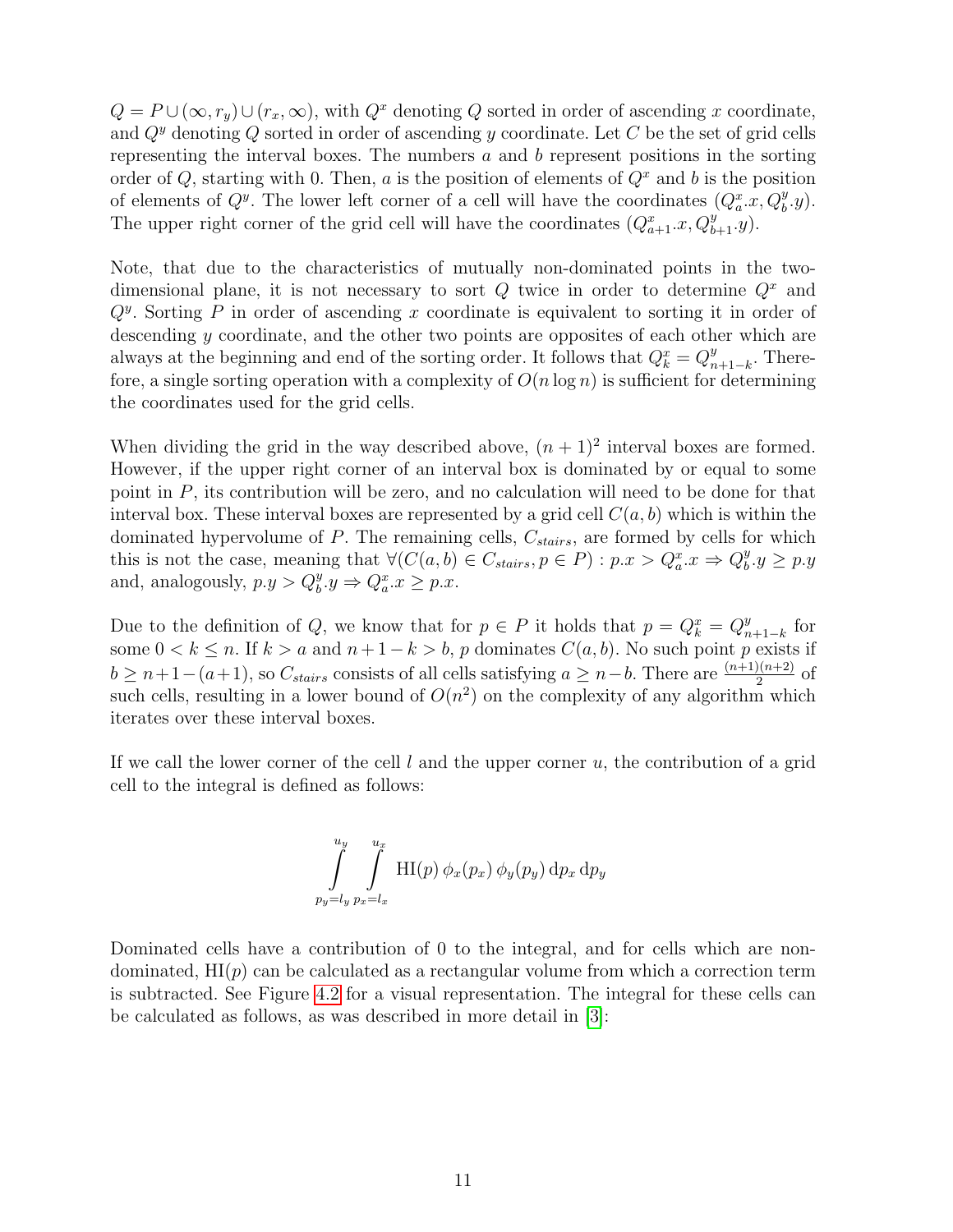

<span id="page-13-0"></span>Figure 4.2: Within an integration region  $C(a, b)$ , the hypervolume improvement of candidate points p is equal to  $(p.x - Q_{b+1}^y.x) \cdot (p.y - Q_{a+1}^x.y) - S_{minus}$ . In this example, the yellow rectangle represents  $(p.x - Q_{b+1}^{y''}.x) \cdot (p.y - Q_{a+1}^{x''}.y)$ , and S consists of the two points within the yellow rectangle.

$$
\int_{p_y=l_y}^{u_y} \int_{p_x=l_x}^{u_x} (p_x - v_x)(p_y - v_y) - S_{minus} \phi_x(p_x) \phi_y(p_y) dp_x dp_y
$$
\n
$$
= \int_{p_y=l_y}^{u_y} \int_{p_x=l_x}^{u_x} (p_x - v_x)(p_y - v_y) \phi_x(p_x) \phi_y(p_y) dp_x dp_y
$$
\n
$$
- \int_{p_y=l_y}^{u_y} \int_{p_x=l_x}^{u_x} S_{minus} \phi_x(p_x) \phi_y(p_y) dp_x dp_y
$$
\n
$$
= (\psi(v_x, l_x, \mu, \sigma) - \psi(v_x, u_x, \mu, \sigma)) \cdot (\psi(v_y, l_y, \mu, \sigma) - \psi(v_y, u_y, \mu, \sigma))
$$
\n
$$
- S_{minus} \cdot \Phi_x(u_x) - \Phi_x(l_x) \cdot \Phi_y(u_y) - \Phi_y(l_y)
$$

The last step is motivated by Section [2.1](#page-7-0) and the application of Fubini's Theorem [\[17\]](#page-55-6). It can be seen that the formula is of the form  $c_1-S_{minus} \cdot c_2$ , where  $c_1$  and  $c_2$  are calculations which are performed in constant time with respect to  $n$  for a single cell.

The correction term  $S_{minus}$  is equal to the hypervolume contribution of  $S \subseteq P$ , where S consists of those points dominated by or equal to the lower corner of the cell. Calculating the dominated hypervolume of a set in the two-dimensional plane has a time complexity of  $O(n \log n)$ . This complexity results from needing to find the neighbors of each point in order to calculate its contribution to the hypervolume. Sorting the set has a time complexity of  $O(n \log n)$ , after which the dominated hypervolume calculation itself is done in  $O(n)$  by iterating over each point and performing an  $O(1)$  calculation using the points that come before and after it in the sorting order. When calculating  $S_{minus}$ , the points for which the dominated hypervolume is to be calculated come from  $P$ , which was already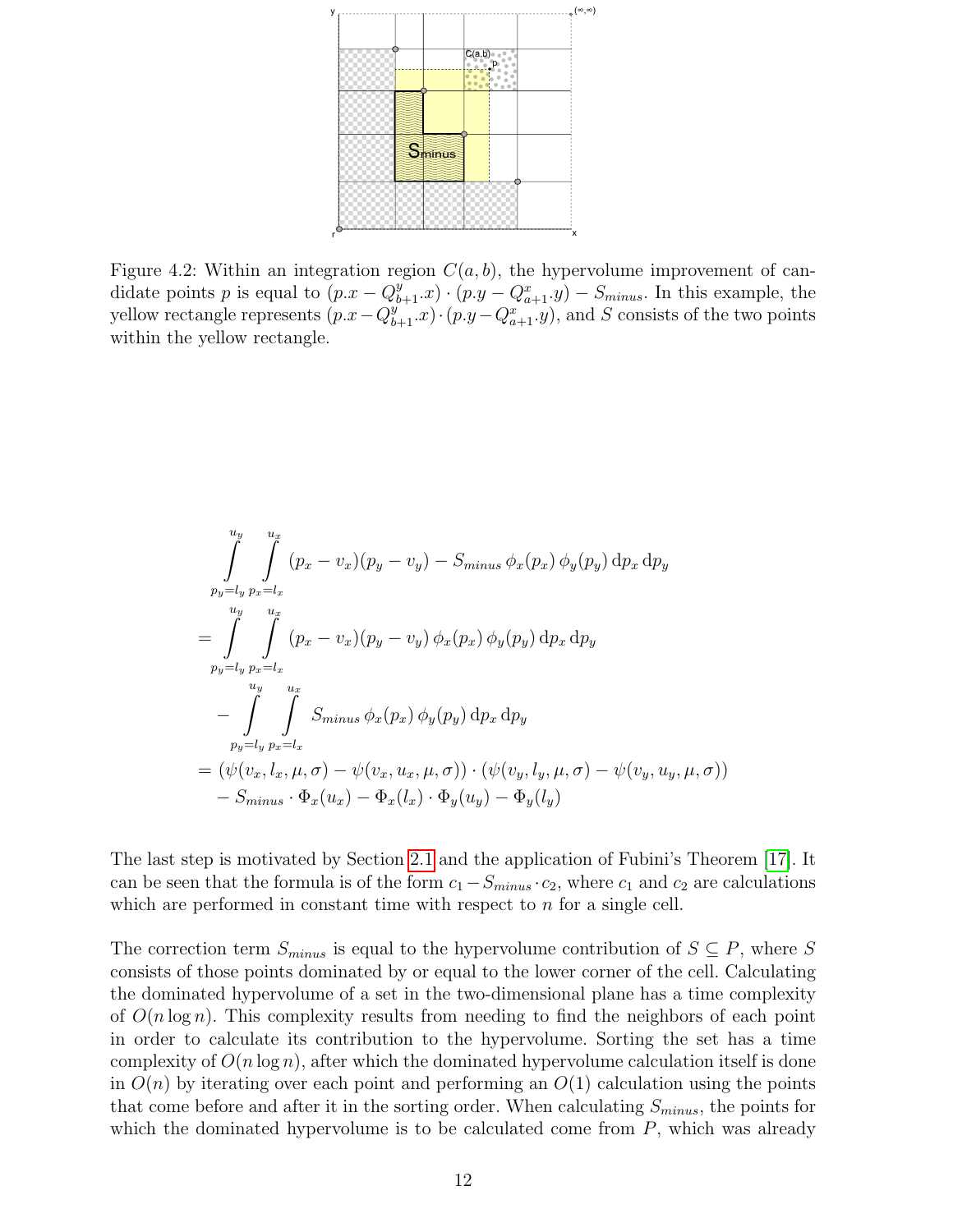

<span id="page-14-0"></span>Figure 4.3: An example showing the order of iterations which allows the hypervolume contribution of S to be updated in constant time.

sorted. This brings the complexity of this step down to  $O(n)$ , but it can be brought down to  $O(1)$  when the order of calculations is chosen carefully, giving the algorithm a total complexity of  $O(n^2)$ .

The points dominated by or equal to the lower corner of  $C(a, b)$ , which define S, are those points satisfying the following equality:

$$
p \in P, Q_a^x.x \ge p.x, Q_b^y.y \ge p.y
$$

Because of the sorting order and definition of  $Q^x$  and  $Q^y$ , this is equivalent to finding the range of points from  $Q_{(n+1-b)}^x$  to  $Q_a^x$  (limits included). S will be empty if  $Q_a^x = Q_{(n-b)}^x$ , which is the lowest value of a for which  $a \geq n - b$  holds, and otherwise it will form an uninterrupted range with  $Q_{(n+1-b)}^x$  as its first element and  $Q_a^x$  as its last element.

A row in  $C_{stairs}$  is a set of cells  $C_{stairs}(a, b)$  where b is the same. In a single row, S will always be either empty or have  $Q_a^x$  as its last element. Adding 1 to a adds one point to the range of points in P which falls between  $Q_a^x$  and  $Q_{(n+1-b)}^x$ . This makes it possible to iterate over all cells in  $C_{stairs}$  while adding no more than one point to S per iteration. We will do this as follows:

We will start iterating over each row of  $C_{stairs}$  at its first cell, where  $a = n - b$ . In this cell,  $S = \emptyset$  and  $S_{minus} = 0$ . For each iteration within a row after the first one, we add 1 to a and add the point  $Q_a^x$  to S. For an example, refer to Figure [4.3](#page-14-0) at the end of this section, which shows the order of operations and the contents of S during each step.

Although the above description refers to 'adding points to  $S$ ', we only need to keep track of the first and last points of S in between algorithm iterations. When a new point is added to S,  $S_{minus}$  increases by the area covered by the rectangle from  $(Q_a^x x, Q_a^x y)$  to the boundary point  $(Q_{(n-b)}^x, Q_{a+1}^x, y)$ . Therefore, to update  $S_{minus}$  after the addition of a point to S, only the left neighbor of the first element of S, the last element of S and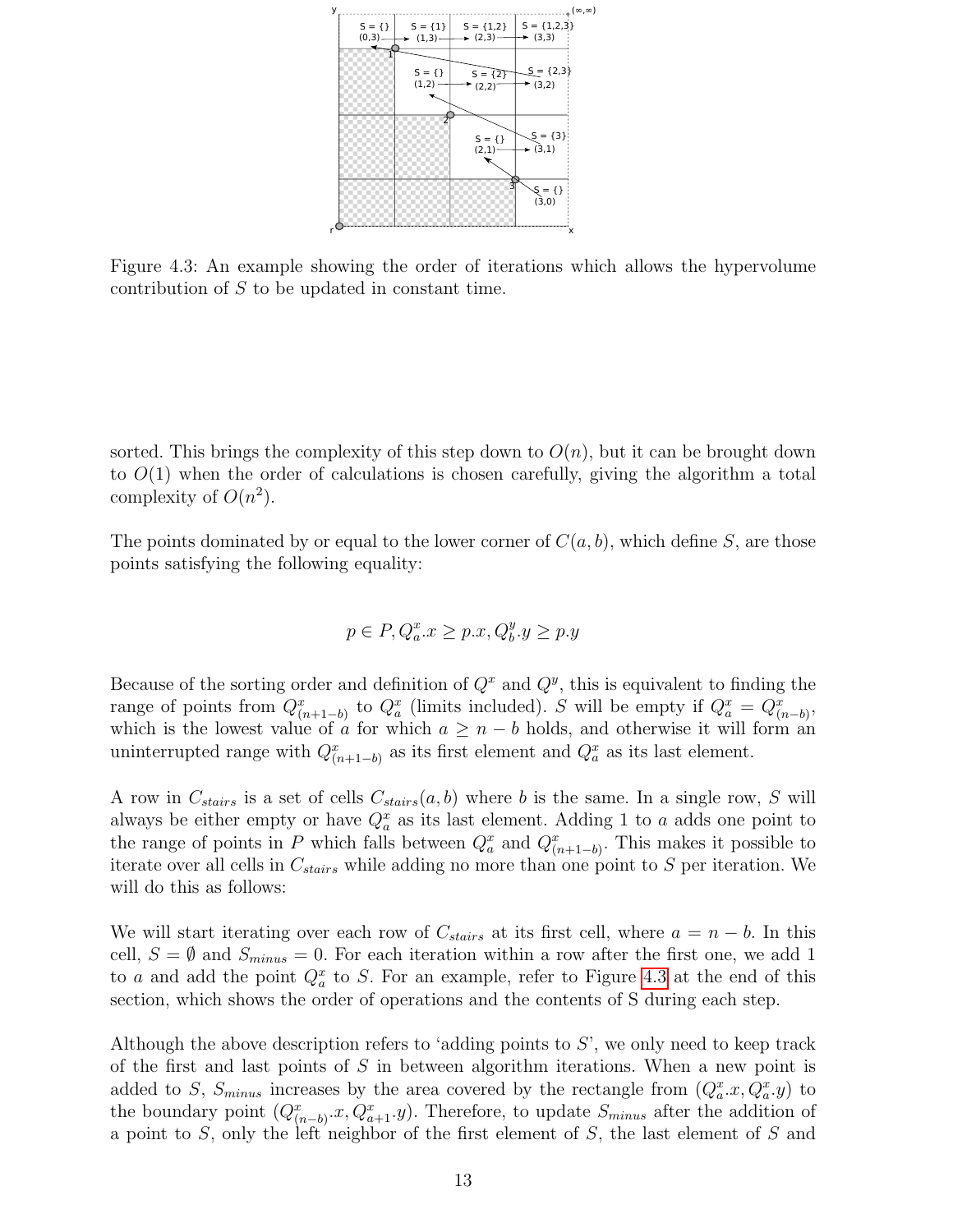the right neighbor of the last element of S are needed. Figure [4.4](#page-16-0) shows an example of this process. This can be done in constant time in any data structure which allows the neighbors of a point to be looked up in constant time: whenever a is incremented,  $Q_a^x$ becomes  $Q_{a+1}^x$  and  $Q_{a+1}^x$  becomes its right neighbor,  $Q_{a+2}^x$ . Whenever b is incremented, the new  $Q_{(n-b)}^x$  becomes its left neighbor,  $Q_{(n-1-b)}^x$ , and as we will then start iterating through values of a at the beginning of the row,  $Q_a^x$  becomes the new  $Q_{(n-b)}^x$  as well because we have established earlier that  $Q_a^x = Q_{(n-b)}^x$  in the first cell in a row of  $C_{stairs}$ .

We have shown that the upper bound on the complexity of determining the expected hypervolume improvement is  $O(n^2)$ . We can also show that the worst-case complexity can be no better than  $O(n \log n)$ . If the standard deviation of a candidate point's predictive distribution is 0 and the mean value vector is a point which dominates all points in  $P$ , then the problem of calculating its EHVI reduces to calculating the hypervolume that will be dominated by  $p_{candidate}$  minus the hypervolume dominated by  $P$ . If it was possible to solve this calculation with lower complexity than  $O(n \log n)$ , then it would also be possible to reduce the calculation of P's hypervolume to the problem of calculating the EHVI of a point that dominates P, and it has already been proven in [\[4\]](#page-54-9) that the complexity of calculating the hypervolume of a set of points in the 2-D plane is in  $\Theta(n \log n)$ .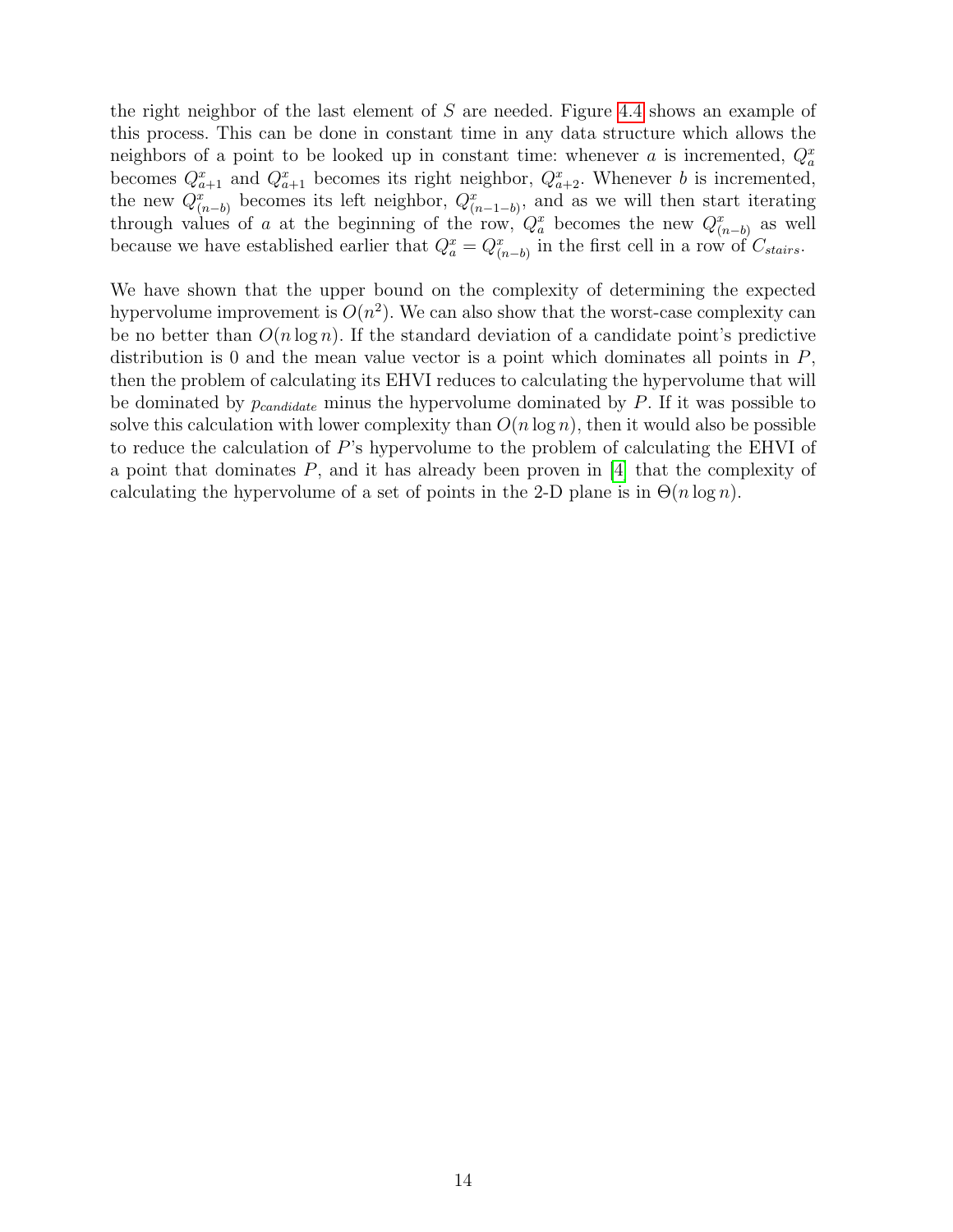

<span id="page-16-0"></span>Figure 4.4: An example showing how  $S_{minus}$  changes during each iteration within a single row. The rectangular strip which is added after each iteration can be calculated with knowledge of three points: the point  $Q_a^x$  is its upper corner, the point  $Q_{a+1}^x$  provides the y coordinate of its lower corner, and the point  $Q_{(n-b)}^x$  provides the x coordinate of its lower corner. Because  $Q_{(n-b)}^x$  does not change, the hypervolume covered by the older points in S stays the same and does not have to be re-calculated.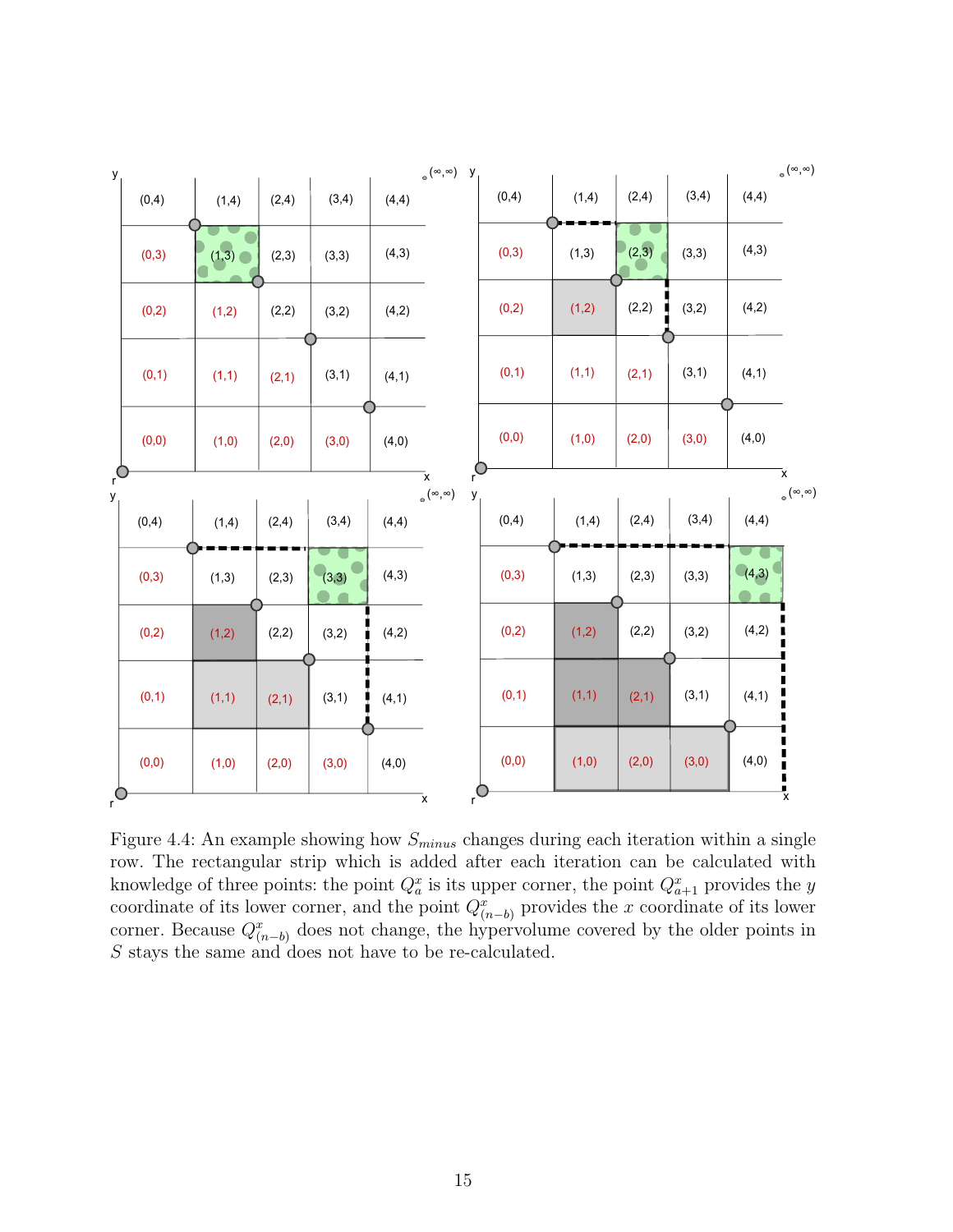#### <span id="page-17-0"></span>4.1 Empirical Performance

As an additional verification of the correctness of the algorithm presented above, two implementations were written in  $C++$ . The first used the constant-time update scheme, and the second did not: instead of using the constant-time update scheme,  $S_{minus}$  was calculated by first finding the set of points  $S$  by checking each point in  $P$  to see if it was dominated, and then calling a separate function on S to calculate the hypervolume of this set of points.

The expected hypervolume improvement calculated using these implementations was identical for all test problems, but their speed was not. See Figure [4.5](#page-17-1) for the empirical performance on a simple test where  $P$  consisted of  $n$  different points on a diagonal Pareto front. From this, it appears that using the constant-time update scheme becomes worthwhile for  $n > 20$ , though results might vary slightly depending on implementation and system details.



<span id="page-17-1"></span>Figure 4.5: Time needed to calculate the expected hypervolume improvement in 2-D, averaged over 10 runs. The times reported were measured on an Intel i7 quadcore CPU with 2.1 GHz clockspeed, and the code was compiled using GNU under Windows with the optimization level set to O3.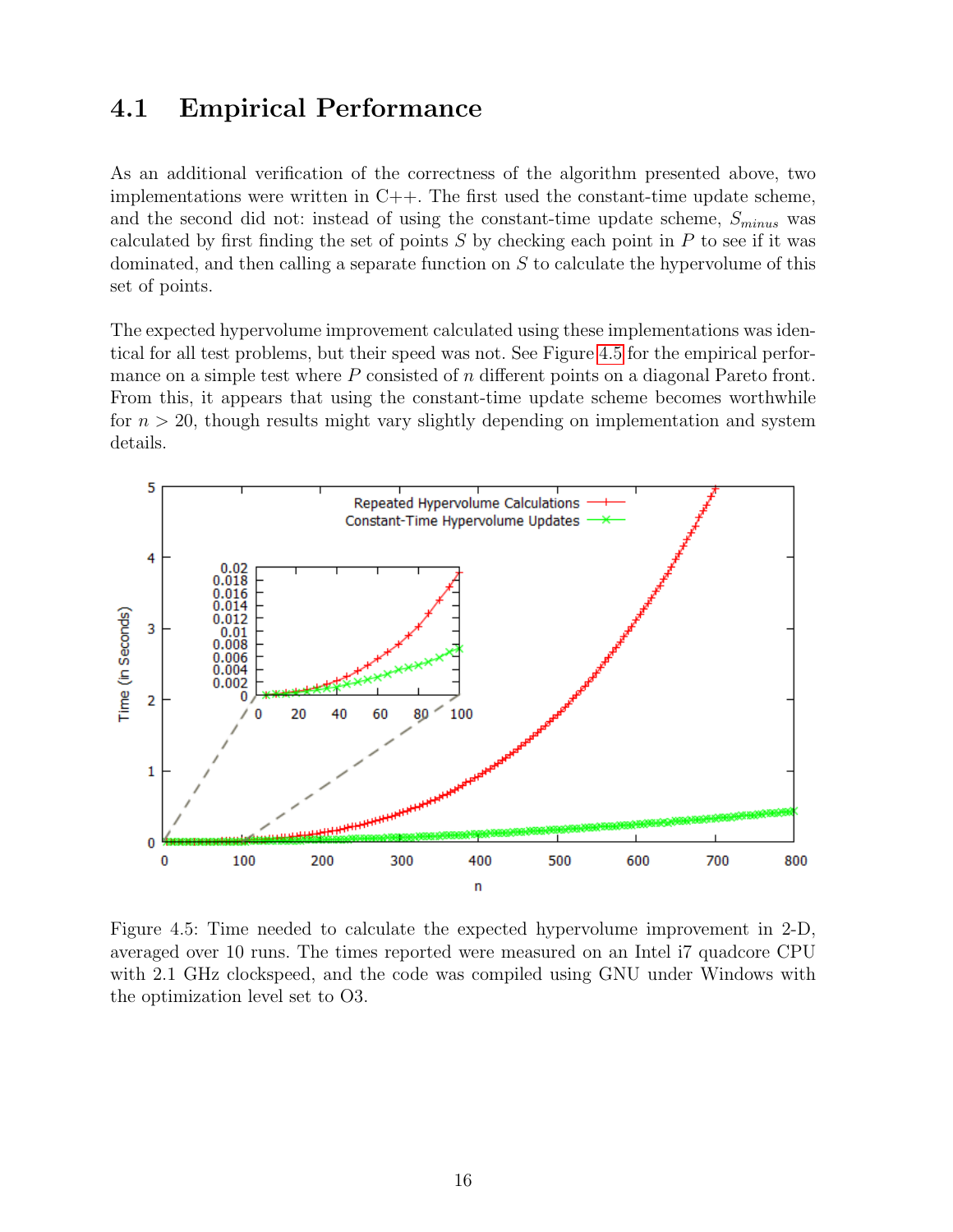### <span id="page-18-0"></span>Chapter 5

# Calculation of the Higher-Dimensional EHVI

The algorithm given in [\[3\]](#page-54-2) for exactly calculating the expected hypervolume improvement is not correct when the number of dimensions is higher than 2. This is because the shape of the hypervolume improvement becomes more complex when the number of dimensions increases. We will therefore derive a new formula by first decomposing the calculation into parts with less complex shapes, and then simplifying the resulting formula for the sake of more convenient calculation.

#### <span id="page-18-1"></span>5.1 Decomposition Into Parts

In higher dimensions, the search space can be divided into cells the same way it is done in two dimensions, except instead of the boundaries being given by lines going through the points in  $P$  and the reference point  $r$ , now the cells are separated from each other by  $(m-1)$ -dimensional hyperplanes (where m is the number of dimensions).

Each cell is denoted by  $C(a_1, a_2, \ldots, a_m)$  where  $a_1$  through  $a_m$  are non-negative integers representing an associated point in  $P \cup \{r\}$ . The coordinates of the lower corner and upper corner of the cell can be derived from these integers by sorting  $P$  in ascending order of the values of each objective function. We will use the variable  $l$  to refer to the lower corner of the cell. If  $P^d$  is P sorted in the dth objective function, then the dth function value of  $l(l_d)$  is equal to the d-th function value of the  $a_d$ -th element of  $P^d$ , unless  $a_d$  is 0. In that case,  $l_d = r_d$ . The upper corner u is given by finding the next point in each sorting order and using the dth function value from that, or  $\infty$  if  $a_d$  was equal to n and no next point thus exists.

The hypervolume improvement of a point  $p$  with respect to  $P$  is given by the function HyperVolume  $(A \setminus \text{DomSet}(P))$ , where A is the dominated hypervolume covered by p.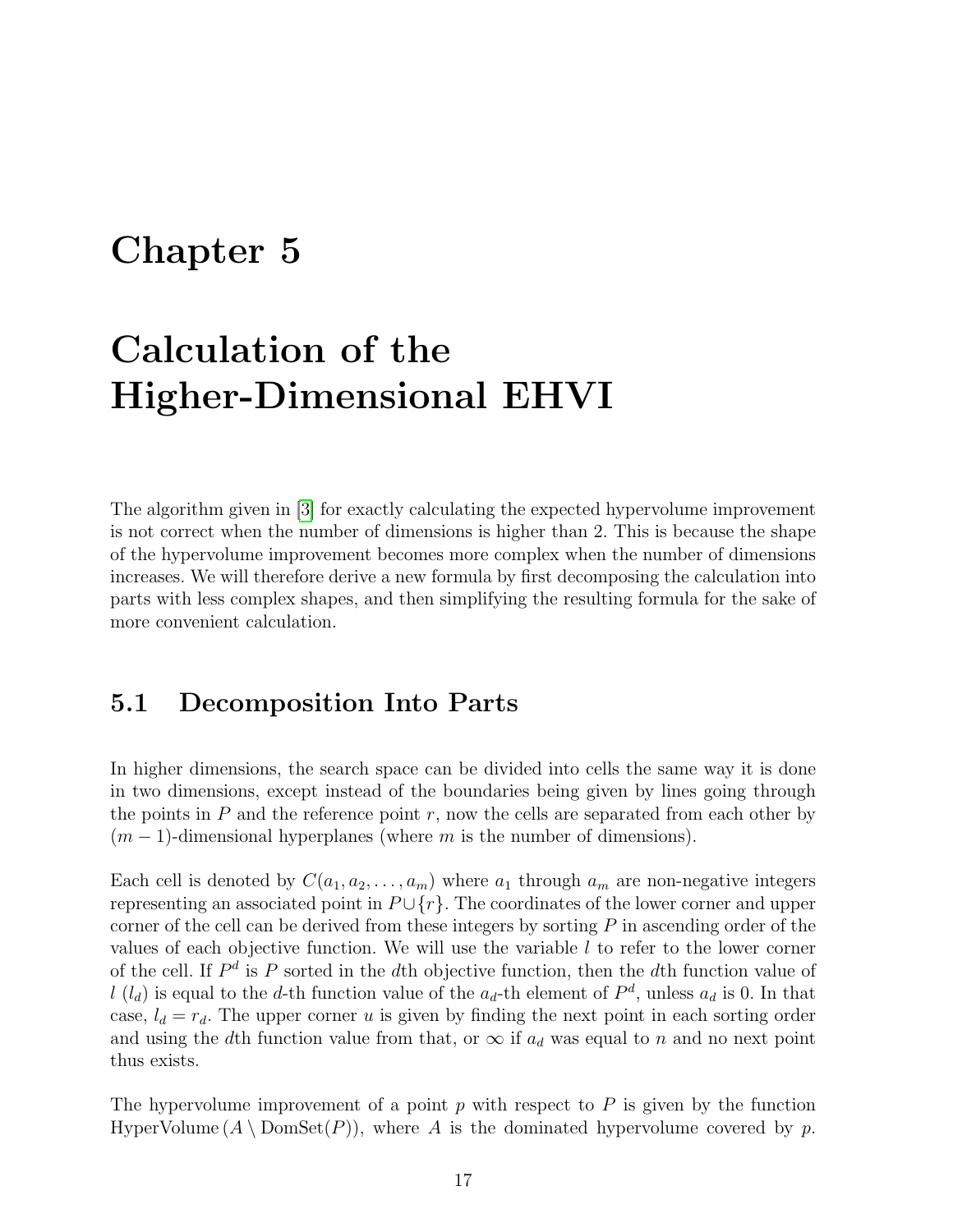

<span id="page-19-0"></span>Figure 5.1: An example showing how the quantities  $A_C$  are defined in a three-dimensional objective space.  $A_{\emptyset}$  is within the rectangular volume. The checkered areas represent the dominated hypervolume of  $P \cap A$ .

This is the same as calculating HyperVolume( $A$ ) – HyperVolume (DomSet( $P$ ) ∩  $A$ ). We will denote the set of dimensions by  $D = \{1, 2, \ldots, m\}$ . We can decompose the calculation of the hypervolume improvement of a point  $p \in C(a_1, a_2, \ldots, a_m)$  as follows:

$$
HI(p) = \sum_{C \subseteq D} I_C
$$
  

$$
I_C = HyperVolume (A_C) - HyperVolume (DomSet(P) \cap A_C)
$$

 $A_C$  is given by:

$$
A_C = \begin{bmatrix} \begin{pmatrix} v_1 \\ v_2 \\ \vdots \\ v_k \end{pmatrix}, \begin{pmatrix} w_1 \\ w_2 \\ \vdots \\ w_k \end{pmatrix} \end{bmatrix}
$$

$$
v_d = \begin{cases} l_d & d \in C \\ r_d & d \notin C \end{cases}
$$

$$
w_d = \begin{cases} p_d & d \in C \\ l_d & d \notin C \end{cases}
$$

See Figure [5.1](#page-19-0) for an example in 3 dimensions.

The values of  $r_d$  and  $l_d$  are constant for all points that fall within a given interval box:  $r$  is the reference point and is, of course, always constant, while  $l$  represents the position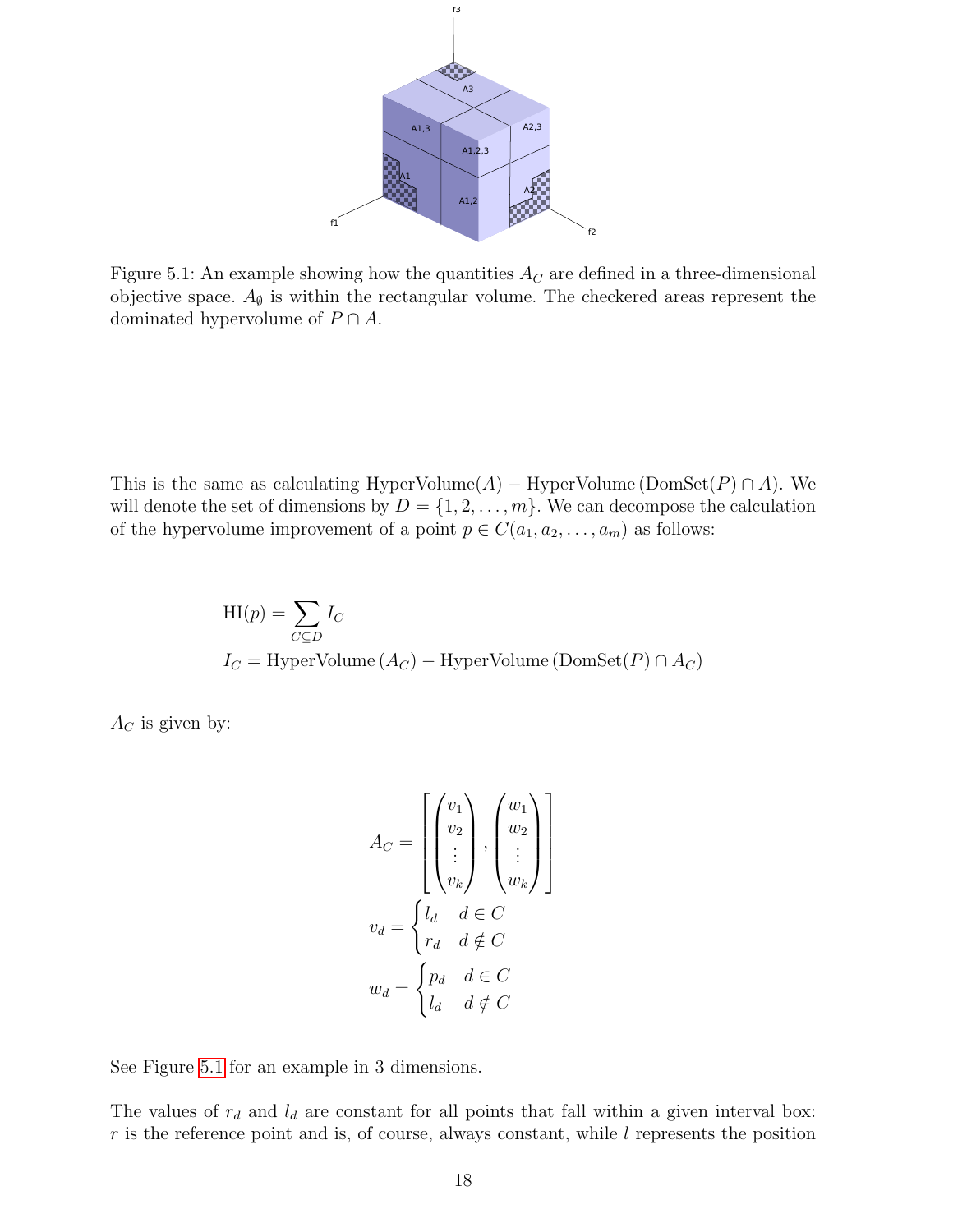of the lower corner of the cell. From this, it follows that  $I_C$  represents the portion of the hypervolume improvement which is constant with regards to the values of  $p_d, d \notin C$ , and which is variable with regards to the values of  $p_d, d \in C$ . In fact, it is *linearly related* to these values. This is a direct consequence of the way the cell boundaries are defined:

Let  $S_C$  be a cross-section of  $DomSet(P) \cap A_C$  which goes through p. This cross-section is defined by a projection to the dimensions not in  $C$  (if  $C$  consists of k dimensions, the slice will be  $(m - k)$ -dimensional as a result). The projection of DomSet(P) uses only those points in  $P$  for which the function values in the dimensions given by  $C$  are larger than the corresponding function values of  $p$ . We shall call this selection  $P'$ . No points in  $P$  can fall between cell boundaries in any dimension, so the composition of  $P'$  must be the same for all points within a cell. The projection of  $A_C$  to the dimensions not in C is constant for all points within a cell as well, because the coordinates defining  $A_C$  are independent of p in all dimensions not in C. HyperVolume $(S_C)$  is constant as a result. Because  $A_C$  does not span across cell boundaries in the dimensions in C, HyperVolume(DomSet(P) ∩  $A_C$ ) is equal to the hypervolume of  $S_C$  multiplied by the length of  $A_C$  in all dimensions in C, and those lengths are given by  $(p_d - l_d)$  with  $d \in C$ .

There is one quantity  $I_C$  for which  $C = D$ . This quantity  $I_D$  is special because it is linearly related to all values of  $p$ .  $I_D$  falls entirely within the cell, and as such, instead of projecting P onto a zero-dimensional space, it can simply be said that HyperVolume(DomSet $(P) \cap$  $(A_D)$  = HyperVolume $(A_D)$  if the cell is dominated, and HyperVolume $(A_D \cap \text{DomSet}(P))$  = 0 if it is not. Therefore,  $I_D = \text{HyperVolume}(A_D)$  for non-dominated cells.

The previously-discussed 2-D calculation scheme can be seen as a special case of this general decomposition, with two differences. The first is that the different quantities making up A are not calculated separately, and the second difference is that instead of using the reference point r to delimit A, a point is chosen which causes HyperVolume(DomSet $(P) \cap$  $A_{\{1\}}$  and HyperVolume(DomSet(P)∩ $A_{\{2\}}$ ) to be 0. Replacing r by a point which causes the one-dimensional dominated hypervolumes to be 0 is always possible, but in the 2-D case this causes the constant  $I_{\emptyset}$  to be the only quantity requiring the calculation of a hypervolume improvement, which is especially convenient. Chapter [5.3](#page-27-0) will extend this technique to the 3-dimensional case, but first an example of the decomposition in the 3 dimensional case will be given in the section below, along with a demonstration of how this decomposition can be translated to the calculation of the partial expected hypervolume improvement for each cell.

#### <span id="page-20-0"></span>5.2 Decomposition of the EHVI in the 3-D Case

The expected improvement of a point  $p$  with associated probability distribution function  $PDF$  in the 3-D case is defined as follows: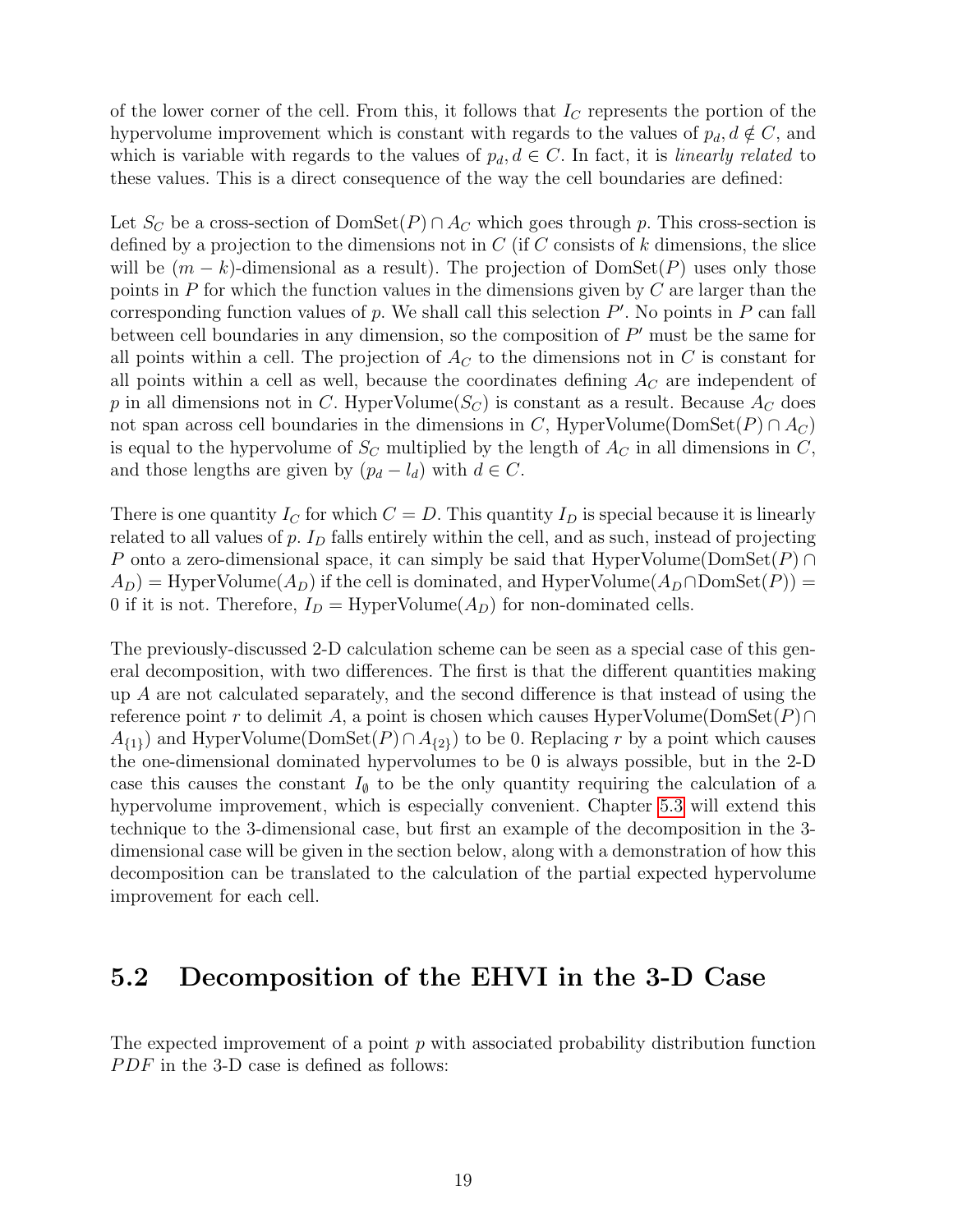

<span id="page-21-0"></span>Figure 5.2: A visual representation of the integration region. The black dots are points in the Pareto approximation set  $P$ . The opaque volume underneath the points is the shape of the dominated hypervolume of P. The dashed box in the center is an example interval box. The dashed lines attached to this interval box represent the region within which the dominated hypervolume of  $P$  is relevant to the calculation of the partial expected hypervolume improvement for this interval box.

Here,  $PDF$  is a joint probability distribution function of three independent Gaussian probability distributions, one for each dimension. As in the 2-D case, we can calculate this integral by performing integration over a set of interval boxes covering the integration domain and summing up the results. The interval boxes will be delimited by the 2-D planes going through all coordinates of the points in  $P$ . See Figure [5.2](#page-21-0) for a visualization. Each interval box will have its lower corner denoted by some vector  $l \in \mathbb{R}^3$  and its upper corner denoted by some vector  $u \in \mathbb{R}^3$ . We get:

$$
\text{EHVI}(\vec{p}) = \sum \left( \int_{p_z=l_z}^{u_z} \int_{p_y=l_y}^{u_y} \int_{p_x=l_x}^{u_x} HI(p) \phi_x(p_x) \phi_y(p_y) \phi_z(p_z) dp_x dp_y dp_z \right)
$$

The hypervolume improvement,  $H(p)$ , is 0 when p is dominated by any point in P or when  $p$  does not dominate the reference point, so we need to do no further calculations for cells which are within the dominated hypervolume of P or whose lower corner stretches out to  $-\infty$  in any dimension. For all cells where this is not the case, the hypervolume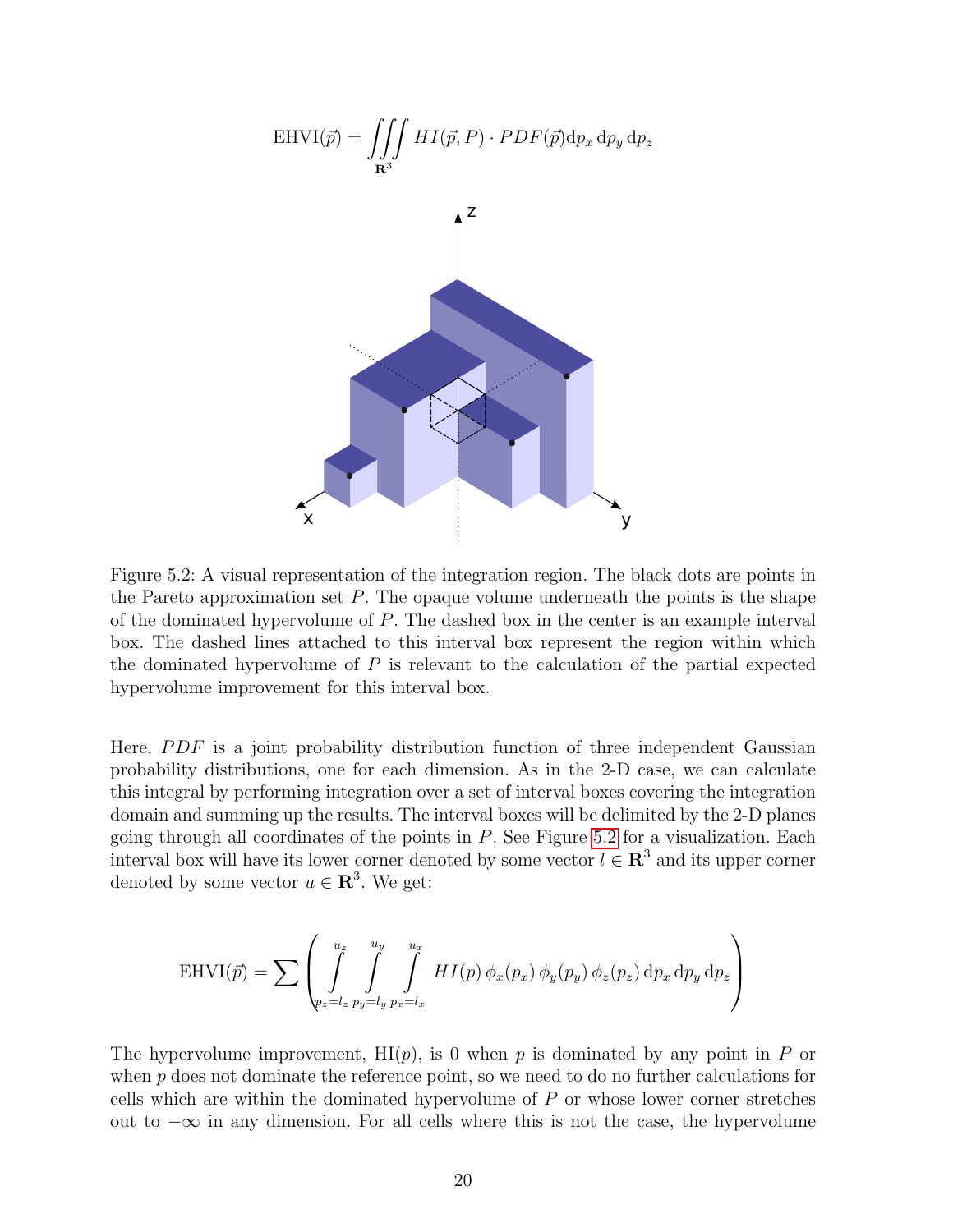improvement of points within that cell can be decomposed as described in Section [5.1.](#page-18-1) We will denote these quantities by  $I_C$  where C is a subset of  $\{x, y, z\}$  denoting the dimensions in which the quantity is variable.

$$
HI(p) = I_{\emptyset} + I_x + I_y + I_z + I_{xy} + I_{xz} + I_{yz} + I_{xyz}
$$

 $I_{\emptyset}$  is equal to the hypervolume improvement of l. Every point that dominates or is equal to l will also dominate this hypervolume, and therefore  $H1(l)$  is part of  $H1(p)$  for all p in the cell with the lower corner  $l$ . It can be calculated as the hypervolume dominated by  $l$ and not by any point in  $P$ :

$$
I_{\emptyset} = \text{Vol}\left(\left[\begin{pmatrix} r_x \\ r_y \\ r_z \end{pmatrix}, \begin{pmatrix} l_x \\ l_y \\ l_z \end{pmatrix}\right] \setminus \text{DomSet}(P)\right)
$$

 $I_x$  is the part of HI(p) which is variable in the x dimension and constant in the y and z dimensions. It is the hypervolume dominated by the point  $\{p_x, l_y, l_z\}$  and not by l or any point in P. The hypervolume dominated by  $\{p_x, l_y, l_z\}$  and not by l is formed by the box with upper corner  $\{p_x, l_y, l_z\}$  and lower corner  $\{l_x, r_y, r_z\}$ . Because this volume spans no more than the length of the cell in the  $x$  dimension and points which determine the shape of the dominated hypervolume of  $P$  only lie on the 2-dimensional planes which delimit interval boxes, the size of the 3-D dominated volume of  $P$  increases linearly with x. This allows  $I_x$  to be defined as a constant 2-D hypervolume improvement in the  $y, z$ plane which is multiplied by a variable difference in the x plane, given by  $p_x - l_x$ , to compute the 3-D hypervolume improvement. The 2-D polyhedron with which to calculate this 2-D hypervolume improvement is a slice of the 3-D dominated hypervolume where  $x$ falls within the cell, and can be determined by taking the  $y, z$  coordinates of all points in P with  $x > l_x$ , as follows:

$$
I_x = (p_x - l_x) \cdot \text{Area}\left(\left[\begin{pmatrix} r_y \\ r_z \end{pmatrix}, \begin{pmatrix} l_y \\ l_z \end{pmatrix}\right] \setminus \text{DomSet}\left(\pi_{yz}\left(\sigma_{x>l_x}(P)\right)\right)\right)
$$

Here,  $\pi$  and  $\sigma$  are respectively the projection and selection operator from relational algebra, where  $P$  is interpreted as a ternary relation.

 $I_y$  and  $I_z$  are defined analogous to  $I_x$ .

 $I_{xy}$  is the part of HI(p) which is variable in the x and y dimensions but constant in the z dimension. It is the hypervolume dominated by  $\{p_x, p_y, l_z\}$  and not by any point in P,  $\{p_x, l_y, l_z\}, \{l_x, p_y, l_z\}$  or l. It is formed by the 3-D rectangle with upper corner  $\{p_x, p_y, l_z\}$ and lower corner  $\{l_x, l_y, r_z\}$ , from which the volume dominated by P is then subtracted. Again, because this volume spans only the length of the cell in the  $x$  and  $y$  dimensions, it increases linearly in those dimensions and can be seen as a 2-D area defined by the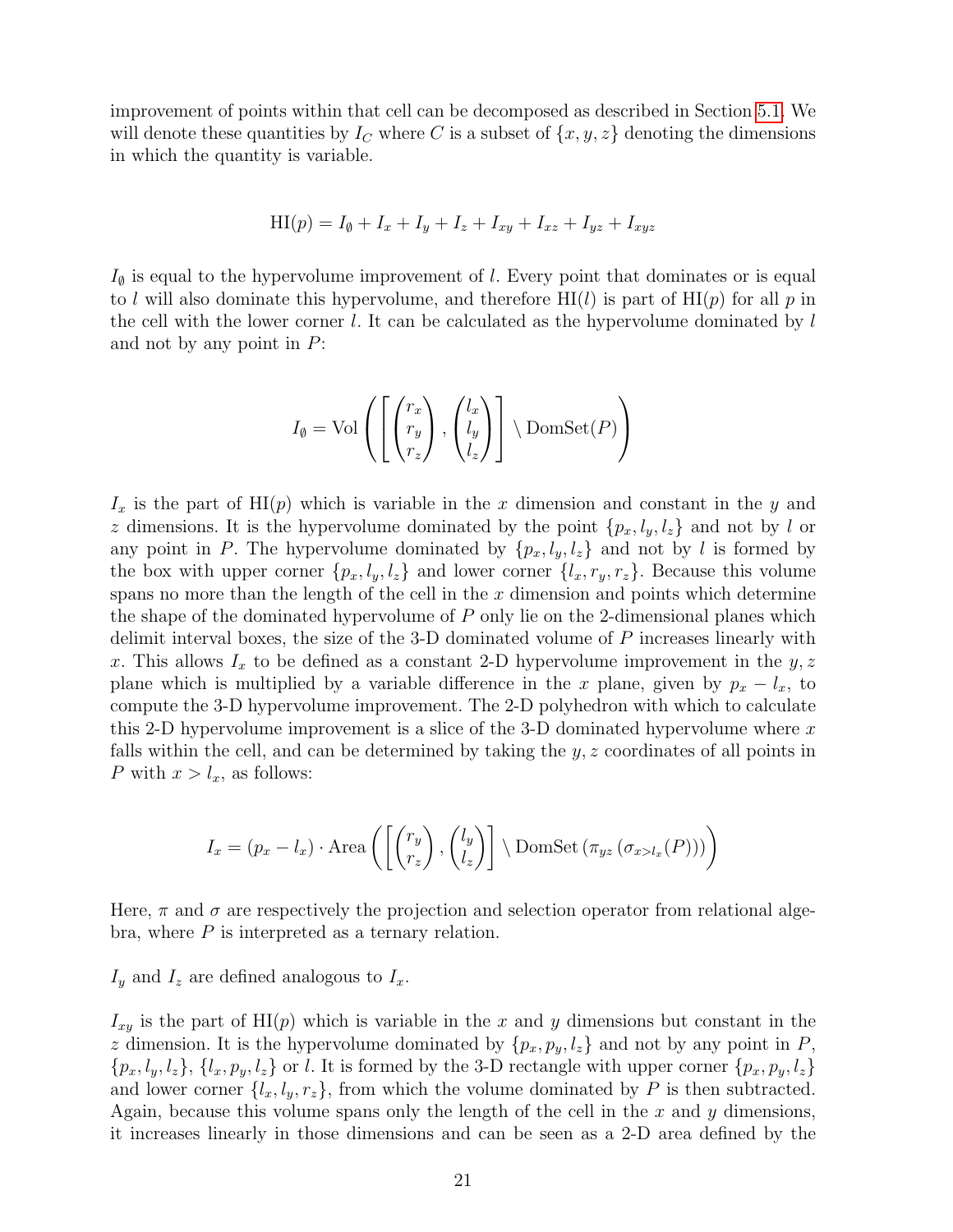distance between  $p_x$  and  $l_x$  and  $p_y$  and  $l_y$  multiplied by a one-dimensional hypervolume improvement in the z dimension:

$$
I_{xy} = (p_x - l_x)(p_y - l_y) \cdot \text{Length} \left( [r_z, l_z] \setminus \text{DomSet} \left( \pi_z \left( \sigma_{x > l_x, y > l_y}(P) \right) \right) \right)
$$

A one-dimensional hypervolume improvement is simply a regular improvement, which is defined as the new value minus the highest existing value, or zero if this difference is smaller than zero. This allows the formula  $I_{xy}$  to be written more simply as:

$$
I_{xy} = (p_x - l_x)(p_y - l_y)(l_z - \text{Max}(\{r_z\} \cup \pi_z(\sigma_{x > l_x, y > l_y}(P))))
$$

 $I_{xz}$  and  $I_{yz}$  are defined analogous to  $I_{xy}$ .

 $I_{xyz}$  is the part of  $\text{HI}(p)$  which is variable in all three coordinates. Intuitively, this describes the part of  $\text{HI}(p)$  which falls fully within the interval box. No part of the cell is dominated by a point in  $P$ , and therefore this partial hypervolume improvement can be calculated as the volume of the box which has  $l$  as its lower corner and  $p$  as its upper corner:

$$
I_{xyz} = (p_x - l_x)(p_y - l_y)(p_z - l_z)
$$

Now that we have decomposed the region that determines the hypervolume improvement, we can decompose the calculation of the partial integrals as well. If we refer to the constant part of each of the quantities described above as  $I_C^{const}$ , we have to compute the following for each interval box with a non-zero contribution:

$$
\int_{p_z=l_z}^{u_z} \int_{p_y=l_y}^{u_y} \int_{p_x=l_x}^{u_x} (I_0^{const} + I_x^{const}(p_x - l_x) + \dots
$$
  
+ 
$$
I_{xy}^{const}(p_x - l_x)(p_y - l_y) + \dots
$$
  
+ 
$$
(p_x - l_x)(p_y - l_y)(p_z - l_z))
$$
  

$$
\cdot \phi_x(p_x) \phi_y(p_y) \phi_y(p_y) dp_x dp_y dp_z
$$

The constant quantities are as follows.  $I_{\emptyset}$  is completely constant, therefore:

$$
I_{\emptyset}^{const} = \text{Vol}\left(\left[\begin{pmatrix} r_x \\ r_y \\ r_z \end{pmatrix}, \begin{pmatrix} l_x \\ l_y \\ l_z \end{pmatrix}\right] \setminus \text{DomSet}(P)\right)
$$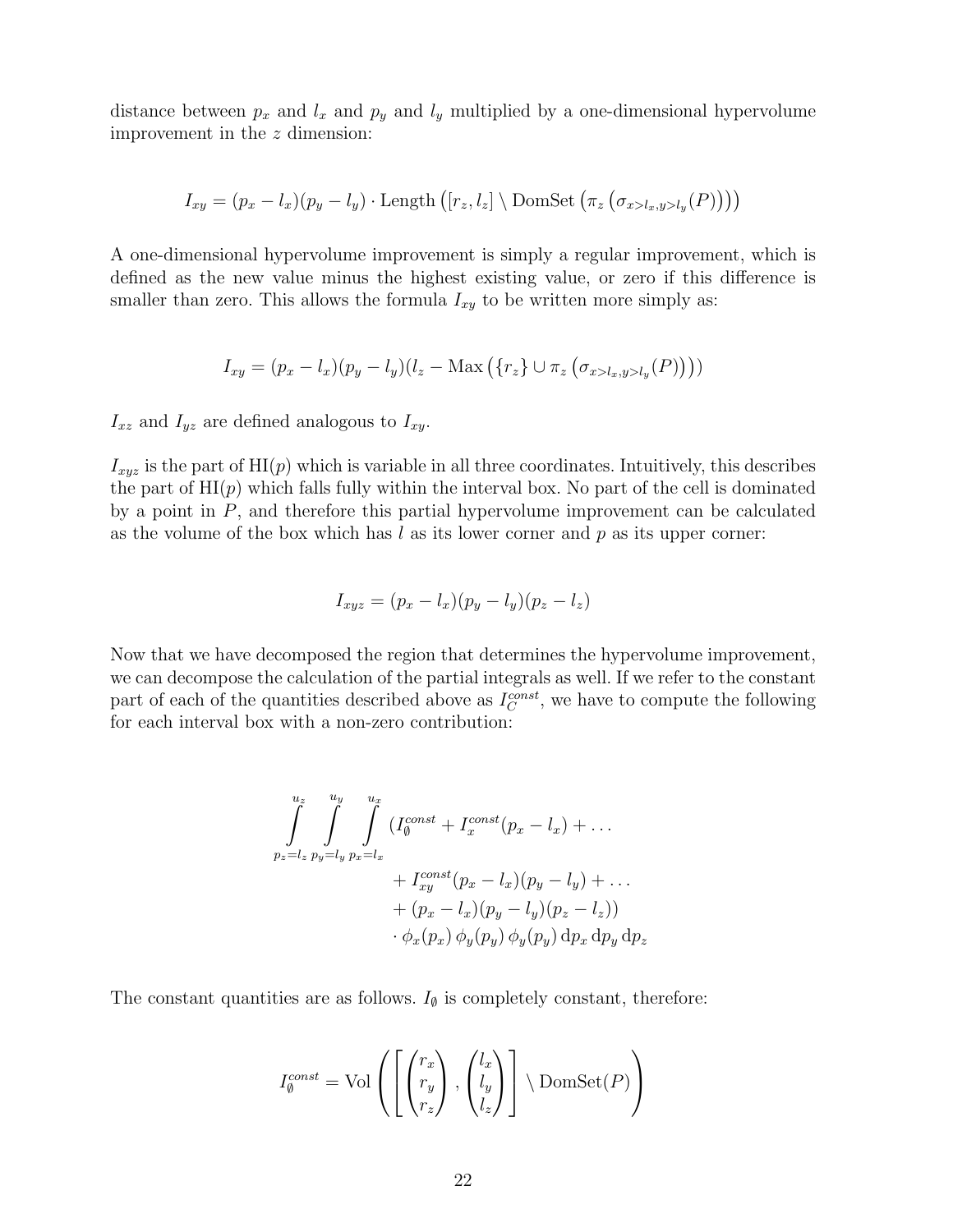For  $I_x$ ,  $I_y$  and  $I_z$ , the constant part is a 2-dimensional hypervolume improvement.  $I_x^{const}$ is defined as follows, with the other two constants defined analogously:

$$
I_x^{const} = \text{Area}\left(\left[\begin{pmatrix} r_y \\ r_z \end{pmatrix}, \begin{pmatrix} l_y \\ l_z \end{pmatrix}\right] \setminus \text{DomSet}\left(\pi_{yz}\left(\sigma_{x>l_x}(P)\right)\right)\right)
$$

The constant part of  $I_{xy}$ ,  $I_{xz}$  and  $I_{yz}$  is a one-dimensional improvement:

$$
I_{xy}^{const} = l_z - \text{Max}\left(\{r_z\} \cup \pi_z\left(\sigma_{x > l_x, y > l_y}(P)\right)\right)
$$

 $I_{xyz}$  has no constant part, which is why  $I_{xyz}^{const}$  is omitted from the formula.

The sum rule allows us to decompose our integral into a sum of smaller integrals, each of which represents the expected improvement associated with a single quantity from the decomposition of HI(p). We will refer to these partial integrals as  $EI_C$  where  $C \subseteq \{x, y, z\}$ .

$$
\sum_{C \subseteq \{x,y,z\}} EI = EI_{\emptyset} + EI_{x} + ... + EI_{xy} + ... + EI_{xyz}
$$
\n
$$
EI_{\emptyset} = \int_{p_{z}=l_{z}}^{u_{z}} \int_{p_{y}=l_{y}}^{u_{y}} \int_{p_{x}=l_{x}}^{u_{x}} I_{\emptyset}^{const} \cdot \phi_{x}(p_{x}) \phi_{y}(p_{y}) \phi_{z}(p_{z}) dp_{x} dp_{y} dp_{z}
$$
\n
$$
EI_{x} = \int_{p_{z}=l_{z}}^{u_{z}} \int_{p_{y}=l_{y}}^{u_{y}} \int_{p_{x}=l_{x}}^{p_{x}=u_{x}} I_{x}^{const}(p_{x}-l_{x}) \cdot \phi_{x}(p_{x}) \phi_{y}(p_{y}) \phi_{z}(p_{z}) dp_{x} dp_{y} dp_{z}
$$
\n
$$
\dots
$$
\n
$$
EI_{xy} = \int_{p_{z}=l_{z}}^{u_{z}} \int_{p_{y}=l_{y}}^{u_{y}} \int_{p_{x}=l_{x}}^{u_{x}} I_{xy}^{const}(p_{x}-l_{x})(p_{y}-l_{y}) \cdot \phi_{x}(p_{x}) \phi_{y}(p_{y}) \phi_{z}(p_{z}) dp_{x} dp_{y} dp_{z}
$$
\n
$$
\dots
$$
\n
$$
EI_{xyz} = \int_{q_{z}=l_{z}}^{u_{z}} \int_{q_{z}=l_{z}}^{u_{y}} \int_{q_{z}=l_{z}}^{u_{x}} (p_{x}-l_{x})(p_{y}-l_{y})(p_{z}-l_{z}) \cdot \phi_{x}(p_{x}) \phi_{y}(p_{y}) \phi_{z}(p_{z}) dp_{x} dp_{y} dp_{z}
$$

Fubini's theorem [\[17\]](#page-55-6) states that iterated integration, performed in any order, can be used to calculate a multiple integral under the condition that the multiple integral is absolutely convergent. The integrals we are considering here all converge to finite numbers, so we can safely use iterated integration.

 $p_z = l_z p_y = l_y p_x = l_x$ 

In  $EI_{\emptyset}$ , factoring out the contribution of  $I_{\emptyset}^{const}$  results in an integral which consists solely of a Gaussian PDF over a 3-D box. We can calculate this integral by using the formula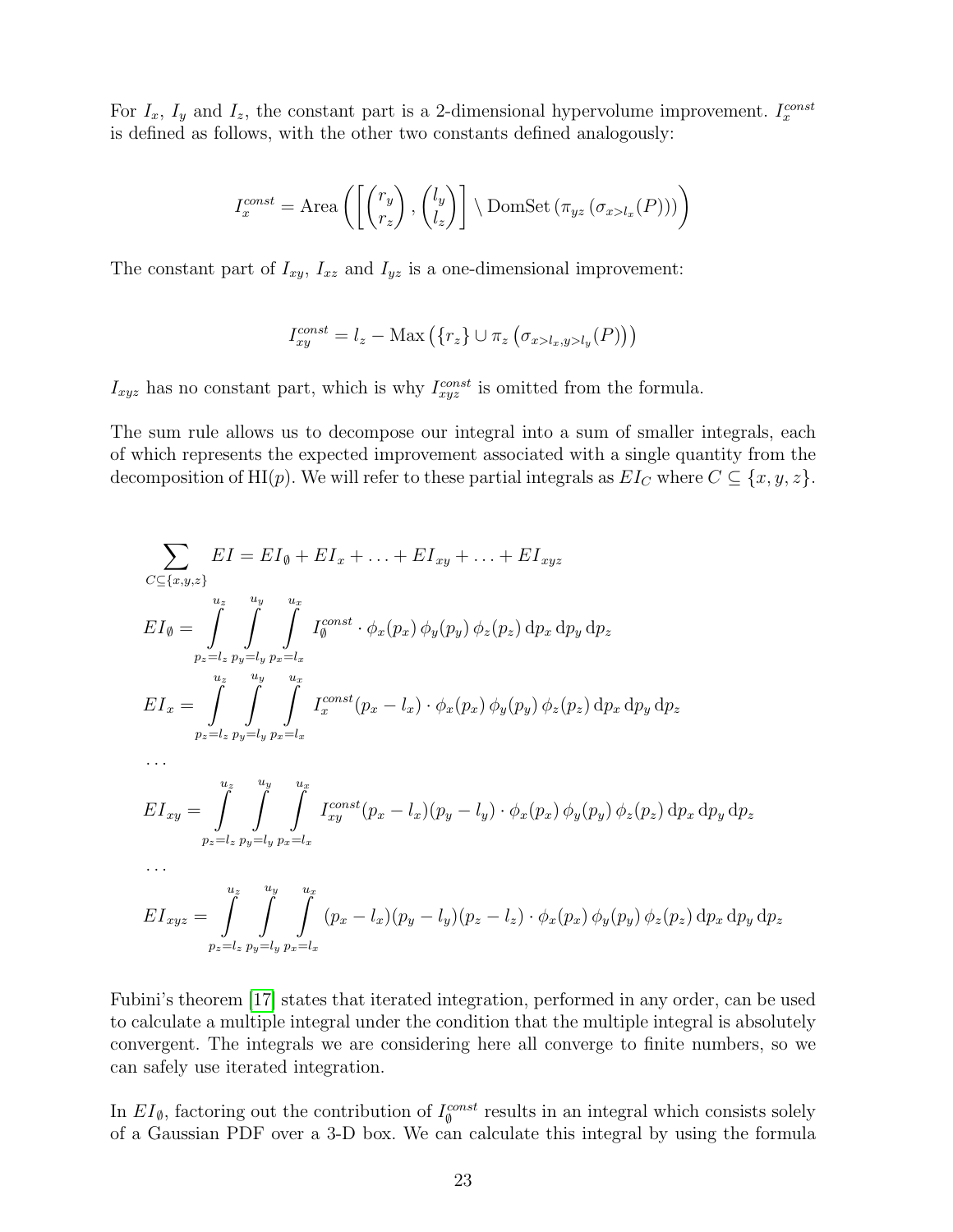for the Gaussian cumulative probability distribution (which requires only the Gaussian error function,  $erf$ ) and subtracting the cumulative probability at the lower corner of the cell from the cumulative probability at the upper corner of the cell. This allows  $EI_{\emptyset}$  to be calculated without numerical integration if we are willing to accept erf as a closed-form expression:

$$
EI_{\emptyset} = I_{\emptyset}^{const} \cdot \prod_{c \in \{x,y,z\}} (\Phi_c(u_c) - \Phi_c(l_c))
$$

For  $EI_x$ , we can factor  $\phi_y$  and  $\phi_z$  out of the integral and simply multiply everything with the cumulative distribution, because everything apart from the Gaussian PDF is constant in those integration variables. This leaves a one-dimensional integral containing the integration variable  $\phi_x$ :

$$
EI_x = \left(\int_{p_x = l_x}^{u_x} (p_x - l_x) \phi_x(p_x) dp_x\right) \cdot \prod_{c \in \{y, z\}} (\Phi_c(u_c) - \Phi_c(l_c)) \cdot I_x^{const}
$$

The integral between the large parentheses has the proper form to be calculated using the  $\psi$  function, in the following way:

$$
\int_{p_x=l_x}^{u_x} (p_x-l_x)\phi_x(p_x) dp_x = \psi(l_x,l_x,\mu_x,\sigma_x) - \psi(l_x,u_x,\mu_x,\sigma_x)
$$

This gives the following formula:

$$
EI_x = I_x^{const} \cdot \prod_{c \in \{y,z\}} (\Phi_c(u_c) - \Phi_c(l_c)) \cdot (\psi(l_x, l_x, \mu_x, \sigma_x) - \psi(l_x, u_x, \mu_x, \sigma_x))
$$

 $EI_y$  and  $EI_z$  are defined analogously.

To calculate  $EI_{xy}$ , we can place the constant factor  $I_{xy}^{const}$  as well as the probability distribution for z outside of the integral right away. In effect, we are integrating in the z dimension, and then placing the result outside of the integral because it is constant in both of the other dimensions.

$$
EI_{xy} = I_{xy}^{const}(\Phi_z(u_z) - \Phi_z(l_z)) \cdot \int_{p_y = l_y}^{u_y} \int_{p_x = l_x}^{u_x} (p_x - l_x)(p_y - l_y) \cdot \phi_x(p_x) \phi_y(p_y) dp_x dp_y
$$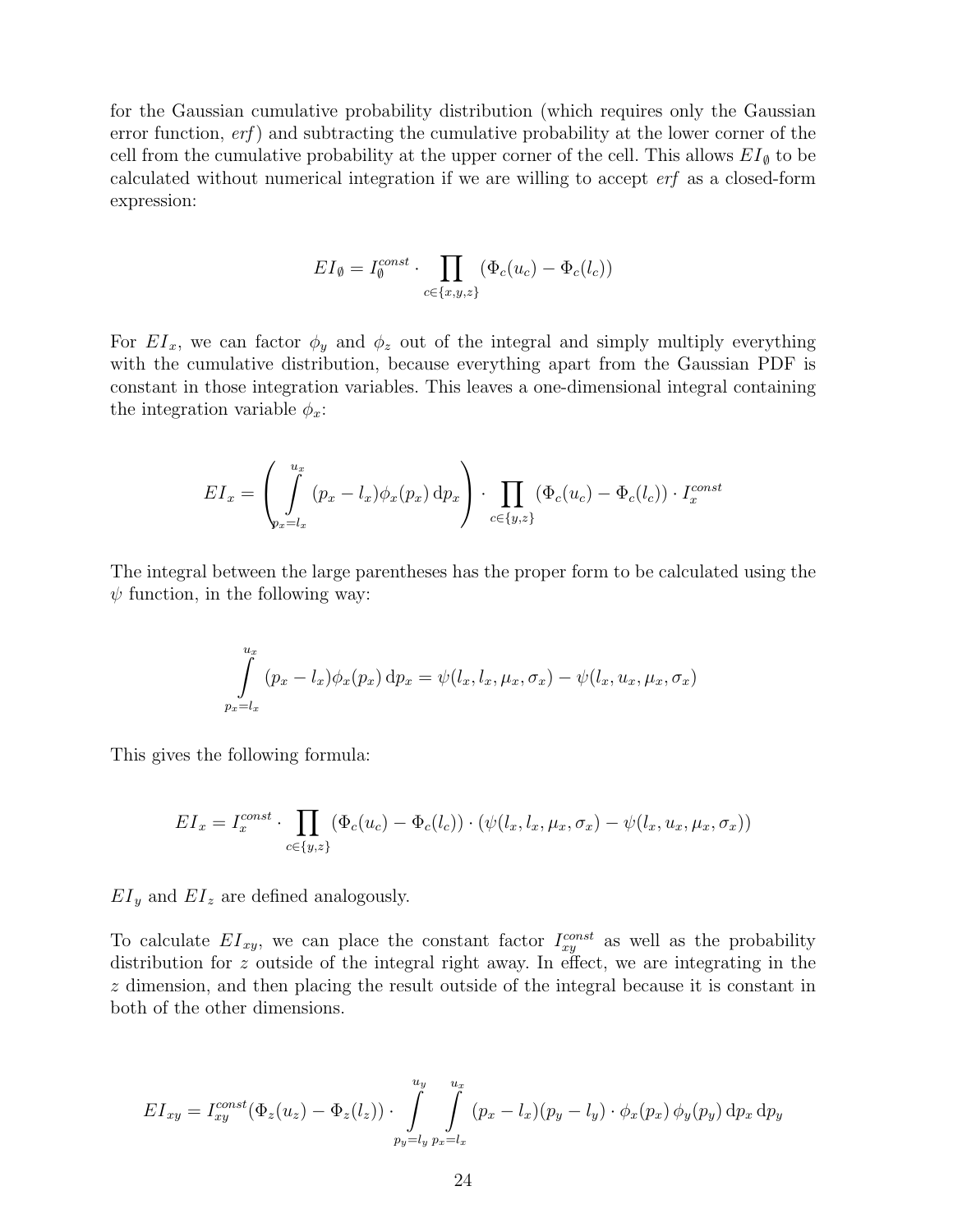At first this formula appears complex, but it becomes easier to calculate because the parts are not dependent on each other. We can see  $(p_x - l_x)$  as a function which is constant in y and variable in x, and  $(p_y - l_y)$  as a function which is constant in x and variable in y. This results in a product of two integrals which can be calculated separately:

$$
\int_{p_y=l_y}^{u_y} \left( \int_{p_x=l_x}^{u_x} (p_x - l_x)(p_y - l_y) \cdot \phi_x(p_x) \phi_y(p_y) dp_x \right) dp_y
$$
\n
$$
= \int_{p_y=l_y}^{u_y} (p_y - l_y) \left( \int_{p_x=l_x}^{u_x} (p_x - l_x) \cdot \phi_x(p_x) dp_x \right) \phi_y(p_y) dp_y
$$
\n
$$
= \int_{p_y=l_y}^{u_y} (p_y - l_y) \phi_y(p_y) dp_y \cdot \int_{p_x=l_x}^{u_x} (p_x - l_x) \cdot \phi_x(p_x) dp_x
$$

Both of the integrals have the form of a calculation of the partial one-dimensional expected improvement. We can therefore use  $\psi$  to calculate them. We get the following formula:

$$
(\psi(l_x, l_x, \mu_x, \sigma_x) - \psi(l_x, u_x, \mu_x, \sigma_x)) \cdot (\psi(l_y, l_y, \mu_y, \sigma_y) - \psi(l_y, u_y, \mu_y, \sigma_y))
$$

Which means that our complete formula for  $EI_{xy}$  will look like this:

$$
EI_{xy} = I_{xy}^{const}
$$
  
\n
$$
\cdot (\Phi_z(u_z) - \Phi_z(l_z))
$$
  
\n
$$
\cdot (\psi(l_x, l_x, \mu_x, \sigma_x) - \psi(l_x, u_x, \mu_x, \sigma_x))
$$
  
\n
$$
\cdot (\psi(l_y, l_y, \mu_y, \sigma_y) - \psi(l_y, u_y, \mu_y, \sigma_y))
$$

 $EI_{xz}$  and  $EI_{yz}$  are defined analogously.

The formula for  $EI_{xyz}$  is easily derived using the same method that was used for deriving the formula for  $EI_{xy}$  and is even simpler. Instead of a product of two expected improvements, a constant and a Gaussian cumulative probability distribution, it is a product of three expected improvements:

$$
\prod_{c \in \{x,y,z\}} (\psi(l_c,l_c,\mu_c,\sigma_c) - \psi(l_c,u_c,\mu_c,\sigma_c))
$$

The amount of calculations required for the decomposition described above is quite large. One thing that might be noticed when looking at the different formulas, is that partial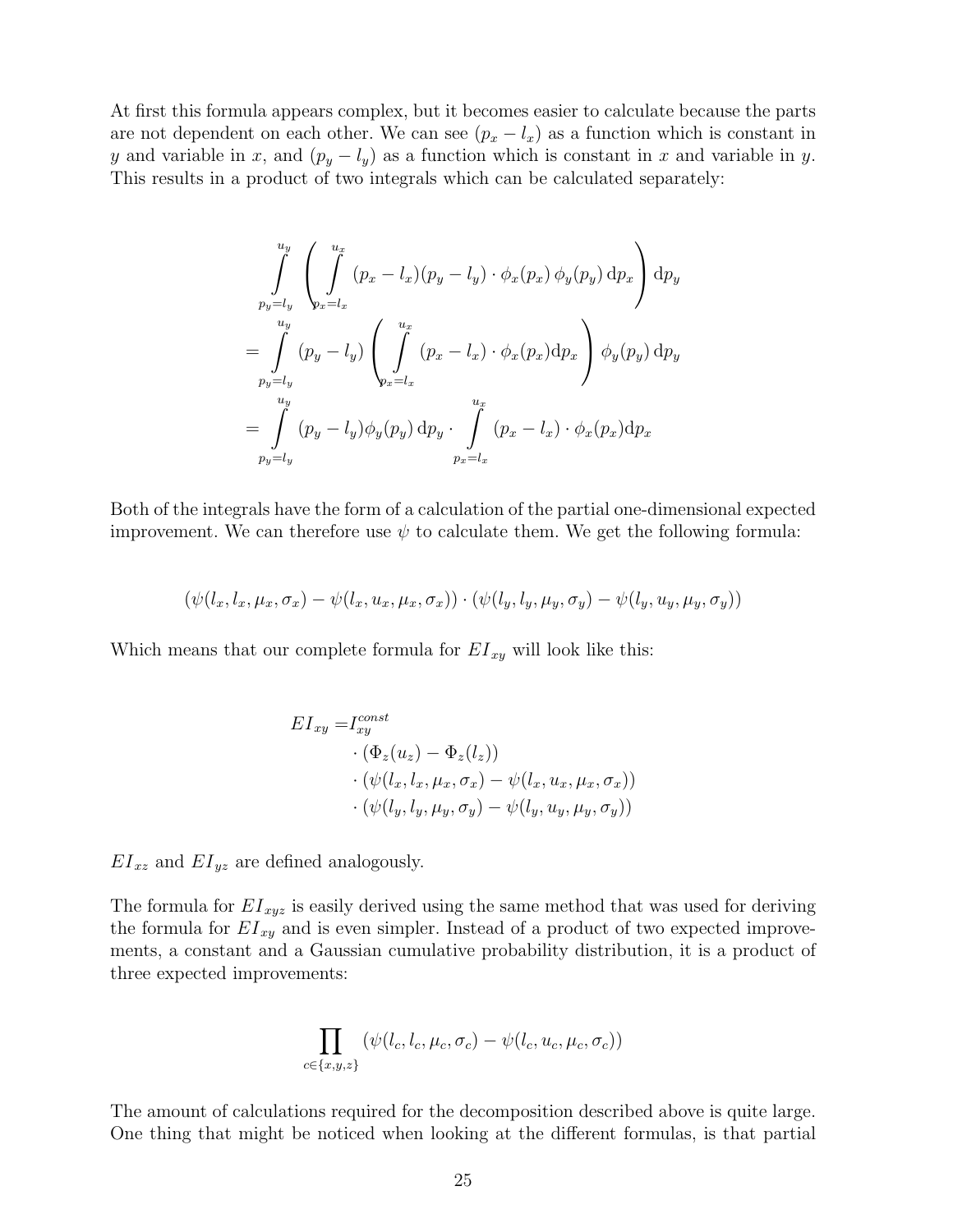calculations can be reused. In particular, only six calls to the  $\psi$  function need to be made. If efficient calculation is a goal, however, then larger improvements can be reached. This will be explored in the next section.

#### <span id="page-27-0"></span>5.3 Calculation of the 3-D EHVI

Consider that, in the 2-D case, we are able to calculate the hypervolume by integrating over a box bounded by the dominated hypervolume and subtracting a correction term  $S_{minus}$ . We can do something similar in the 3-D case. Recall that we decomposed  $HI(p)$ as follows:

$$
HI(p) = I_{\emptyset} + I_x + I_y + I_z + I_{xy} + I_{xz} + I_{yz} + I_{xyz}
$$

Together, they form the volume of  $\sqrt{ }$  $\mathcal{L}$  $\sqrt{ }$  $\overline{1}$  $\sqrt{ }$  $\overline{1}$  $r_x$  $r_y$  $r_z$  $\setminus$  $\vert$ ,  $\sqrt{ }$  $\mathcal{L}$  $p_x$  $p_y$  $p_z$  $\setminus$  $\overline{1}$ 1  $\bigwedge$  DomSet $(P)$  $\setminus$ . Instead of writing

 $HI(p)$  as a sum of hypervolume improvements, we can also write it as a single rectangular volume from which a dominated hypervolume is subtracted:

$$
\mathrm{HI}(p) = \mathrm{Vol}\left(\left[\begin{pmatrix} r_x \\ r_y \\ r_z \end{pmatrix}, \begin{pmatrix} p_x \\ p_y \\ p_z \end{pmatrix} \right] \right) - \mathrm{Vol}\left(\mathrm{DomSet}(P) \cap \left[\begin{pmatrix} r_x \\ r_y \\ r_z \end{pmatrix}, \begin{pmatrix} p_x \\ p_y \\ p_z \end{pmatrix} \right] \right)
$$

We can then decompose the calculation of the dominated hypervolume instead of the calculation of the hypervolume improvement. In the following decomposition of the total subtracted dominated hypervolume  $S^-$ , each part  $S_C^ \bar{C}$  is equal to the subtracted dominated hypervolume of  $I_c$ . When p is within the integration cell bounded from below by l, we get the following:

$$
S^{-} = S_{\emptyset}^{-} + S_{x}^{-} + S_{y}^{-} + S_{z}^{-} + S_{xy}^{-} + S_{xz}^{-} + S_{yz}^{-}
$$
  
\n
$$
= \text{Vol}\left(\text{DomSet}(P) \cap \left[\begin{pmatrix} r_{x} \\ r_{y} \\ r_{z} \end{pmatrix}, \begin{pmatrix} l_{x} \\ l_{y} \\ l_{z} \end{pmatrix}\right]\right)
$$
  
\n
$$
+ (p_{x} - l_{x}) \cdot \text{Area}\left(\text{DomSet}(\pi_{yz}(\sigma_{x>l_{x}}(P))) \cap \left[\begin{pmatrix} r_{y} \\ r_{z} \end{pmatrix}, \begin{pmatrix} p_{y} \\ p_{z} \end{pmatrix}\right]\right)
$$
  
\n
$$
+ \dots
$$
  
\n
$$
+ (p_{x} - l_{x}) \cdot (p_{y} - l_{y}) \cdot (\text{Max}(r_{z}, \pi_{z}(\sigma_{x>l_{x}, y>l_{y}}(P))) - r_{z})
$$
  
\n
$$
+ \dots
$$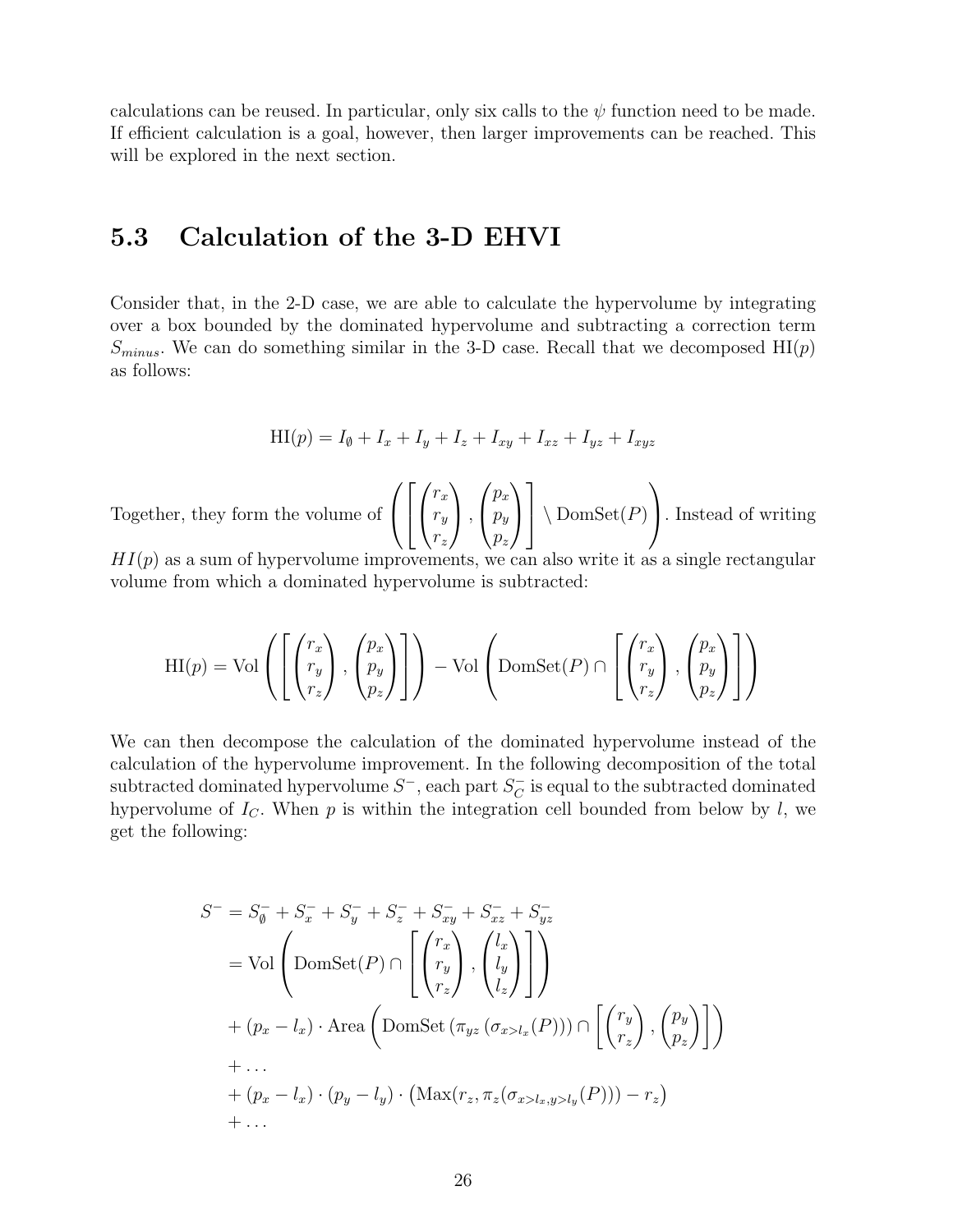The first thing to note is that if  $r_z \geq \text{Max}(r_z, \pi_z(\sigma_{x > l_x, y > l_y}(P))), S_{xy}^{-} = 0$ . The analogous cases are true for  $S_{xz}^-$  and  $S_{yz}^-$ , allowing us to define a point v for which, if  $r = v$ , all three quantities are 0:

$$
v = \left[ \begin{pmatrix} \text{Max}(r_x, \pi_x(\sigma_{y>l_y,z>l_z}(P))) \\ \text{Max}(r_y, \pi_y(\sigma_{x>l_x,z>l_z}(P))) \\ \text{Max}(r_z, \pi_z(\sigma_{x>l_x,y>l_y}(P))) \end{pmatrix} \right]
$$

The bounding box bounded by  $v$  from below and  $p$  from above contains the entire volume of  $HI(p)$ . This allows us to use v in place of r and rewrite our initial equation in a way that reduces the number of components from 8 to 5:

$$
HI(p) = Vol \left( \begin{bmatrix} v_x \\ v_y \\ v_z \end{bmatrix}, \begin{bmatrix} p_x \\ p_y \\ p_z \end{bmatrix} \right)
$$
  
\n
$$
- Vol \left( \text{DomSet}(P) \cap \begin{bmatrix} v_x \\ v_y \\ v_z \end{bmatrix}, \begin{bmatrix} l_x \\ l_y \\ l_z \end{bmatrix} \right)
$$
  
\n
$$
- (p_x - l_x) \cdot \text{Area} \left( \text{DomSet} \left( \pi_{yz} \left( \sigma_{x > l_x}(P) \right) \right) \cap \begin{bmatrix} v_y \\ v_z \end{bmatrix}, \begin{bmatrix} l_y \\ l_z \end{bmatrix} \right)
$$
  
\n
$$
- (p_y - l_y) \cdot \text{Area} \left( \text{DomSet} \left( \pi_{xz} \left( \sigma_{y > l_y}(P) \right) \right) \cap \begin{bmatrix} v_x \\ v_z \end{bmatrix}, \begin{bmatrix} l_x \\ l_z \end{bmatrix} \right)
$$
  
\n
$$
- (p_z - l_z) \cdot \text{Area} \left( \text{DomSet} \left( \pi_{xy} \left( \sigma_{z > l_z}(P) \right) \right) \cap \begin{bmatrix} v_x \\ v_y \end{bmatrix}, \begin{bmatrix} l_x \\ l_y \end{bmatrix} \right)
$$

The integral corresponding to Vol  $\sqrt{ }$  $\overline{1}$  $\sqrt{ }$  $\overline{1}$  $\sqrt{ }$  $\overline{1}$  $v_x$  $v_y$  $v_z$  $\setminus$  $\vert$ ,  $\sqrt{ }$  $\mathcal{L}$  $p_x$  $p_y$  $p_z$  $\setminus$  $\overline{1}$ 1  $\vert$  $\setminus$ is the only component in this

equation which is variable in more than one dimension, but since it is a rectangular volume, it is simply a product of one-dimensional improvements:

$$
\prod_{c \in \{x,y,z\}} (\psi(v_c, l_c, \mu_c, \sigma_c) - \psi(v_c, u_c, \mu_c, \sigma_c))
$$

 $S_{\emptyset}^ \frac{1}{\varnothing}$  is a constant. Even without examining the corresponding integral it is clear that it only needs to be multiplied with the probability that a given point is within the cell. The formula for calculating this correction term is:

$$
S_{\emptyset}^{-} \cdot \prod_{c \in \{x,y,z\}} (\Phi_c(u_c) - \Phi_c(l_c))
$$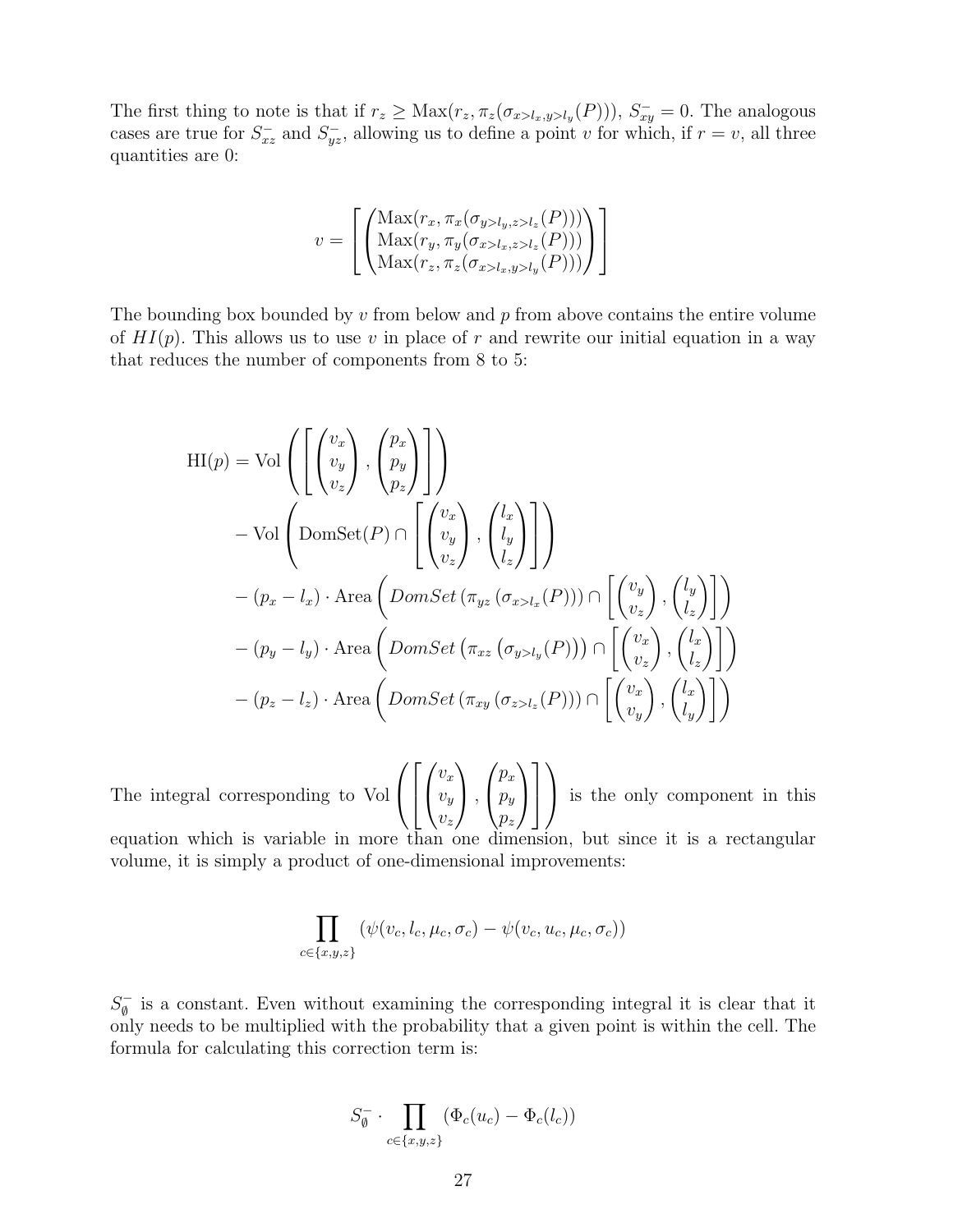$S_x^-, S_y^-,$  and  $S_z^-$  are not constants, but they are each linearly related to only one coordinate of p. We will look at  $S_x^-$  as an example:

The constant part of  $S_x^-$  is Area  $\left(\text{DomSet}(\pi_{yz}(\sigma_{x>l_x}(P)))\cap\left[\binom{v_y}{v_x}\right]\right)$  $v_z$  $\setminus$ ,  $\int$  $l_z$  $\binom{1}{k}$ . This has to be multiplied by  $(p_x - l_x)$ . The expected value of  $S_x^-$  is therefore equal to a constant multiplied by the partial expected improvement of  $p_x$  over the interval  $[l_x, u_x)$ . This is given by:

$$
\int_{p_x=l_x}^{u_x} (p_x-l_x)\phi_x(p_x) dp_x = \psi(l_x,l_x,\mu_x,\sigma_x) - \psi(l_x,u_x,\mu_x,\sigma_x)
$$

Using a new call to  $\psi$  to calculate this term is not necessary. We can use the fact that  $\psi$ represents the function of a one-dimensional expected improvement over a certain range bounded from below. The partial expected improvement for the region below the lower cell bound  $l$  is a constant term multiplied by the chance of being within the cell's range, which is captured in the equation below:

$$
\psi(v_c,l_c,\mu_c,\sigma_c)-\psi(v_c,u_c,\mu_c,\sigma_c)=\psi(l_c,l_c,\mu_c,\sigma_c)-\psi(l_c,u_c,\mu_c,\sigma_c)+(\Phi_c(u_c)-\Phi_c(l_c))\cdot (l_c-v_c)
$$

Both  $(\Phi_c(u_c)-\Phi_c(l_c))\cdot (l_c-v_c)$  and  $\psi(v_c, l_c, \mu_c, \sigma_c)-\psi(v_c, u_c, \mu_c, \sigma_c)$  were calculated earlier, so we can reuse them to easily find  $\psi(l_c, l_c, \mu_c, \sigma_c) - \psi(l_c, u_c, \mu_c, \sigma_c)$ .

This means that the formula for calculating the partial expected hypervolume improvement of a cell will look like this if the cell is not dominated:

Let 
$$
\Delta \psi_c = \psi(v_c, l_c, \mu_c, \sigma_c) - \psi(v_c, u_c, \mu_c, \sigma_c), c \in \{x, y, z\}
$$
  
and 
$$
\Delta \phi_c = \Phi_c(u_c) - \Phi_c(l_c), c \in \{x, y, z\}
$$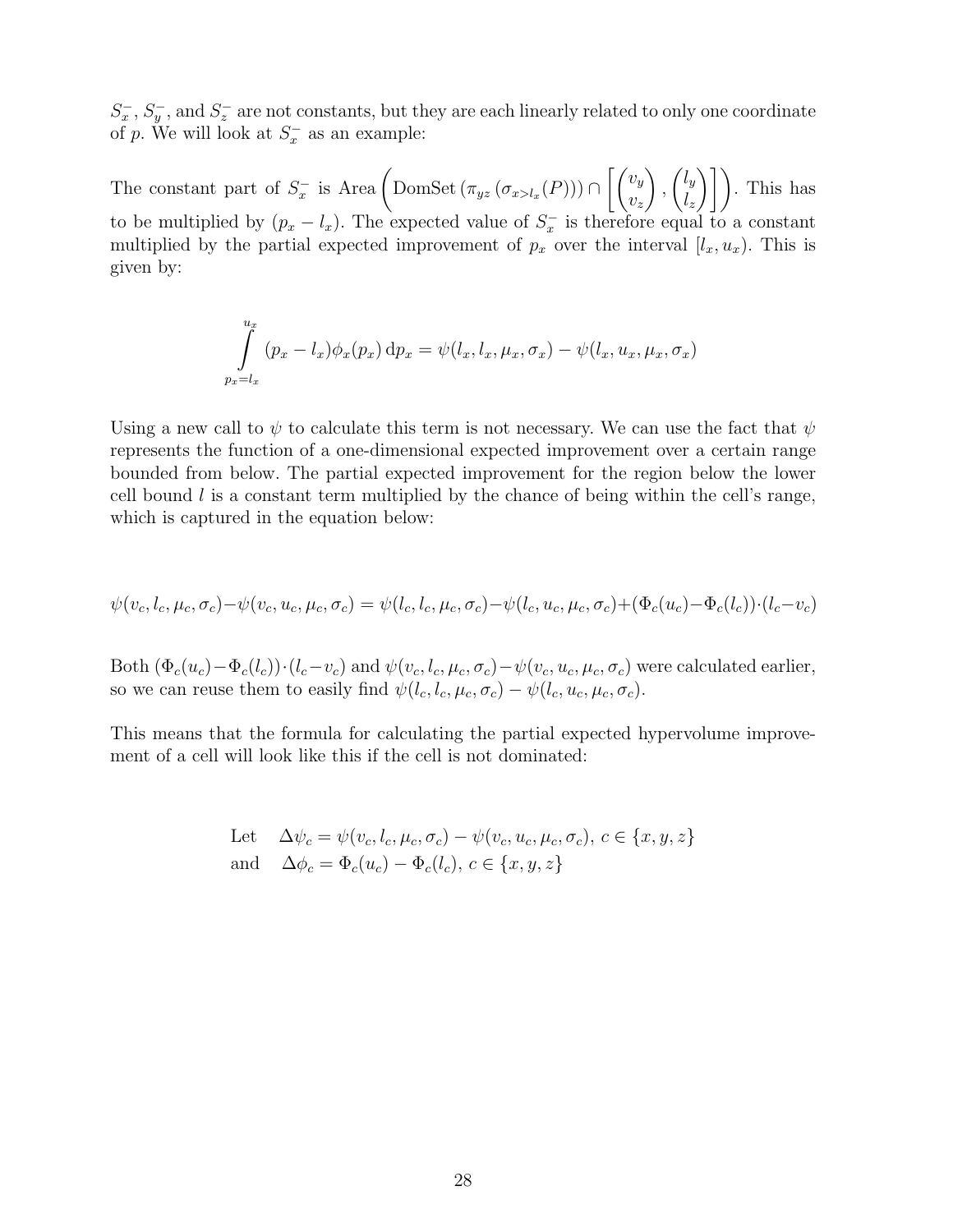$$
EI = \prod_{c \in \{x,y,z\}} \Delta \psi_c
$$
  
\n
$$
- Vol \left( DomSet(P) \cap \left[ \begin{pmatrix} v_x \\ v_y \\ v_z \end{pmatrix}, \begin{pmatrix} l_x \\ l_y \\ l_z \end{pmatrix} \right] \right) \cdot \prod_{c \in \{x,y,z\}} \Delta \phi_c
$$
  
\n
$$
- (\Delta \psi_z - \Delta \phi_z \cdot (p_z - v_z)) \cdot Area \left( DomSet (\pi_{yz} (\sigma_{xz} l_x(P))) \cap \left[ \begin{pmatrix} v_y \\ v_z \end{pmatrix}, \begin{pmatrix} l_y \\ l_z \end{pmatrix} \right] \right) \cdot \prod_{c \in \{x,y\}} \Delta \phi_c
$$
  
\n
$$
- (\Delta \psi_y - \Delta \phi_y \cdot (p_y - v_y)) \cdot Area \left( DomSet (\pi_{xz} (\sigma_{yz} l_y(P))) \cap \left[ \begin{pmatrix} v_x \\ v_z \end{pmatrix}, \begin{pmatrix} l_x \\ l_z \end{pmatrix} \right] \right) \cdot \prod_{c \in \{x,z\}} \Delta \phi_c
$$
  
\n
$$
- (\Delta \psi_x - \Delta \phi_x \cdot (p_x - v_x)) \cdot Area \left( DomSet (\pi_{xy} (\sigma_{z>l_z}(P))) \cap \left[ \begin{pmatrix} v_x \\ v_y \end{pmatrix}, \begin{pmatrix} l_x \\ l_y \end{pmatrix} \right] \right) \cdot \prod_{c \in \{y,z\}} \Delta \phi_c
$$

And it will be 0 otherwise.

#### <span id="page-30-0"></span>5.4 Simple Higher-Dimensional EHVI Calculations

Although we are currently decomposing our integral into different quantities in order to calculate it, we can also calculate the sum of these quantities using a single dominated hypervolume calculation. This section will give the general formula for doing so. Recall how we decomposed the calculation of the hypervolume improvement in Chapter [5.1:](#page-18-1)

$$
HI(p) = \sum_{C \subseteq D} I_C
$$
  

$$
I_C = HyperVolume(A_C) - HyperVolume(DomSet(P) \cap A_C)
$$

This sum can be rearranged to the following:

$$
\sum_{C \subseteq D} \text{HyperVolume}(A_C) - \sum_{C \subseteq D} \text{HyperVolume}(\text{DomSet}(P) \cap A_C)
$$

Since the quantities  $A_C$  sum to a generalized rectangular volume, we could just as readily calculate the total volume of A directly. This is what we did in Chapter [5.3,](#page-27-0) where the correction terms HyperVolume(DomSet $(P) \cap A_C$ ) were still calculated separately. The equality  $\sum_{C \subseteq D}$  HyperVolume( $\mathrm{DomSet}(P) \cap A_C$ ) = HyperVolume( $\mathrm{DomSet}(P) \cap A$ ) follows directly from the definition of  $S_C$ , but we initially decomposed this calculation to solve the problem of calculating the corresponding integral.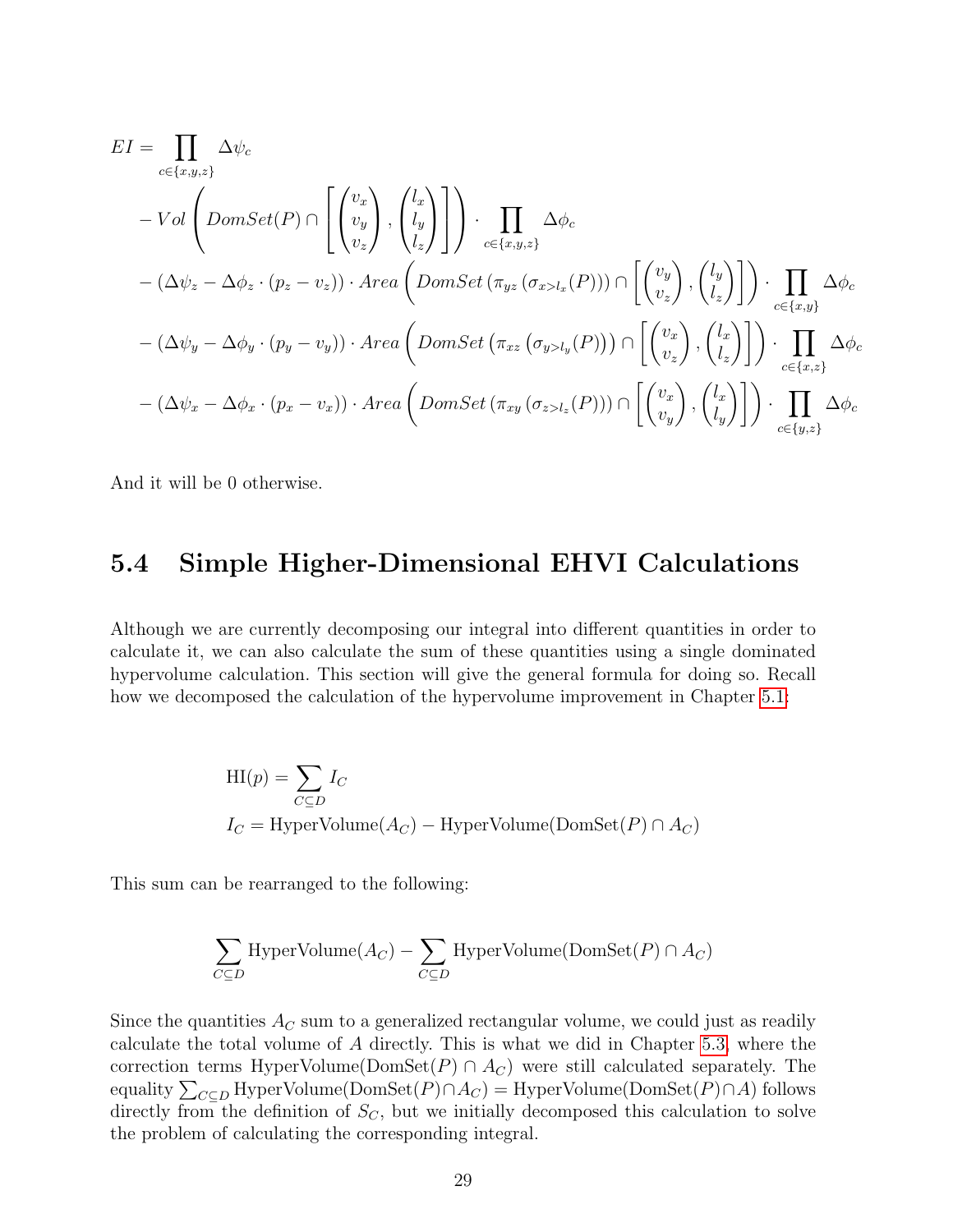We have determined that each partial quantity HyperVolume( $DomSet(P) \cap A_C$ ) depends linearly on the dimensions which its corresponding volume  $A_C$  depends on, and is constant in the same dimensions in which  $A_C$  is constant. This is true as well when HyperVolume( $DomSet(P) \cap A$ ) is first calculated, and then split into the various volumes representing  $DomSet(P) \cap A_C$ . Because of this, we can calculate an m-dimensional EHVI using only a single m-dimensional hypervolume calculation per cell. We need to calculate the hypervolume improvement of each cell's *center of mass*,  $\bar{p}$ .

$$
\bar{p}_d = \frac{\int_{p_d=l_d}^{u_d} p_d \cdot \phi_d(p_d) dp}{\Phi_d(u_d) - \Phi_d(l_d)}
$$

The integral can be calculated as if it is an expected improvement where the incumbent solution is 0. However, we already need to calculate  $\psi(r_d, l_d, \mu_d, \sigma_d) - \psi(l_d, u_d, \mu_d, \sigma_d)$  to determine the volume of A, and the following equation holds:

$$
\frac{\psi(0, l_d, \mu_d, \sigma_d) - \psi(0, u_d, \mu_d, \sigma_d)}{\Phi_d(u_d) - \Phi_d(l_d)} = \frac{\psi(r_d, l_d, \mu_d, \sigma_d) - \psi(r_d, u_d, \mu_d, \sigma_d)}{\Phi_d(u_d) - \Phi_d(l_d)} + r_d
$$

Dividing a partial expected improvement over a range  $[l_d, u_d)$  by the chance of being in that range (given by  $\Phi_d(u_d) - \Phi_d(l_d)$ ) gives the expected improvement of points which are known to lie within that range. Adding the value of  $r_d$  gives the expected dth coordinate of a point in the objective space bounded from below by  $r$ .

This means that the general formula for calculating the partial expected improvement in a cell is the following if the cell is not dominated:

$$
EI = \prod_{d \in D} (\psi(r_d, l_d, \mu_d, \sigma_d) - \psi(r_d, u_d, \mu_d, \sigma_d)) - S^{-} \cdot \prod_{d \in D} (\Phi_d(u_d) - \Phi_d(l_d))
$$
  

$$
S^{-} = \text{HyperVolume} \left( \text{DomSet}(P) \cap \left[ \begin{pmatrix} r_1 \\ r_2 \\ \vdots \\ r_m \end{pmatrix}, \begin{pmatrix} \bar{p}_1 \\ \bar{p}_2 \\ \vdots \\ \bar{p}_m \end{pmatrix} \right] \right)
$$
  

$$
\bar{p}_d = r_d + \frac{\psi(r_d, l_d, \mu_d, \sigma_d) - \psi(r_d, u_d, \mu_d, \sigma_d)}{\Phi_d(u_d) - \Phi_d(l_d)}
$$

And 0 otherwise.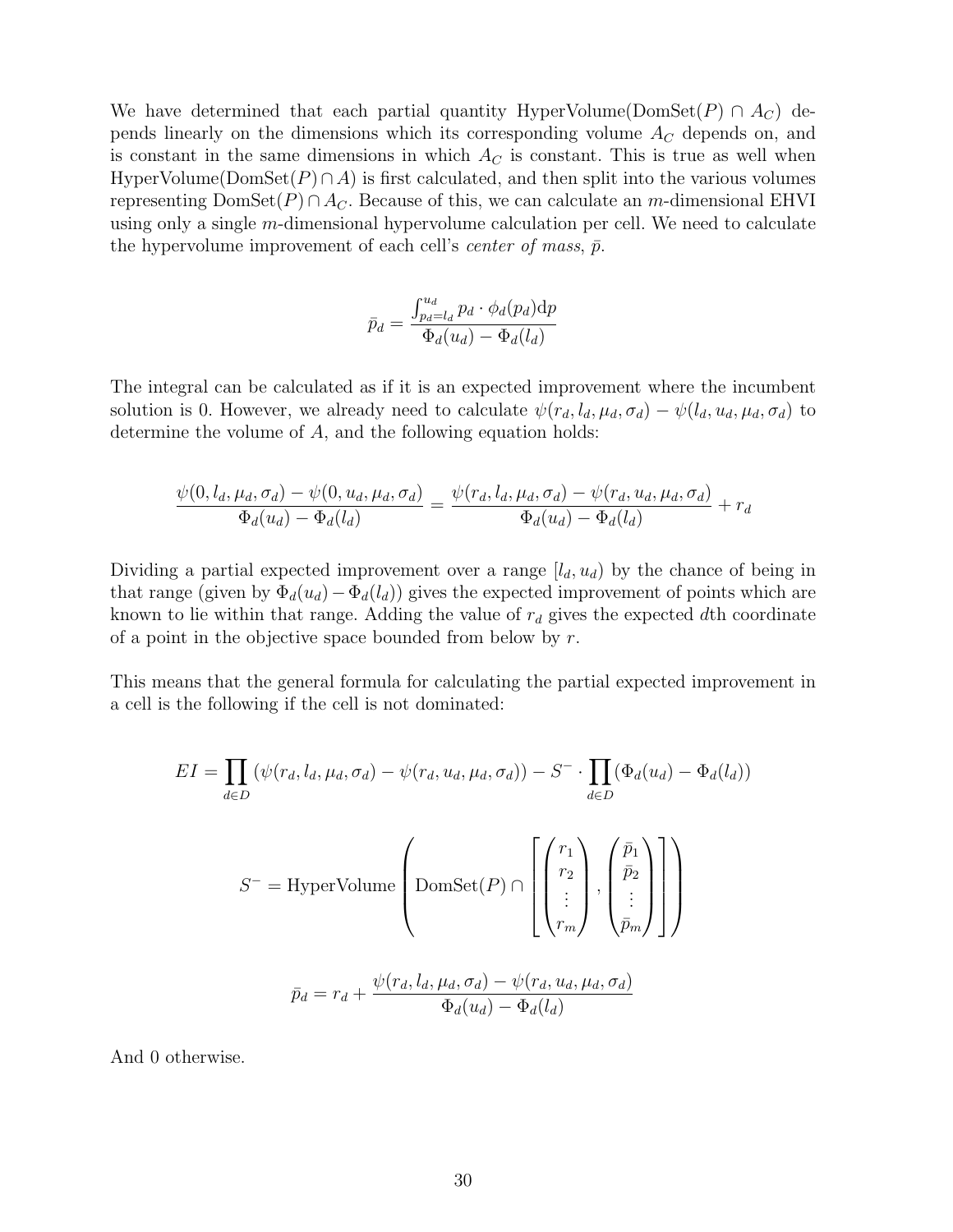#### <span id="page-32-0"></span>5.5 Complexity

Any algorithm which iterates over all grid cells described in Chapter [5](#page-18-0) will have a time complexity of  $\Omega(n^m)$ . This is further increased by the complexity of the calculations within each grid cell. The algorithm of Chapter [5.4](#page-30-0) requires an m-dimensional hypervolume to be calculated for each cell that is not dominated. Calculating a 3-dimensional hypervolume can be done in  $O(n \log n)$ , which results in a time complexity of  $O(n^4 \log n)$ . However, as will be shown in Chapter [6,](#page-33-0) constant-time calculations within each grid cell are possible with  $O(n^3)$  total preparation time, resulting in an algorithm of complexity  $O(n^3)$ . Similar  $O(n^m)$  algorithms are conjectured to exist for  $m > 3$ .

One important thing to note, is that the expected hypervolume improvements for multiple individuals can be calculated at the same time without having to perform the hypervolume calculations more than once when using the decomposition described in Chapter [5.2](#page-20-0) or [5.3,](#page-27-0) because the hypervolume calculations are not dependent on the mean and standard deviation of the probability distribution. The algorithm described in Chapter [5.4](#page-30-0) does not have this advantage.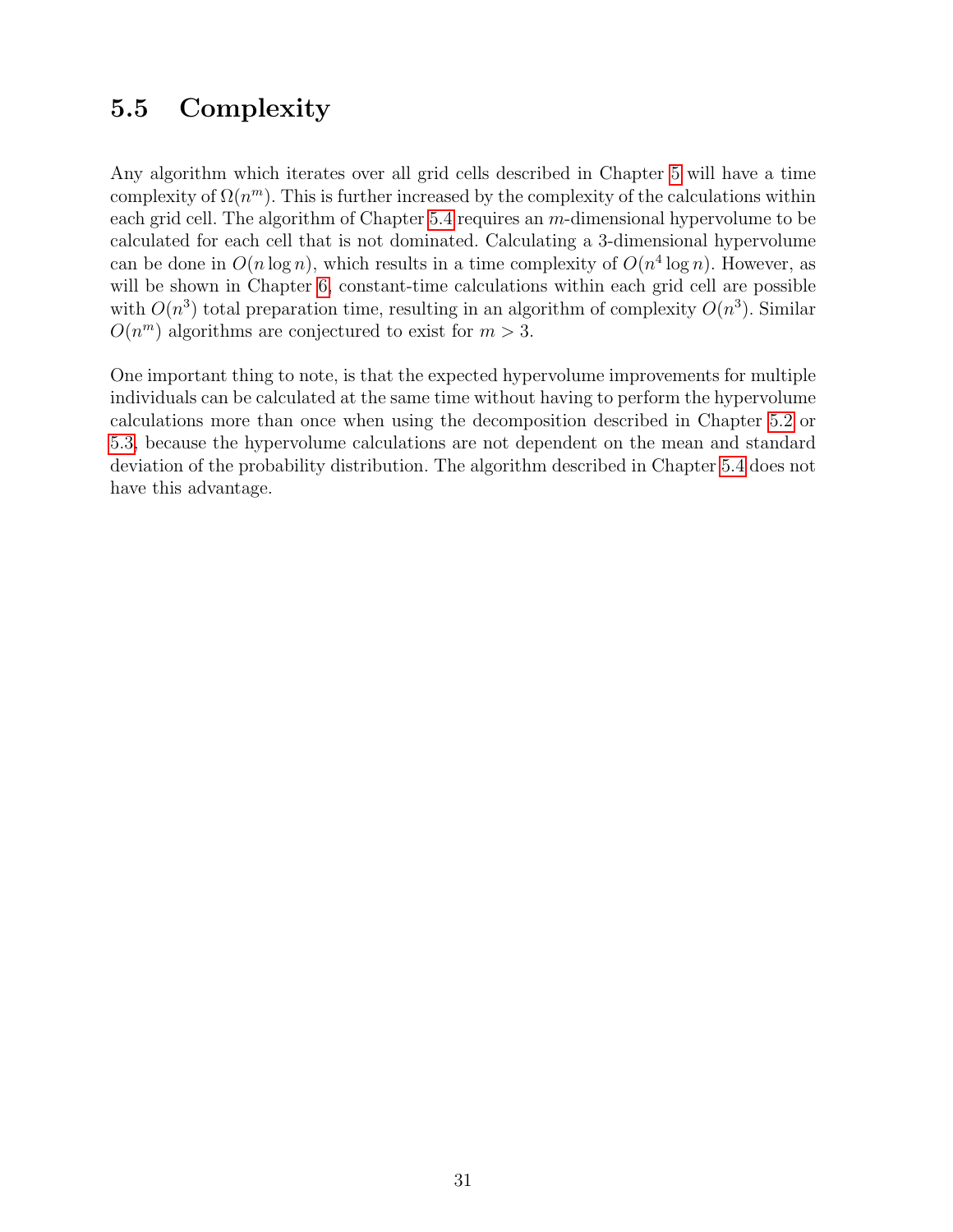### <span id="page-33-0"></span>Chapter 6

# $O(n^3)$ -time 3-D EHVI Calculations

In Chapter [4](#page-11-0) we showed that calculating the 2-D expected hypervolume improvement is possible with time complexity  $O(n^2)$ . Although the algorithm described in that section made use of characteristics of a 2-D Pareto approximation set which are not present in higher dimensions, this section will show that there is also a way to calculate the 3-D EHVI with time complexity  $O(n^3)$ . In other words: the calculations necessary for computing the partial expected hypervolume improvement of each grid cell will be performed in constant time. The trade-off is that we will need  $O(n^2)$  extra memory.

The only calculations which have a complexity higher than constant time are the dominated hypervolume calculations. If we use the simple algorithm described in Chapter [5.4,](#page-30-0) we only need to perform a single 3-dimensional hypervolume calculation to find the correction term that we need. However, we will start out with the algorithm described in Chapter [5.3](#page-27-0) (without replacing r by v), because it lends itself better to the re-use of old hypervolume calculations. Three sets of correction terms are needed to calculate the partial expected hypervolume improvement of a cell:

- $\bullet$   $S_{\emptyset}^ \bar{\mathcal{O}}$ , a constant correction term which requires a three-dimensional hypervolume calculation.
- $S_x^-, S_y^-$  and  $S_z^-$ , which each require a two-dimensional hypervolume calculation. We will call the 2-D areas used in the calculation of these correction terms *xslice*, *yslice* and zslice, respectively.
- $S_{xy}^-$ ,  $S_{xz}^-$  and  $S_{yz}^-$ , which requires a 'one-dimensional' hypervolume calculation.

Instead of calculating these correction terms afresh for each cell, it is possible to perform all necessary hypervolume calculations in only  $O(n^3)$  time total. The first step is to create a data structure which allows us to see if a cell is dominated in  $O(1)$  time. This can simply be a two-dimensional array holding the highest value of  $z$  for which the cell is dominated, which we shall call  $H_z$ . A simple way to fill this array is to iterate over all points  $q \in P$  in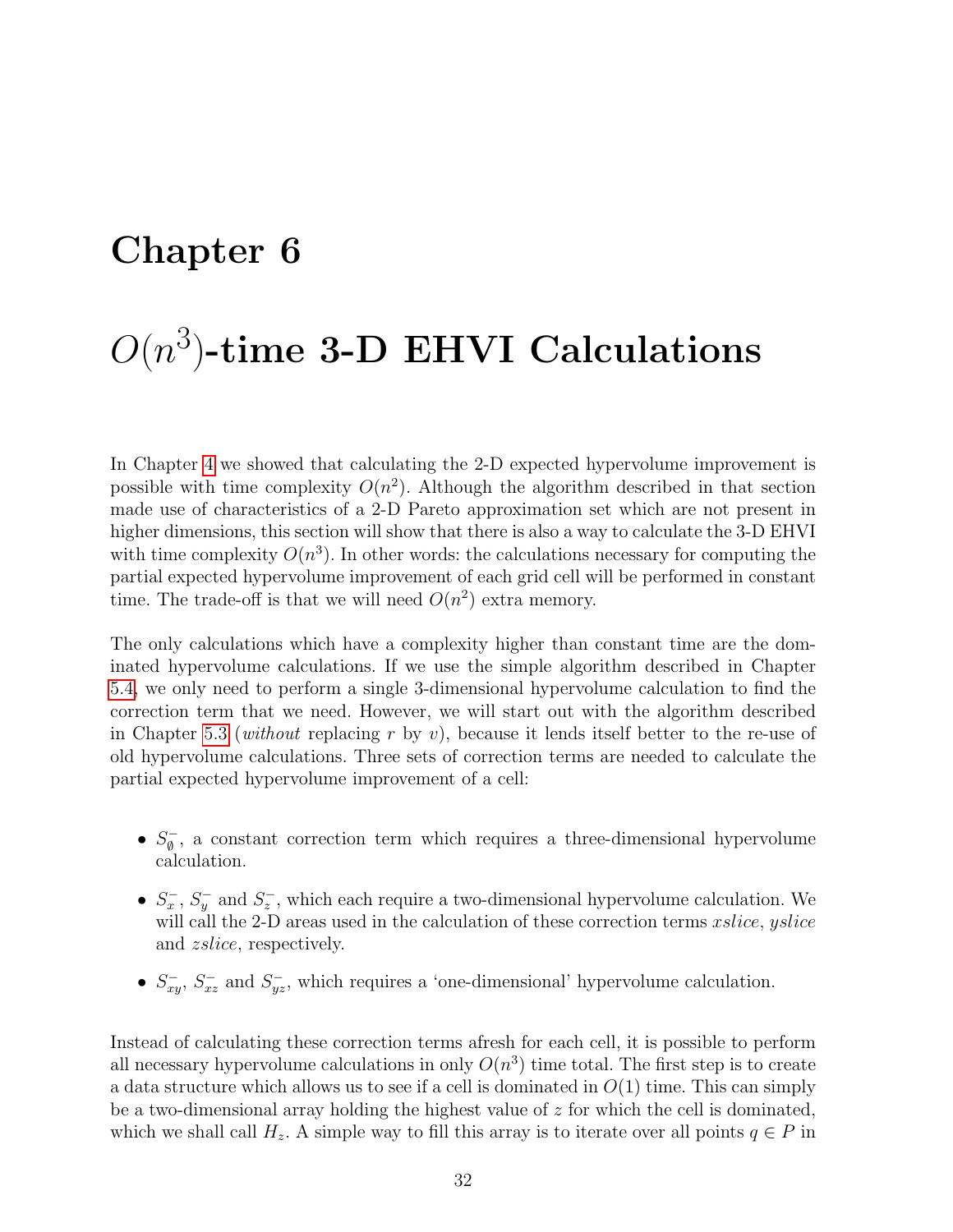order of ascending z value, setting the array value  $H_z(a_1, a_2)$  to z if q dominates the lower corner of  $C(a_1, a_2, 0)$ . This only needs to be done once, so the  $O(n^3)$  time complexity is no problem. Figure [6.1](#page-34-0) shows an example.



<span id="page-34-0"></span>Figure 6.1: Example height array  $H_z$  for a population consisting of 4 points, which is visualized on the left. Cells on the outermost edge of the integration area (which stretch out to  $\infty$  in some dimension) are always non-dominated.

Besides containing information that allows constant-time evaluation of whether a cell is dominated, the value of  $S_{xy}^-$  for a cell  $C(a_1, a_2, a_3)$  that is not dominated is also given by  $H_z(a_1, a_2)$ . If we build two more height arrays  $H_x$  and  $H_y$  where we use the highest value of x and y instead of z, we can determine the results of all three of the one-dimensional hypervolume calculations in constant time during cell calculations.

Now, only the two-dimensional hypervolume calculations represented by *xslice*, *yslice* and *zslice*, and the three-dimensional hypervolume calculation represented by  $S_{\phi}^ \overline{\emptyset}$ , still have a complexity greater than constant time. For notational simplicity, we have omitted their dependence on a particular cell from the notation until now, but in order to show the relations between correction terms of different cells, we will write  $S_{\phi}^ \int_{\emptyset}$  belonging to  $C(a_1, a_2, a_3)$ ' as  $C(a_1, a_2, a_3)$ .  $S_{\emptyset}^-$ , and likewise for the two-dimensional hypervolumes.

The value of  $S_{\phi}^ \bar{\mathcal{G}}$  is related to the values of *xslice*, *yslice* and *zslice* in the following way:

\n- \n
$$
C(a_1, a_2, a_3). x \text{ slice} = \frac{C(a_1 + 1, a_2, a_3). S_{\theta}^- - C(a_1, a_2, a_3). S_{\theta}^-}{u.x - l.x}
$$
\n
\n- \n
$$
C(a_1, a_2, a_3). y \text{slice} = \frac{C(a_1, a_2 + 1, a_3). S_{\theta}^- - C(a_1, a_2, a_3). S_{\theta}^-}{u.y - l.y}
$$
\n
\n

• 
$$
C(a_1, a_2, a_3)
$$
.*sslice* = 
$$
\frac{C(a_1, a_2, a_3+1) \cdot S_{\emptyset}^{-} - C(a_1, a_2, a_3) \cdot S_{\emptyset}^{-}}{u \cdot z - l \cdot z}
$$

With our height array  $H_z$ , we can calculate all values of *zslice* for a given value of  $a_3$  in  $O(n^2)$  time. We can also calculate all values of  $S_0^ \int_0^{\pi}$  for a given value of  $a_3$  in  $O(n^2)$  time,

 $u.y-l.y$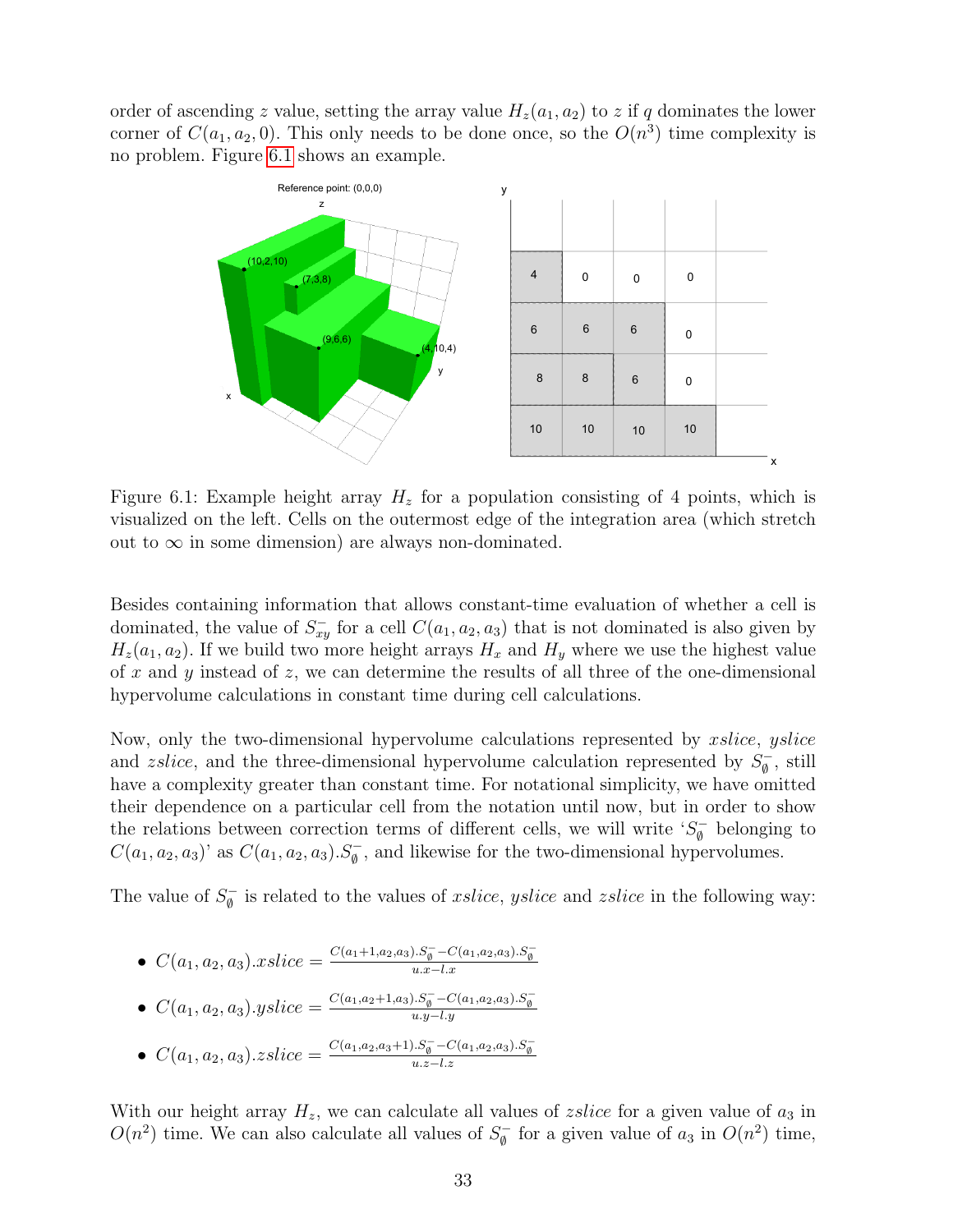provided  $a_3 = 0$  or we have both  $S_0^ \overline{\phi}$  and *zslice* for the cells where  $a_3$  is one lower. The details of these calculations will be given below. If we go through our cells in the right order (with  $a_3$  starting at 0, incrementing it only after we have performed the calculations for all cells with a given value of  $a_3$ ), we only need to update the values of *zslice* and  $S_0^-$ ∅ n times, resulting in an algorithm for the full computation with complexity in  $O(n^3)$ . If we know the value of  $S_{\phi}^{-}$  $\overline{\phi}$  for all cells with a given value of  $a_3$ , we can use the formulas given above to calculate *xslice* and *yslice* in constant time whenever we need them, so we do not need to calculate these constants in advance.

The details of calculating *zslice* using the height array are as follows. We will iterate through the possible values of  $a_1$  and  $a_2$  in ascending order. We know that  $zslice(a_1, a_2)$ is 0 if  $a_1 = 0$  or  $a_2 = 0$ . If our height array shows that  $C(a_1 - 1, a_2 - 1, a_3)$  is dominated,  $zslice(a_1, a_2)$  is set equal to the area of the 2-D rectangle from its lower corner to  ${r_x, r_y}.$  Else, if that cell is not dominated,  $zslice(a_1, a_2)$  is set equal to  $zslice(a_1-1, a_2)+$  $zslice(a_1, a_2 - 1) - zslice(a_1 - 1, a_2 - 1)$ . The value of  $zslice(a_1 - 1, a_2 - 1)$  is removed as this is the area which is overlapping, causing it to be added twice otherwise.

For an example, refer to Figure [6.2.](#page-36-0)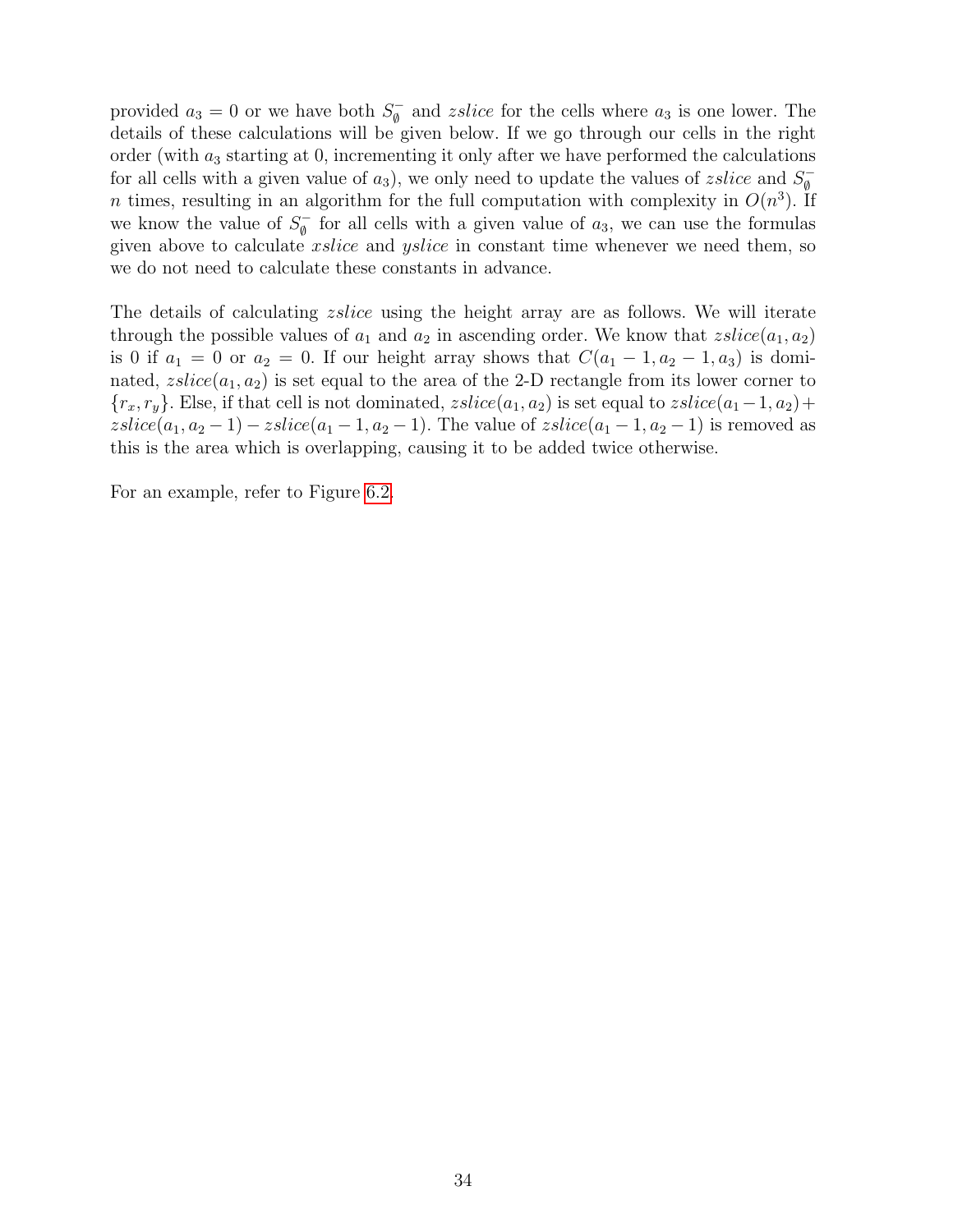

<span id="page-36-0"></span>Figure 6.2: Some values of *zslice* and  $S^-$  for the example shown in Figure [6.1,](#page-34-0) with  $a_3 = 0$ , 1 and 2, respectively. The x and y values of each cell's lower corner are shown on the axes. The grids with the values of  $S^-$  are on the left and the grids with the values of *zslice* are on the right.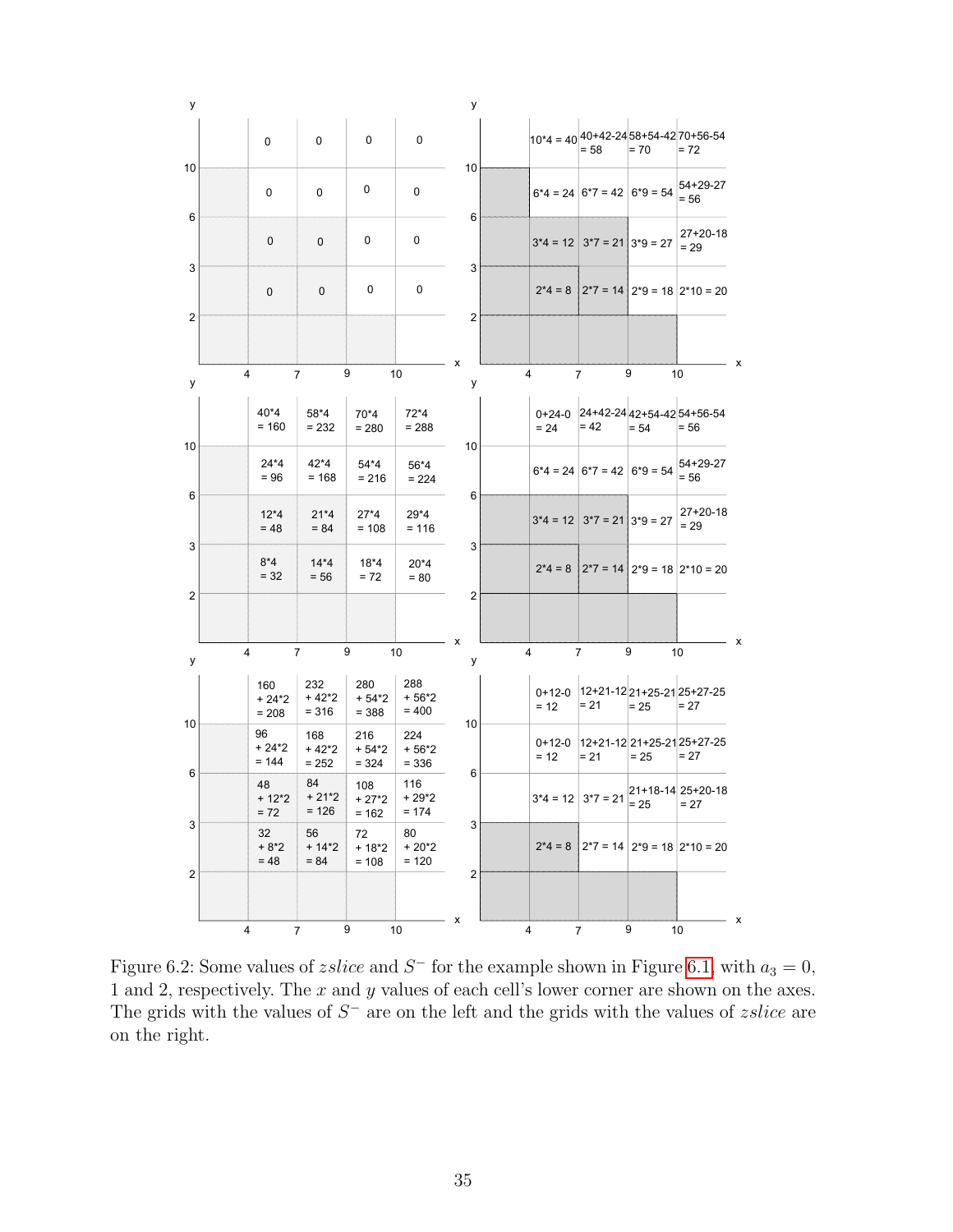### <span id="page-37-0"></span>Chapter 7

### Empirical Tests and Results

Five different implementations of a 3-D expected hypervolume improvement calculation algorithm were used throughout the following tests, referred to as the 8-term, 5-term, 2-term, slice-update and Monte Carlo schemes. The goal of comparing the exact calculation algorithms to a Monte Carlo scheme is twofold. First, by computing the Expected Hypervolume Improvement in different ways, the algorithms and their implementations will be thoroughly validated. Second, the time consumption of the algorithms will be compared. This is of particular interest because Monte Carlo schemes are often used as fast approximations to exact computations.

- The 8-term scheme is a direct implementation of the calculations described in Chapter [5.2.](#page-20-0)
- The 5-term scheme implements the slightly simplified calculations described in Chapter [5.3.](#page-27-0)
- The 2-term scheme implements the calculations described in Chapter [5.4.](#page-30-0)
- The slice-update scheme implements the algorithm described in Chapter [6.](#page-33-0)
- The Monte Carlo scheme uses Monte Carlo integration to give an approximation of the expected hypervolume improvement. Its random number generator uses the Box-Muller transform [\[19\]](#page-55-7) in combination with the Mersenne Twister algorithm [\[18\]](#page-55-8) (specifically, the 32-bit MT19937 variant from the  $C_{++}$  standard library, implemented in GCC) to generate normally distributed pseudo-random numbers. Due to the nature of Monte Carlo algorithms, it is impossible to get an exact answer out of this scheme. The expected error of Monte Carlo integration is related to the number of trials m by  $\frac{1}{\sqrt{2}}$  $\frac{1}{m}$ , which means that to make the estimate ten times more accurate, a hundred times more trials are required.

The implementations of  $\psi$  and the Gaussian cumulative distribution function were identical for all schemes, except for the Monte Carlo scheme where they were not used. The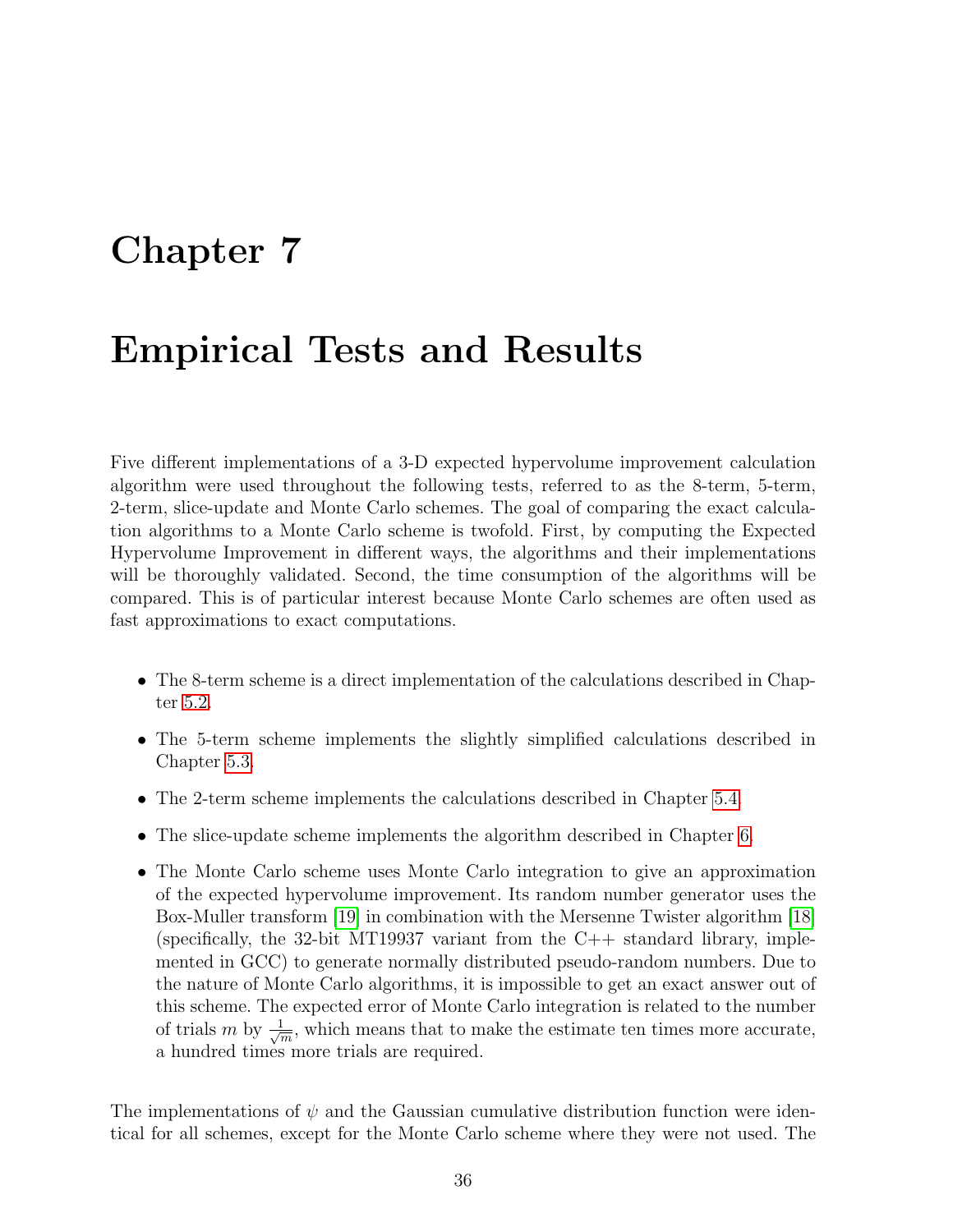2-D and 3-D hypervolume calculation functions were also identical between those schemes which used them. Standard  $C_{++}$  library functions were used for sorting and for the implementation of the Gaussian error function erf.

#### <span id="page-38-0"></span>7.1 Monte Carlo Verification

As a verification of the correctness of the algorithms, the expected hypervolume improvements calculated by all schemes on several test problems were compared to each other and to the value which the Monte Carlo scheme converged towards.

The graph in Figure [7.1](#page-38-1) shows the results of running the algorithms on a simple test problem. The population consisted of three points:  $(1, 2, 3)$ ,  $(2, 3, 1)$  and  $(3, 1, 2)$ . The reference point was set to  $(0, 0, 0)$ . The median vector for the Gaussian distribution was set to (3, 3, 3), placing it right between cell borders, and the standard deviation was set to (2, 2, 2). All non-Monte Carlo schemes gave exactly identical answers, which was likely due to the simplicity of the test case, because rounding errors in the floating-point calculations would have resulted in small differences otherwise. The Monte Carlo scheme was allowed to run for 100.000.000 iterations.



<span id="page-38-1"></span>Figure 7.1: Logarithmic-scale graph of the convergence of Monte Carlo integration. The answer was measured every 100.000 iterations.

Figure [7.2](#page-39-0) shows the results of running the algorithm on a few more complex populations. The first consists of 30 points, some of which had identical values to another point in the population in one of their dimensions (creating cells of size 0). The second consists of 100 points with a bias towards one area of the search space. The results of all non-Monte Carlo schemes on these two test problems were identical to 15 and 14 digits, respectively. The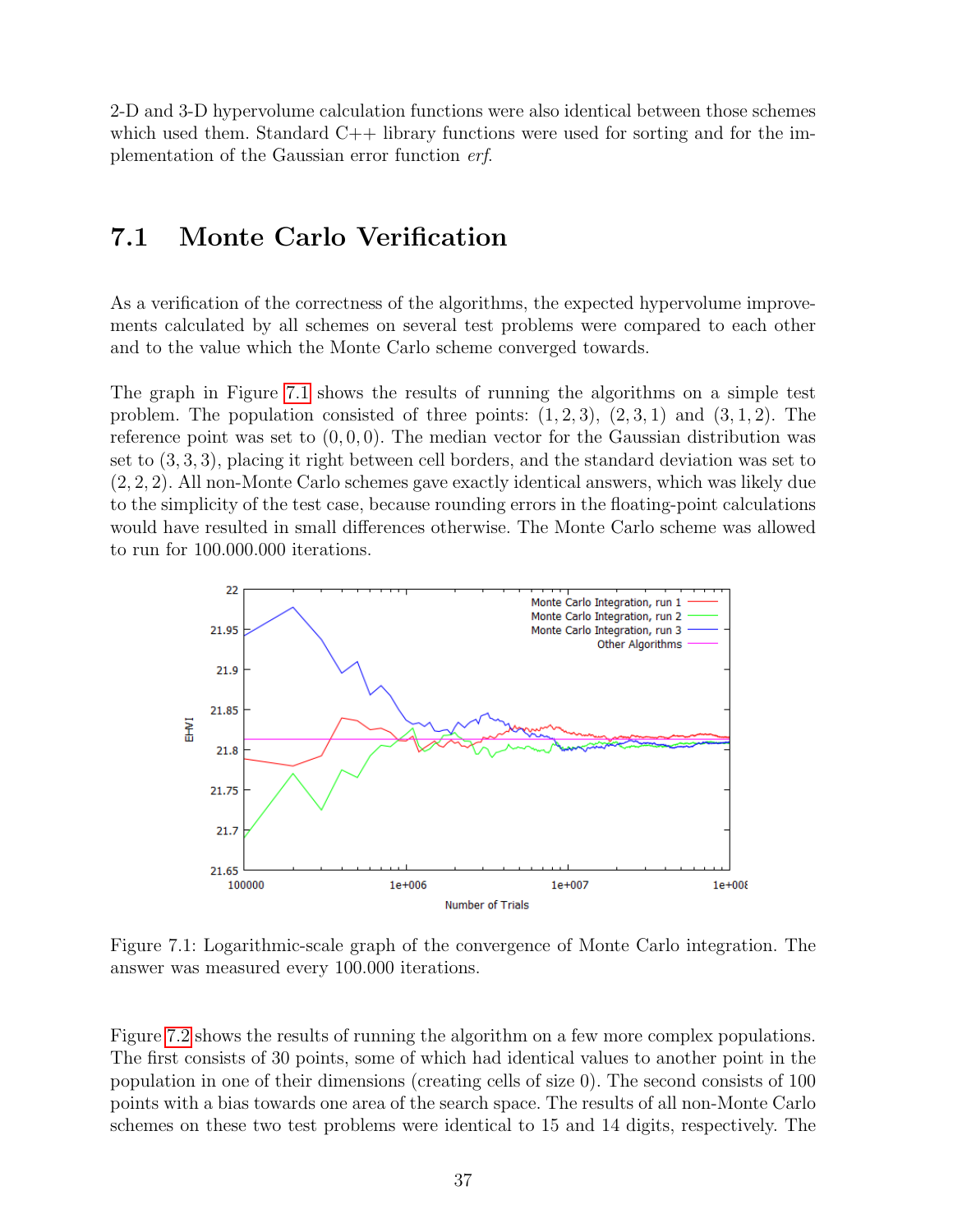double-precision floating numbers which were used in the implementations are accurate to approximately the 15th decimal, so the answers can safely be considered identical.



<span id="page-39-0"></span>Figure 7.2: Two logarithmic-scale graphs showing the convergence of Monte Carlo integration, along with visualizations of the Pareto approximation sets.

The convergence of the Monte Carlo integration, as well as the near-identical answers generated by the different approaches towards calculating the expected hypervolume improvement, both support the validity of the calculations described in this thesis.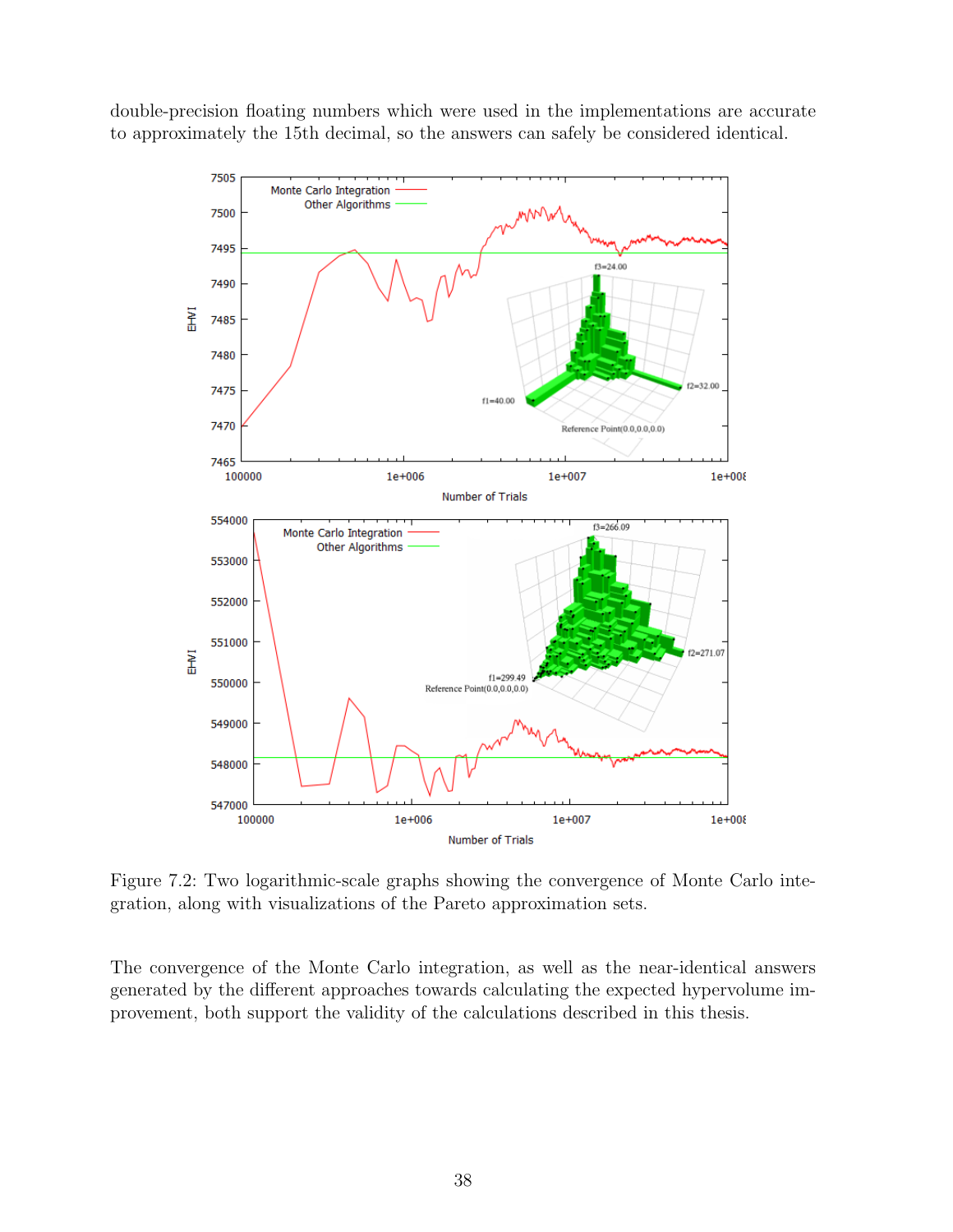#### <span id="page-40-0"></span>7.2 Empirical Performance

To test the empirical performance of the exact calculation schemes, they were tested on mutually non-dominated populations of varying sizes that were generated by selecting  $n$ pseudo-random points which were uniformly distributed on a spherical surface. The time needed for calculating the expected hypervolume improvement was measured (along with all operations required to do so, such as sorting the populations, but not including the time needed to generate the populations). The seed of the pseudorandom generator was the same for each calculation scheme that was tested. Figure [7.3](#page-40-1) shows the results. There is a noticeable difference in speed between the 8-term, 5-term and 2-term scheme, but they are in the same complexity class and for any given  $n$ , their performance relative to each other is roughly the same. The slice-update scheme, by contrast, performs better relative to the other schemes when n increases, as would be expected due to its lower complexity. Even for small  $n$  it outperforms the other algorithms.



<span id="page-40-1"></span>Figure 7.3: Time needed to calculate the expected hypervolume improvement for a Pareto approximation set consisting of  $n$  points randomly selected on the surface of a sphere, averaged over 10 runs.

What is interesting is that going from 8 terms to 5 terms causes a greater improvement than going from 5 terms to 2 terms, even though 2-dimensional hypervolume calculations are completely removed from the equation when going to 2 terms. No solid conclusions can be drawn from the magnitude of the differences, as they might depend on the implementation details of the code and the compiler optimizations. However, this does show that simplifying calculations can make a big difference for the speed of an algorithm. A benefit of the 2-term scheme which is not captured in the graph, is that it is the simplest scheme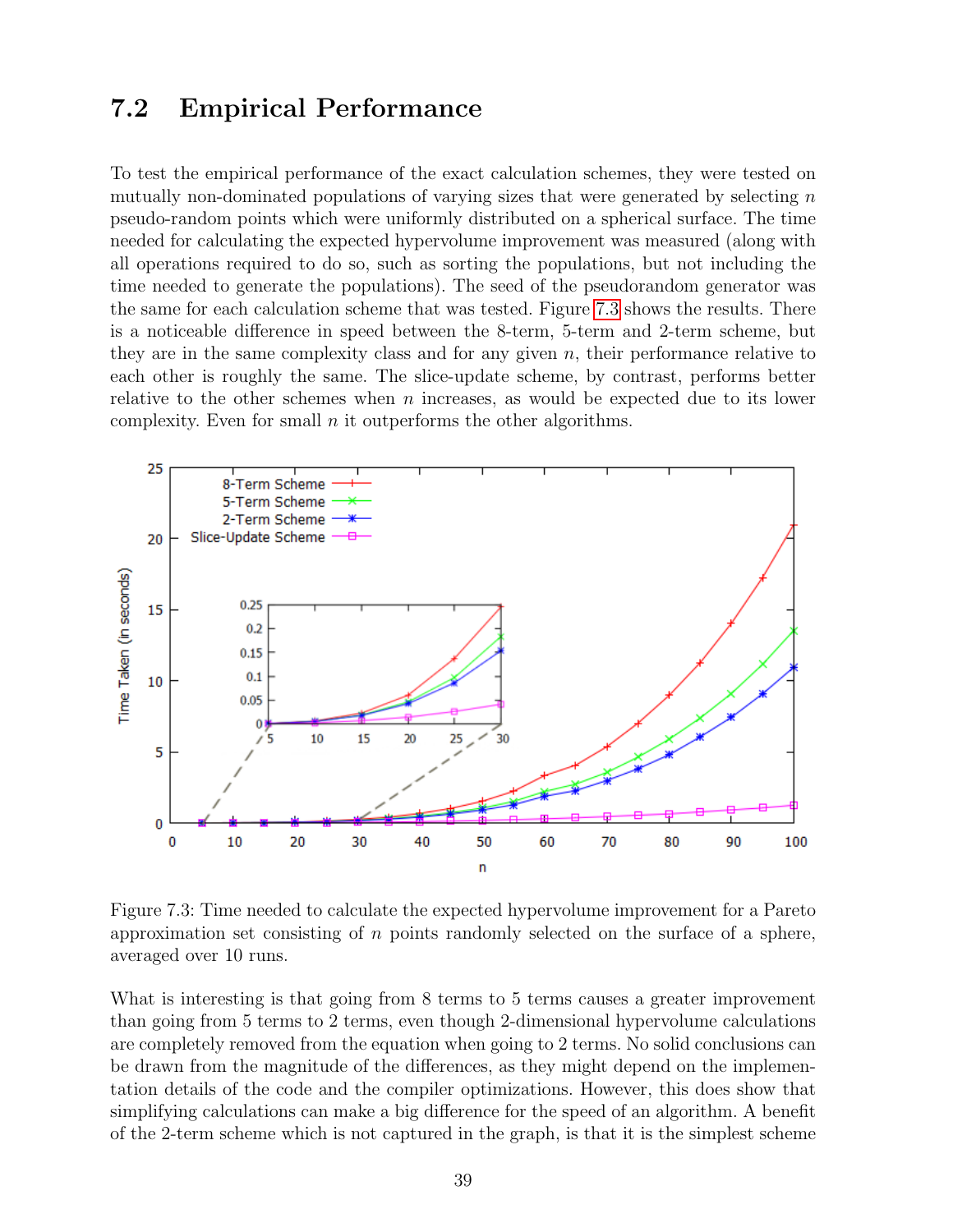in terms of the number of operations that must be implemented, so the time needed to implement it will be shorter.



<span id="page-41-0"></span>Figure 7.4: The figure on the left shows the number of Monte Carlo trials that can be performed in a second given a spherical Pareto approximation set consisting of n points. The figure on the right plots the same data as a graph of the time required for 100.000 Monte Carlo iterations, compared to the time needed for the fastest non-Monte Carlo scheme.



<span id="page-41-1"></span>Figure 7.5: Graph showing the time needed to simultaneously calculate the EHVI on a number of candidate points using either the 5-term or slice-update schemes, for a population size of 30. The expected time taken when simply calling the slice-update scheme on each candidate individual separately is also plotted in this graph for purposes of comparison.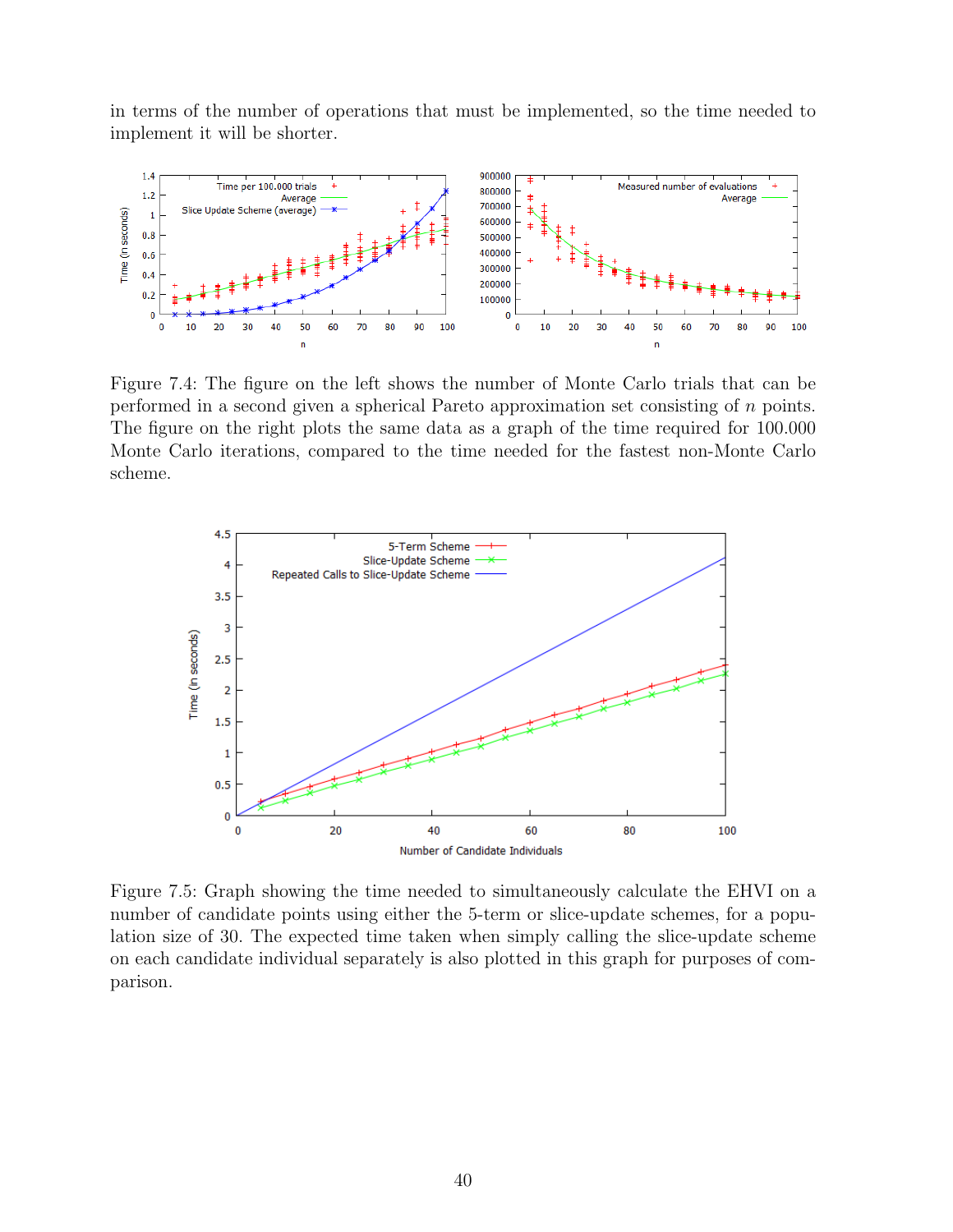The Monte Carlo scheme is a special case, in that the time it takes to run depends on the desired accuracy, and this accuracy in turn also depends on the variance of the predictive distribution. When this variance is higher, the accuracy will be lower. For a rough idea of its performance relative to the exact calculation schemes, see Figure [7.4,](#page-41-0) which shows the number of Monte Carlo trials which can be performed if the algorithm is allowed to run for a second. Because of the  $O(n \log n)$  time complexity of each individual trial, it is less affected by n than any of the exact calculation schemes. If  $n$  is large enough and the desired accuracy is low enough, it might be the faster option. However, when  $n$  is reasonably small, there is no advantage to using it.

The complexity of calculating the expected hypervolume improvement of multiple points by repeatedly using one of the described algorithms is of course linear in the number of candidate individuals. Here, the 8-term, 5-term and slice-update schemes have an advantage not shared by the Monte Carlo and 2-term schemes, in that their hypervolume calculations are independent of the probability distribution for which the EHVI is being calculated. This makes it possible to calculate several expected hypervolume improvements on the same population with a relatively small corresponding increase in calculation time, because the additional calculations have complexity  $O(n^3)$ . It is expected to be less impressive for the slice-update scheme, as this already has a time complexity of  $O(n^3)$ , but the amount of overhead that is avoided might still be noticeable. To determine the impact of this advantage on the relative performance of the schemes, Figure [7.5](#page-41-1) shows the results of using the schemes to calculate the EHVI for a vector of probability distributions instead of just one.

As can be seen, the time taken increases linearly in the number of individuals evaluated at the same time, but the constant added on top of that is larger for the 5-term scheme than for the slice-update scheme. When  $n$  is 30 it is only a difference equivalent to evaluating a few more candidate individuals, however. Because the 5-term scheme is somewhat easier to implement, it might be preferable to use it if the number of candidate individuals is expected to be high in comparison to  $n$ .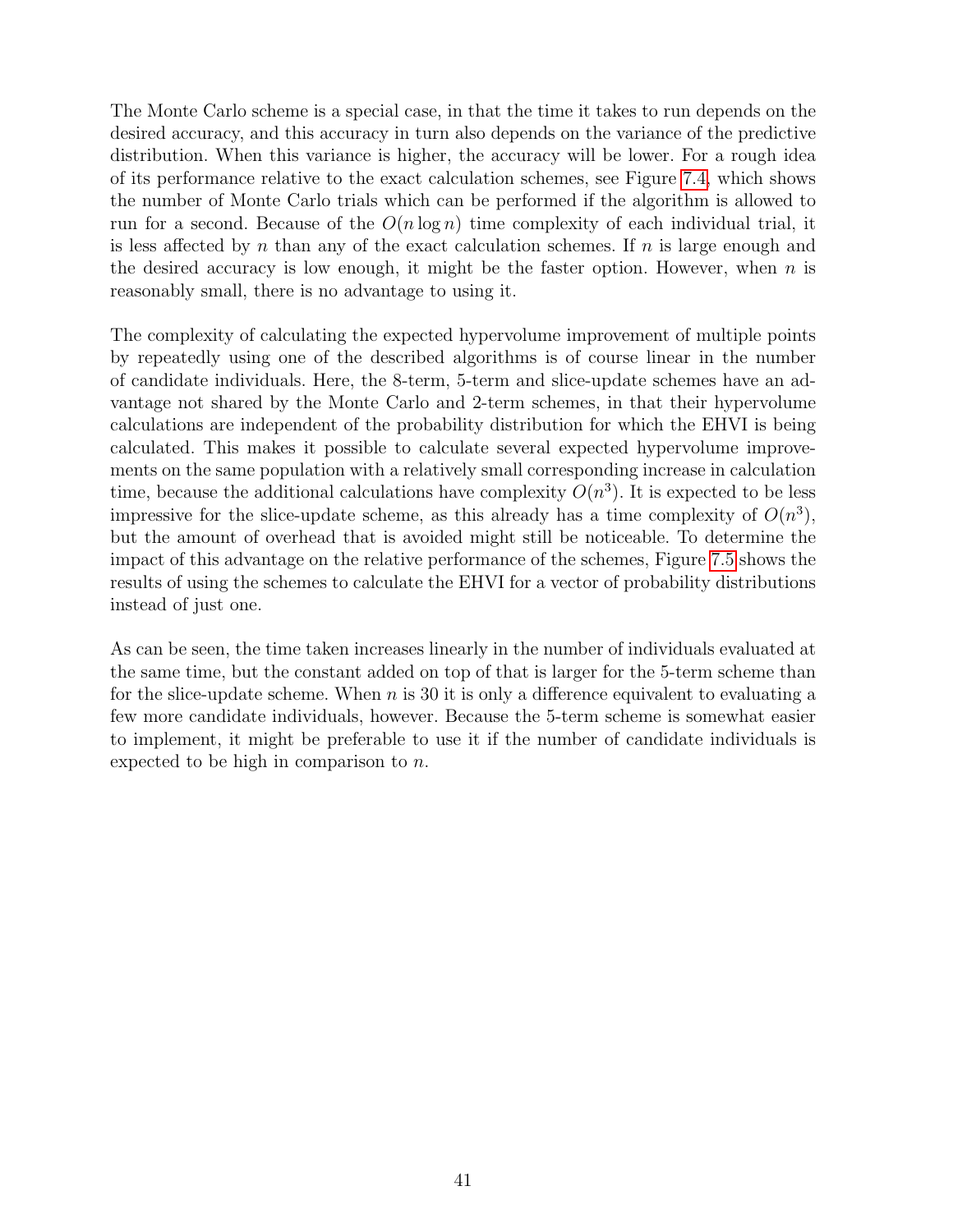### <span id="page-43-0"></span>Chapter 8

### Conclusion and Future Work

The main results realized in this thesis are as follows:

- We have designed and implemented a faster algorithm for calculating the EHVI in two dimensions. The original algorithm had a time complexity in  $O(n^3 \log n)$ , whereas the new algorithm has a time complexity in  $O(n^2)$ . An empirical test shows improved speed even for relatively small  $n (> 20)$ .
- We have provided a correct exact calculation algorithm for calculating the EHVI in more than two dimensions, written out in detail and validated in three dimensions through comparison with Monte Carlo integration.
- For the 3-dimensional case, we have additionally designed and implemented fast algorithms. Algorithms in two different complexity classes were implemented:

With space complexity in  $O(n^2)$  and time complexity in  $O(n^3)$ .

With space complexity in  $O(n)$  and time complexity in  $O(n^4 \log n)$ .

• An empirical study shows that in practice, calculating the EHVI in three dimensions can be done in a second or less when  $n$ , the size of the Pareto approximation set, is no larger than about 100. This makes it viable to use the exact calculation scheme in place of Monte Carlo integration.

Besides these results, we have also established a relationship between the expected improvement and the center of mass, which might be important for future theoretical results.

Now that an algorithm exists for exactly calculating the expected hypervolume improvement in higher dimensions, it should be verified whether the monotonicity properties of the EHVI hold in higher dimensions. Another interesting area of future work would be to investigate the performance of calculating the EHVI for dimensions greater than 3. In particular, investigating whether the  $O(n^3)$  algorithm for calculating the 3-dimensional expected hypervolume indicator could be extended to higher dimensions might be worthwhile.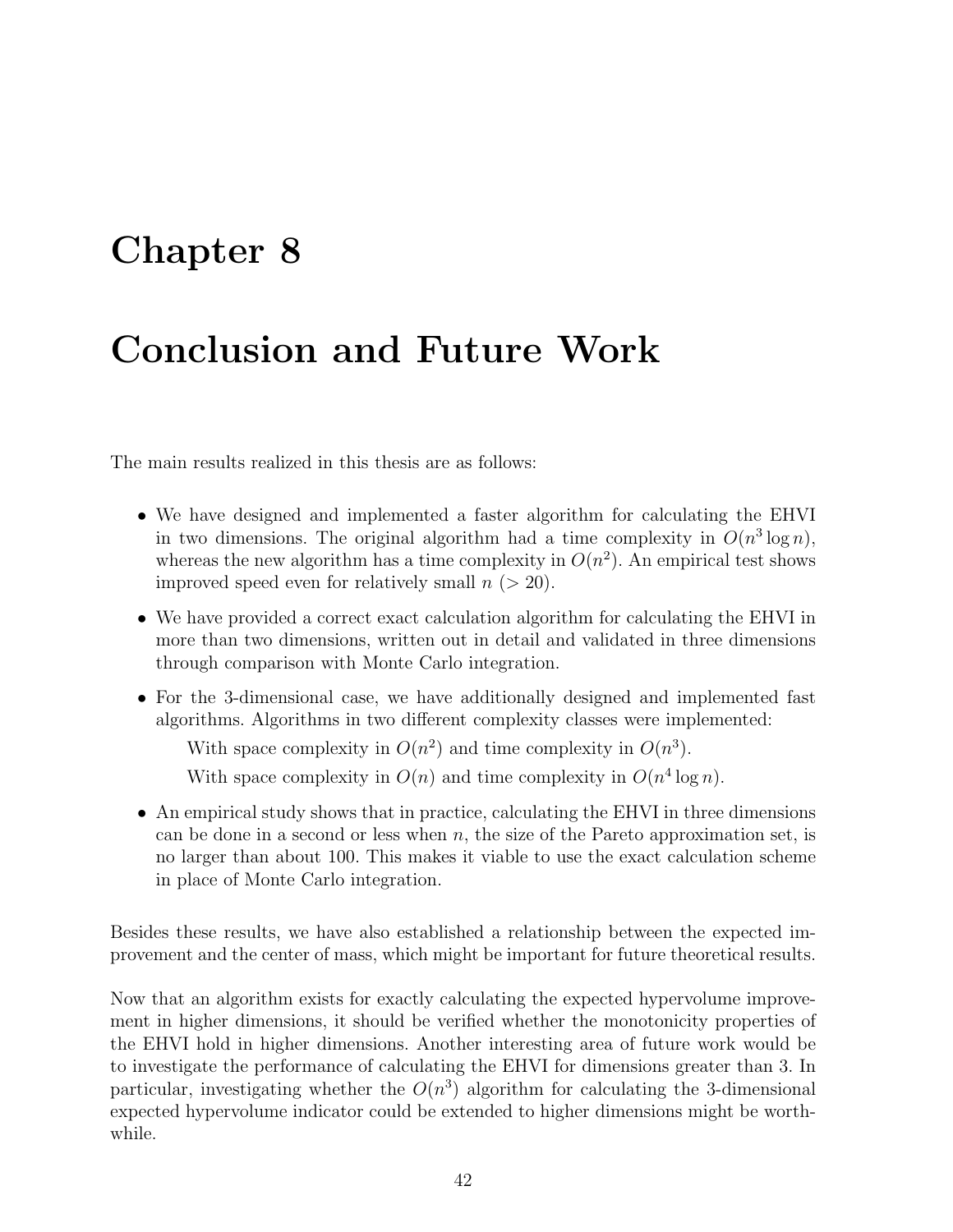### <span id="page-44-0"></span>Appendix A

#### Sourcecode

The full implementations of the algorithms described in this paper are provided on the website of the LIACS natural computing group, at <natcomp.liacs.nl>. The functions implementing the 2-D hypervolume calculations, the 2-term scheme, and the slice-update scheme, are additionally provided here for convenient reference.

#### <span id="page-44-1"></span>A.1 2-D EHVI calculation function

```
1 \#include " helper . h"
2 #include " ehvi_hvol.h"
3 \#include <deque>
4 #include \langle algorithm> //s orting
5 #include <math . h> //INFINITY macro
6 using namespace std;
7
8 //When doing 2d hypervolume calculations, uncomment the following line
9 //to NOT use O(1) S-minus updates (O(n \log n) instead):
10 // \# define NAIVE_DOMPOINTS
11
12 // Returns the expected 2d hypervolume improvement of population P with reference
13 // point r, mean vector mu and standard deviation vector s.
14 double ehvi 2d ( deque <in dividual *> P, double r [ ], double mu[ ], double s [ ] ) {
15 sort (P.\text{begin}(), P.\text{end}(), xcompact\text{or});16 double answer = 0; // The eventual answer17 int k = P. size (); //Holds amount of points.
18 #ifdef NAIVE DOMPOINTS
19 deque<individual *> dompoints; //For the old-fashioned way.
20 \qquad \text{\#endif}21 double Sminus; // Correction term for the integral.22 int Sstart = k-1, Shorizontal = 0;
23 // See the sis for explanation of how the O(1) iteration complexity
24 // is reached. NOTE: i = y = f[1], j = x = f[0]25 for (int i=0; i \le k; i++){
26 Sminus = 0;
```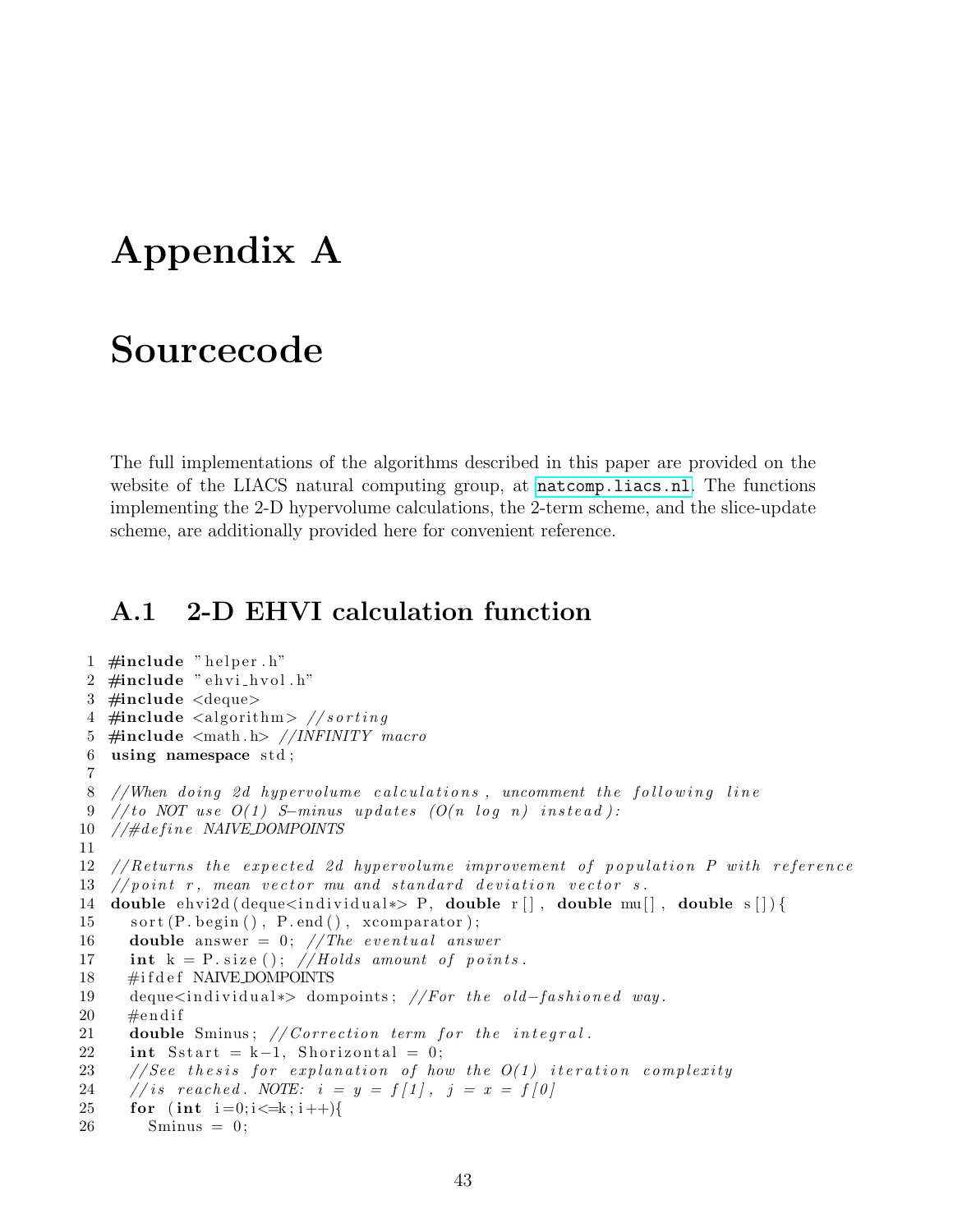```
27 Shorizontal = Sstart;
28 for (int j=k-i ; j \le k; j++){
29 double {\rm fmax}[2]; //staircase width and height
30 double cl1, cl2, cu1, cu2; //Boundaries of grid cells
31 if (j = k){
32 \text{fmax}[1] = r[1];33 \quad \text{cu1} = \text{INFINITE};34 }
35 else {
36 fmax [1] = P[j] \rightarrow f[1];
37 cu1 = P[j] \rightarrow f[0];
38 }
39 if (i = k){
40 \text{fmax}[0] = r[0];41 cu2 = INFINITY;
42 }
43 else {
44 \text{fmax}[0] = P[k-i-1] \rightarrow f[0];45 cu2 = P[k-i -1]->f [1];
46 }
47 c l 1 = ( j = 0 ? r [0 ] : P[j-1|->f [0]);
48 c l 2 = ( i = 0 ? r [1] : P[k-i]->f [1]);
49 // Cell boundaries have been decided. Determine Sminus.
50 #ifdef NAIVE_DOMPOINTS
51 dompoints . clear ();
52 for (int m = 0; m < k; m++){
53 if (cl \geq P[m] \rightarrow f[0] & cl2 \geq P[m] \rightarrow f[1]54 dompoints . push \text{back}(P[m]);
55 }
56 }
57 Sminus = calculateS (dompoints, fmax);
58 \#else
59 if (Shorizontal > Sstart){
60 Sminus += (P[Shorizontal] \rightarrow f[0] - f[0]) * (P[Shorizontal] \rightarrow f[1] - f[0]);
61 }
62 Shorizontal++;
63 \#endif
64 //And then we integrate.
65 double psi 1 = exipsi (fmax [0], cl1, mu[0], s[0]) – exipsi (fmax [0], cu1, mu[0], s[0]);
66 double psi = \exp\{ \sin \{ \frac{1}{3}, \text{cl2}, \text{mu}[1], s[1] \} - \exp\{ \frac{1}{3} \tan \{ 1}, \text{cl2}, \text{mu}[1], s[1] \}67 double gausscdf1 = gausscdf(((\text{cu1-mu}[0])/s[0]) - gausscdf(((\text{cl1-mu}[0])/s[0]);
68 double gausscdf2 = gausscdf((\text{cu2-mu[1]})/\text{s[1]}) - gausscdf((\text{cl2-mu[1]})/\text{s[1]});
69 double sum = (psi1 *psi2) - (Sminus*gausscdf1 * gausscdf2);70 if (\text{sum} > 0)71 answer += sum;
72 }
73 Sstart --;74 }
75 return answer ;
76 }
```
#### <span id="page-45-0"></span>A.2 2-term scheme for 3-D EHVI calculation

```
1 \#include " helper . h"
```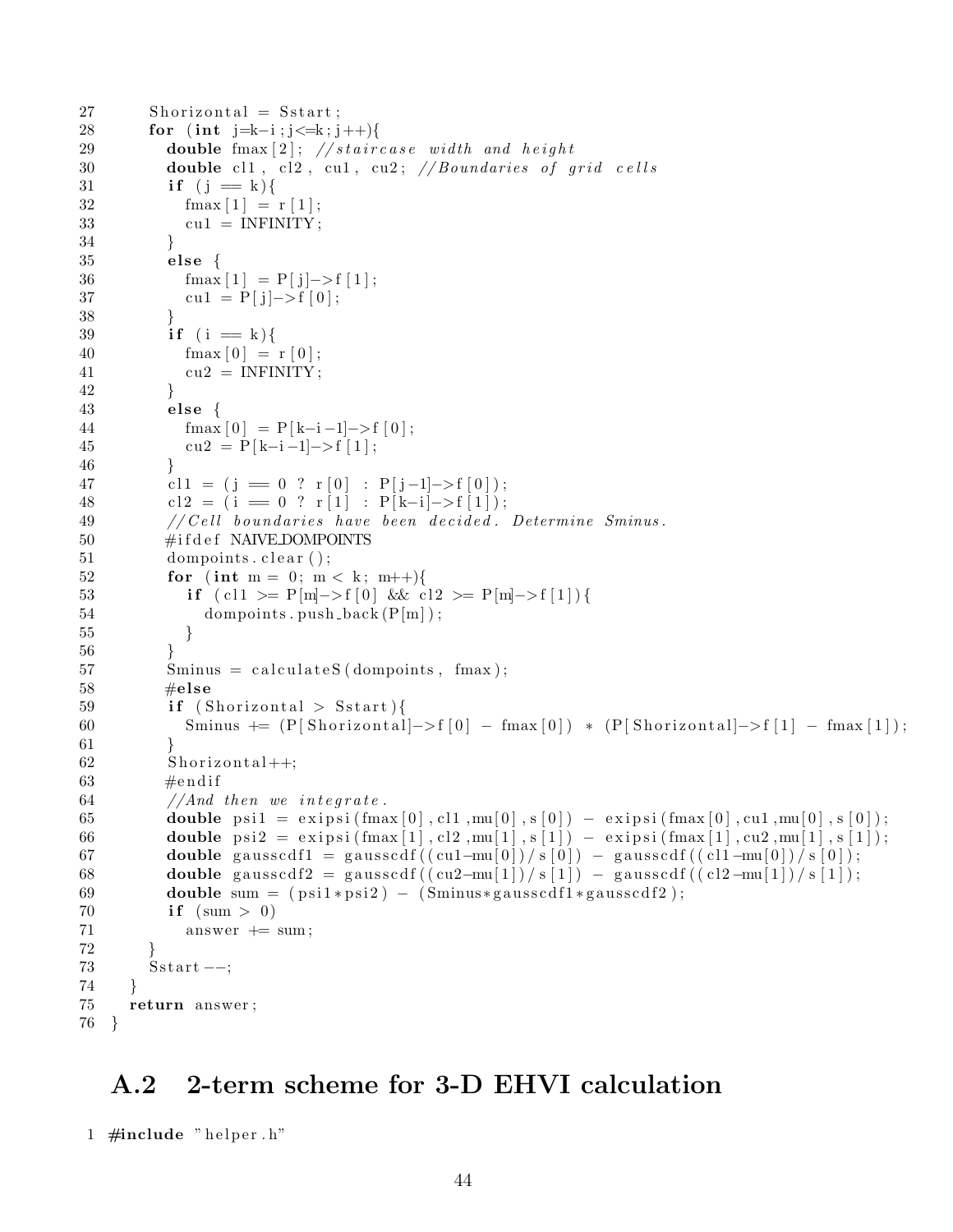```
2 #include " ehvi_hvol.h"
3 \#include <deque>
4 #include \langle algorithm> // sorting5 \#include \langle math.h \rangle //INFINITY macro
6 using namespace std;
7
8 //2-term 3-D EHVI calculation scheme.
9 double ehvi 3d 2 term ( deque \langle in dividual \ast P, double r | \cdot | , double mu| \cdot | , double s | \cdot | ) {
10 double answer = 0; // The eventual answer.
11 int n = P. size (); //Holds amount of points.
12 double Sminus; // Correction term for the integral.
13 deque<individual *> Py, Pz; //P sorted by y/z coordinate
14 sort (P.\text{begin}(), P.\text{end}(), ycomparator);
15 for (int i = 0; i < P size (); i + \frac{1}{3}16 Py. push \text{back}(P[i]);
17 }
18 sort (P.\text{begin}(), P.\text{end}(), zcomparator);19 for (unsigned int i=0; i\le P. size (); i++){
20 \qquad \qquad Pz. push_back (P[i]);
21 }
22 sort (P.\text{begin}(), P.\text{end}(), xcompact);23 for (int z=0; z\leq n; z++)24 for (int y=0; y \le n; y++){
25 for (int x=0; x\leq n; x++)26 double fmax [3]; //upper corner of hypervolume improvement box
27 double cl \lceil 3 \rceil, cu \lceil 3 \rceil; // Boundaries of grid cells
28 c l [0] = (x == 0 ? r [0] : P[x-1] \rightarrow f[0]);
29 cl [1] = (y = 0 ? r [1] : Py[y-1] \rightarrow f[1]);30 c l \begin{bmatrix} 2 \end{bmatrix} = (z = 0 ? \rvert 2 \rvert : \rvert z \rvert z-1 \rvert > f \rvert 2 \rvert);31 cu [0] = (x == n ? INTINTY : P[x] \rightarrow f[0]);32 cu [1] = (y == n ? INTINITY : Py[y] \rightarrow f[1]);
33 cu [2] = (z = n ? INTINITY : Pz[z] \rightarrow f[2]);34 // Calculate expected one−dimensional improvements w.r.t. r
35 double psi = \exp\{r[0], c1[0], m\infty[0], s[0]\} - \exp\{r[0], c\infty[0], m\infty[0], s[0]\};36 double psi = \exp\{r[1], cl[1], mu[1], s[1]\} – \exp\{r[1], cu[1], mu[1], s[1]\};37 double psi = \exp\{i \frac{r[2], cl[2], mu[2], s[2]}\} - \exp\{i \frac{r[2], cu[2], mu[2], s[2]}\}38 // Calculate the probability of being within the cell.
39 double gausscdf1 = gausscdf((\text{cu}[0]-\text{mu}[0])/\text{s}[0]) - \text{gausscdf}((\text{cl}[0]-\text{mu}[0])/\text{s}[0]);40 double gausscdf2 = gausscdf((\left(\frac{\text{cu}[1]-\text{mu}[1])}{s[1]}\right) = gausscdf((\left(\frac{\text{c}[1]-\text{mu}[1])}{s[1]}\right); [1]);
41 double gausscdf3 = gausscdf((\left(\frac{\text{cu}[2]-\text{mu}[2])}{s[2]} - gausscdf((\frac{\text{c1}[2]-\text{mu}[2])}{s[2]};
42 // Calculate the 'expected position of p' and the correction term Sminus
43 if (gaussed f 1 = 0 || gaussed f 2 = 0 || gaussed f 3 = 0)
44 continue; // avoid\ division\ by\ 0\,, cell contribution is 0 in these cases anyway.
45 \text{fmax}[0] = (\text{psi}/\text{gausscdf1}) + r[0];46 \text{fmax}[1] = (\text{psi}/\text{gausscdf2}) + r[1];47 \text{fmax}[2] = (\text{psi} 3 / \text{gausscdf} 3) + \text{r}[2];48 Sminus = hvol3d(Pz, r, fmax);
49 // the expected hypervolume improvement is the expected rectangular volume
50 //w.r.t. r minus the correction term Sminus
51 double sum = (psi *psi *psi * j = (Sminus*gausscdf1*gausscdf2*gausscdf3);
52 if \text{(sum } > 0) //Safety check; "Not-A-Number > 0" returns false
53 answer += sum;
54 }
55 }
56 }
57 return answer ;
```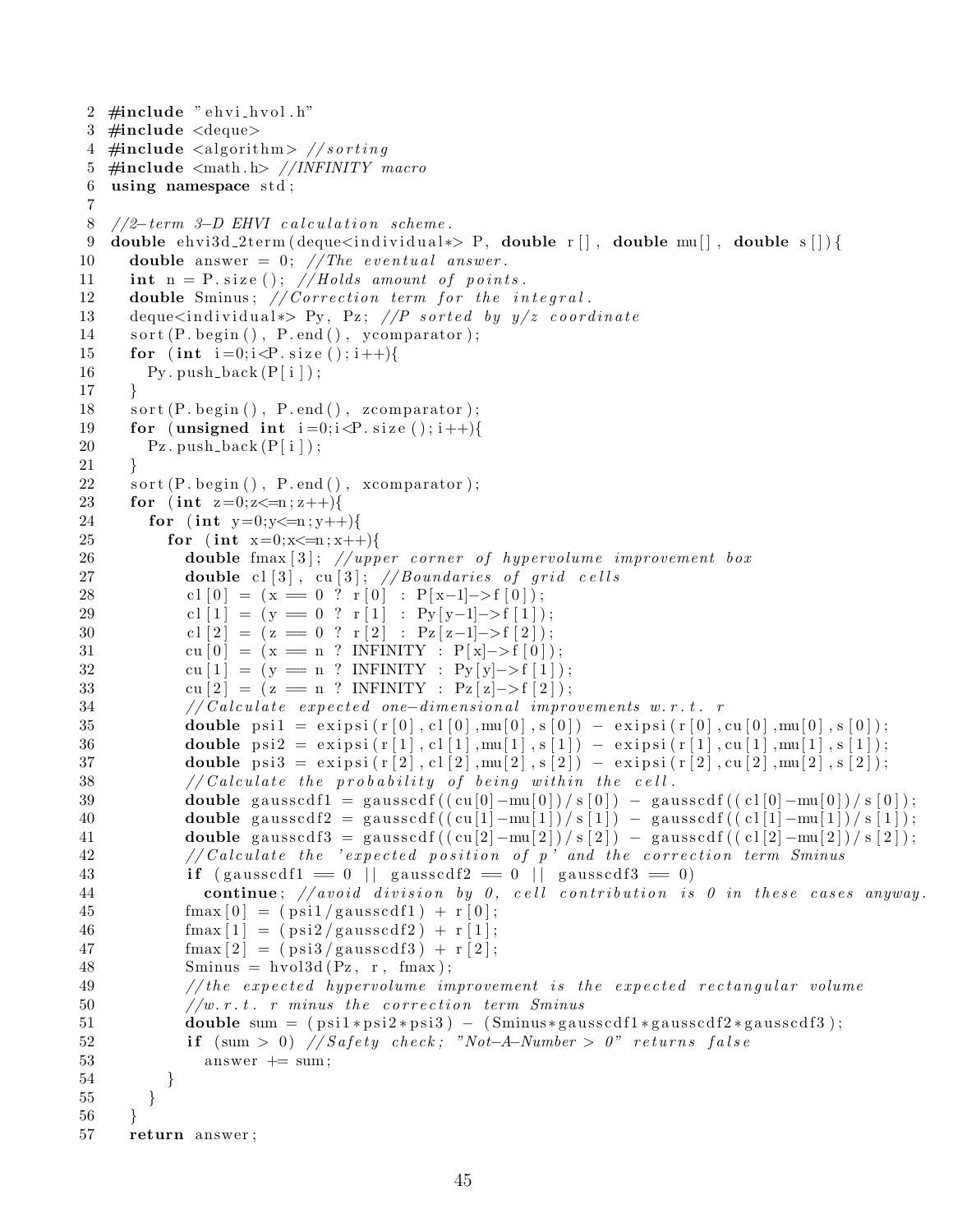#### 58 }

#### <span id="page-47-0"></span>A.3 Slice-update scheme for 3-D EHVI calculation

```
1 \#include " ehvi_consts.h"
2 \#include <deque>
3 \#include \leqslant algorithm>4 \#include clude \ltiostream> //For error on exception only.
5 #include <cmath> //INFINITY macro
6 \#include " ehvi_hvol.h"
7
8 using namespace std;
9
10 #ifndef EHVLSLICEUPDATE
11 #define EHVLSLICEUPDATE
12
13 double ehvi 3d_sliceupdate (deque in dividual *> P, double r [ ], double mu[ ], double s [ ] } {
14 //EHVI calculation algorithm with time complexity O(n^3).
15 double answer = 0; // The eventual answer.
16 specialind *newind;
17 int n = P. size (); //Holds amount of points.
18 thingy *P struct; //2D array with info about the shape of the dominated hypervolume
19 deque<s pecialind *> Px, Py, Pz; //P sorted by x/y/z coordinate with extra info
20 double cellength [3] = \{0\};21 \text{try}\lbrace22 // Create sorted arrays which contain extra information allowing the location in
23 // the other sorting orders to be ascertained in O(1).
24 sort (P. begin (), P. end (), xcomparator );
25 for (unsigned int i=0; i \le n; i++){
26 newind = new specialind;
27 newind\rightarrowpoint = P[i];
28 newind\rightarrowxorder = i;
29 Px. push_back (newind);
30 Py. push_back (newind);
31 Pz . push back ( newind ) ;
32 }
33 sort (Py. begin (), Py. end (), specialy comparator);
34 for (unsigned int i=0; i \le n; i++){
35 Py [ i ] - > y order = i;
36 }
37 sort (Pz. begin (), Pz. end (), special zcomparator);
38 for (unsigned int i=0; i \le n; i++){
39 Pz [ i ] \rightarrow zorder = i;
40 }
41 //Then also reserve memory for the structure array.
42 P struct = new thingy [n*n];
43 for (int k=0;k<n*n;k++){
44 Pstruct [k]. slice = 0;
45 Pstruct [k]. chunk = 0;
46 Pstruct [k]. highest dominator = -1;
47 Pstruct [k ]. x \lim = 0;
48 Pstruct [k ]. ylim = 0;
49 }
50 }
```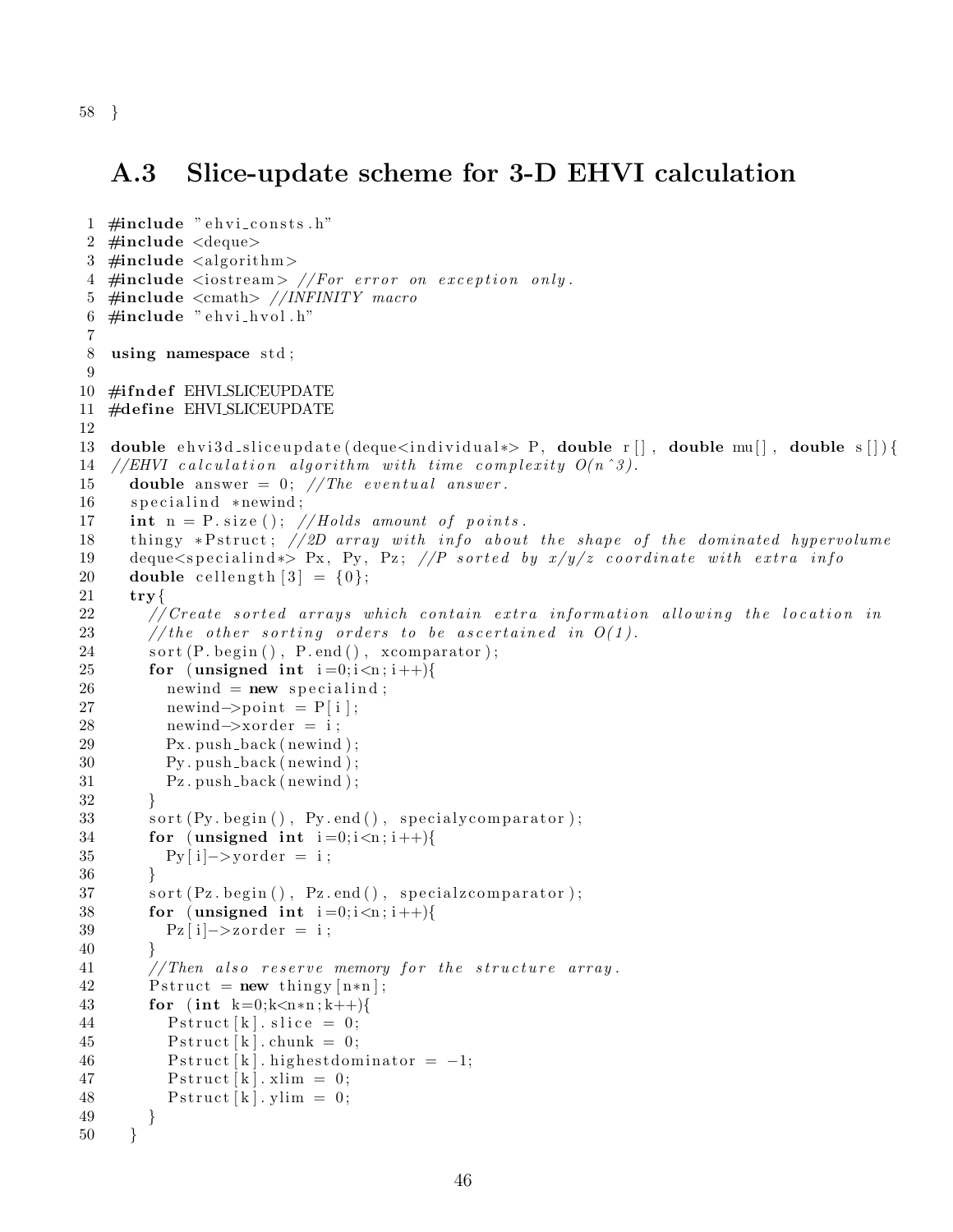```
51 catch (...) {
52 cout \ll "An exception was thrown. There probably isn't enough memory available."
53 \leq \text{endl};
54 cout \ll "-1 will be returned." \ll endl;
55 return −1;
56 }
57 //Now we establish dominance in the 2-dimensional slices. Note: it is assumed that
58 //P is mutually nondominated. This implementation of that step is O(n^3).
59 for (int i = 0; i < n; i++){
60 for (int \ j = Pz[i] \rightarrow y \, order; j >=0; j \rightarrow -)61 for ( int k=Pz [ i ]−>x order ; k >=0; k--){
62 Pstruct [k+j*n]. highest dominator = i;
63 }
64 for ( int j=Px [ i ]−>z order ; j >=0; j --)
65 for ( int k=Px [ i ]−>y order ; k >=0; k--){
66 P struct [k+j*n]. xlim = Px [i] ->point ->f [0] - r [0];
67 }
68 for (int \ j = Py[i] \rightarrow z \, order; j \rightarrow = 0; j \rightarrow -)69 for ( int k=Py [ i ]−>x order ; k >=0; k--){
70 P struct [k+j*n]. ylim = Py [i] ->point ->f [1] - r [1];
71 }
72 }
73 //And now for the actual EHVI calculations.
74 for (int z=0; z\leq n; z++){
75 // Recalculate Pstruct for the next 2D slice.
76 if (z>0)77 for (int i=0; i < n*n; i++){
78 Pstruct [i]. chunk += Pstruct [i]. slice * cellength [2];
79 }
80 // This step is O(n^2).
81 for (int y=0;y<n;y++){
82 for (int x=0; x\leq n; x++)83 if (Pstruct[x+y*n]. highest dominator \langle z \rangle \{ // cell is not dominated
84
85 if (x > 0 \&x y > 0)86 P struct [x+y*n]. slice = (Pstruct[x+(y-1)*n]. slice
87 − Pstruct [(x-1)+(y-1)*n]. slice
88 + Pstruct [(x-1)+y*n]. slice;
89 }
90 else if (y > 0){
91 P struct [x+y*n]. slice = P struct [x+(y-1)*n]. slice;
92 }
93 else if (x > 0){
94 P struct [x+y*n]. slice = P struct [(x-1)+y*n]. slice;
95 }
96 else
97 Pstruct [x+y*n]. slice = 0;
98 }
99 else {
100 P struct [x+y*n]. slice = (Px[x]-\text{point} \rightarrow f[0] - r[0])101 ∗ (Py [ y]−>p oin t−>f [ 1 ] − r [ 1 ] ) ;
102 }
103 }
104 }
105 //Okay, now we are going to calculate the EHVI, for real.
106 for (int y=0; y \leq n; y++){
```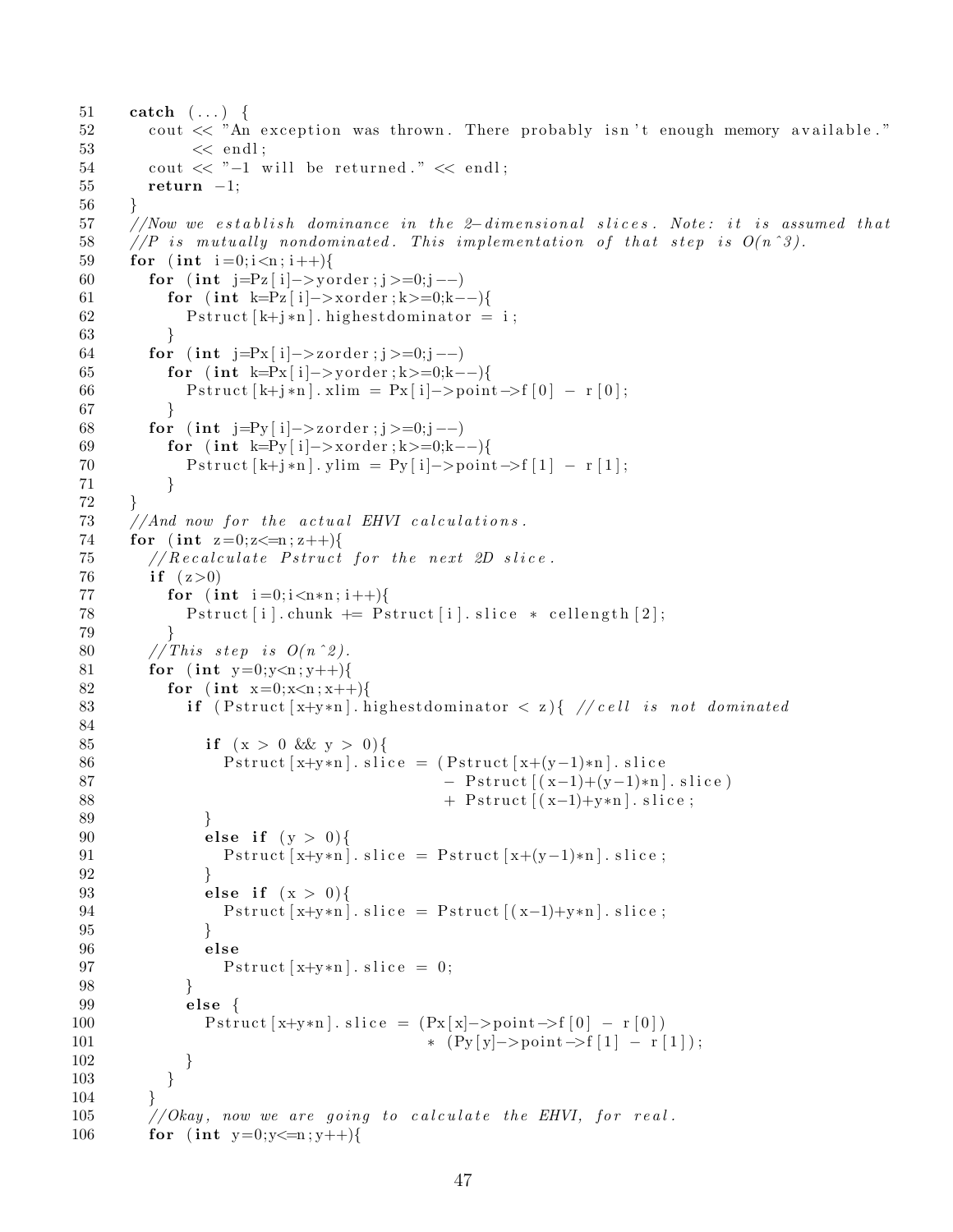```
107 for (int x=0; x\leq n; x++)108 double cl [3], cu [3]; // Boundaries of grid cells109 c l [0] = (x = 0 ? r [0] : Px[x-1]->point \rightarrow f[0]);
110 c l \begin{bmatrix} 1 \end{bmatrix} = (y == 0 ? r | 1] : Py[y-1]->point \rightarrow f[1];
111 c l \begin{bmatrix} 2 \end{bmatrix} = (z = 0 ? \rvert 2] : \begin{bmatrix} Pz \end{bmatrix} = \begin{bmatrix} 2 \end{bmatrix};
112 cu [0] = (x == n ? INFINITE Y : Px[x]->point->f[0]);113 cu [1] = (y == n ? INFINITE Y : Py[y]->point \rightarrow f[1]);114 cu [2] = (z = n ? \text{ INFINITY} : \text{Pz}[z] \text{->point} \rightarrow f[2]);
115 cellength [0] = cu [0] - cl [0];116 cellength [1] = cu [1] - cl [1];117 cellength [2] = cu [2] - cl [2];118 if \text{(cellength }[0] = 0 \mid \text{cellength }[1] = 0 \mid \text{cellength }[2] = 0119 \vert \vert (x \leq n \&x \leq x \&x \leq n \&x \quad \text{Pstruct } [x+y*n]. highest dominator \vert x \vert = z \vert)
120 continue; // Cell is dominated or of size 0.121 //We have easy access to Sminus and zslice because they are part of Pstruct.
122 // xslice and yslice can be calculated from Pstruct\rightarrowchunk.
123 double slice [3], Sminus, v[3];
124 if (x > 0 \&x y > 0){
125 Sminus = Pstruct [(x-1)+(y-1)*n]. chunk;
126 slice [0] = (x == n ? 0 : (Pstruct[x+(y-1)*n].chunk - Sminus) / celllength[0]);127 slice \begin{bmatrix} 1 \end{bmatrix} = (\mathbf{y} = \mathbf{n} ? \mathbf{0} : (\text{Pstruct}[(\mathbf{x}-1)+\mathbf{y}*\mathbf{n}].\text{chunk} - \text{Sminus}) / \text{cellength}[1]);128 s lice [2] = P struct [(x-1)+(y-1)*n]. slice;
129 }
130 else {
131 Sminus = 0;
132 slice [0] = ((y = 0 || x = n) ? 0 :133 (Pstruct[x+(y-1)*n].chunk - Sminus) / cellength[0]);134 slice [1] = ((x = 0 || y = n) ? 0 :135 ( Pstruct [(x-1)+y*n] . chunk – Sminus ) / cellength [1] ;
136 \text{slice } [2] = 0;137 }
138 if (y = n || z = n)139 v [0] = 0;140 else
141 v[0] = Pstruct [y+z*n]. xlim;142 if (x = n || z = n)143 v[1] = 0;144 else
145 v[1] = Pstruct[x+z*n]. ylim;146 if (x = n || y = n)147 v [2] = 0;148 else
149 v | 2 | = ( Pstruct x+y*n . highest dominator == -1 ? 0 :
150 (Pz [ P struct [ x+y*n ] \ldots ) highest dominator | ->point ->f [2] - r [2] );
151 // All correction terms have been established.
152 // Calculate the cell 's contribution to the integral.
153 double psi = \text{e} \, \text{e} \, \text{e} \, \text{e} \, \text{e} \, \text{e} \, \text{e} \, \text{e} \, \text{e} \, \text{e} \, \text{e} \, \text{e} \, \text{e} \, \text{e} \, \text{e} \, \text{e} \, \text{e} \, \text{e} \, \text{e} \, \text{e} \, \text{e} \, \text{e} \, \text{e} \, \text{e} \, \text{e} \, \text{e} \, \text{e} \, \text{e} \, \text{e} \, \text{e154 double psi2 = exipsi(r[1], cl[1], mu[1], s[1]) - exipsi(r[1], cu[1], mu[1], s[1]);
155 double psi 3 = exipsi (r [2], c1 [2], mu[2], s [2]) - \text{e} x \text{ip} s i (r [2], cu [2], mu[2], s [2]);
156
157 double gausscdf1 = gausscdf((cu[0]-mu[0])/s[0]) -gausscdf((c1[0]-mu[0])/s[0]);
158 double gausscdf2 = gausscdf((cu[1]-mu[1])/s[1]) = gausscdf((cl[1]-mu[1])/s[1]);
159 double gausscdf3 = gausscdf((cu[2]-mu[2])/s[2]) - gausscdf((cl[2]-mu[2])/s[2]);
160
161 double ex1 = psi1 – (gausscdf1 * (cl[0]-r[0]));
162 double ex2 = psi2 – (gausscdf2 * (cl[1]-r[1]));
```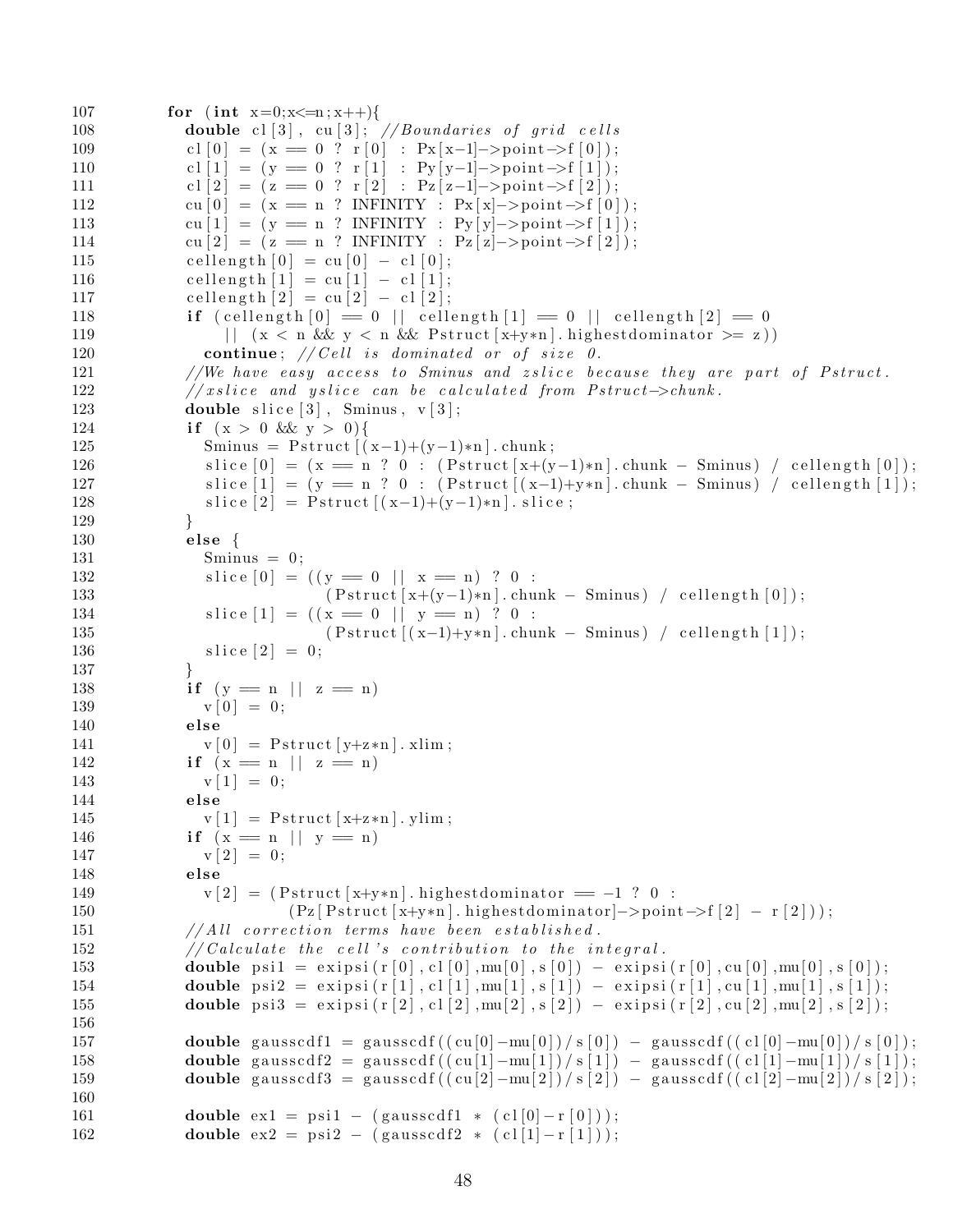```
163 double ex3 = psi3 – (gausscdf3 * (cl[2]-r[2]));
164
165 double sum = (psi1 *psi2 *psi3) - (Siminus *gausscdf1 *gausscdf2 *gausscdf3);166 //Subtract correction terms:
167 sum - (slice [0] * gausscdf2 * gausscdf3 * ex1);
168 sum - (slice [1] * gausscdf1 * gausscdf3 * ex2);
169 sum = (slice [2] * gausscdf1 * gausscdf2 * ex3);
170 sum = v[0] * ex2 * ex3 * gausscdf1;171 sum - v[1] * ex1 * ex3 * gausscdf2;
172 sum - v[2] * ex1 * ex2 * gausscdf3;
173 if (\text{sum} > 0)174 answer += sum;
175 }
176 }
177 }
178 return answer ;
179 }
180 \#endif
```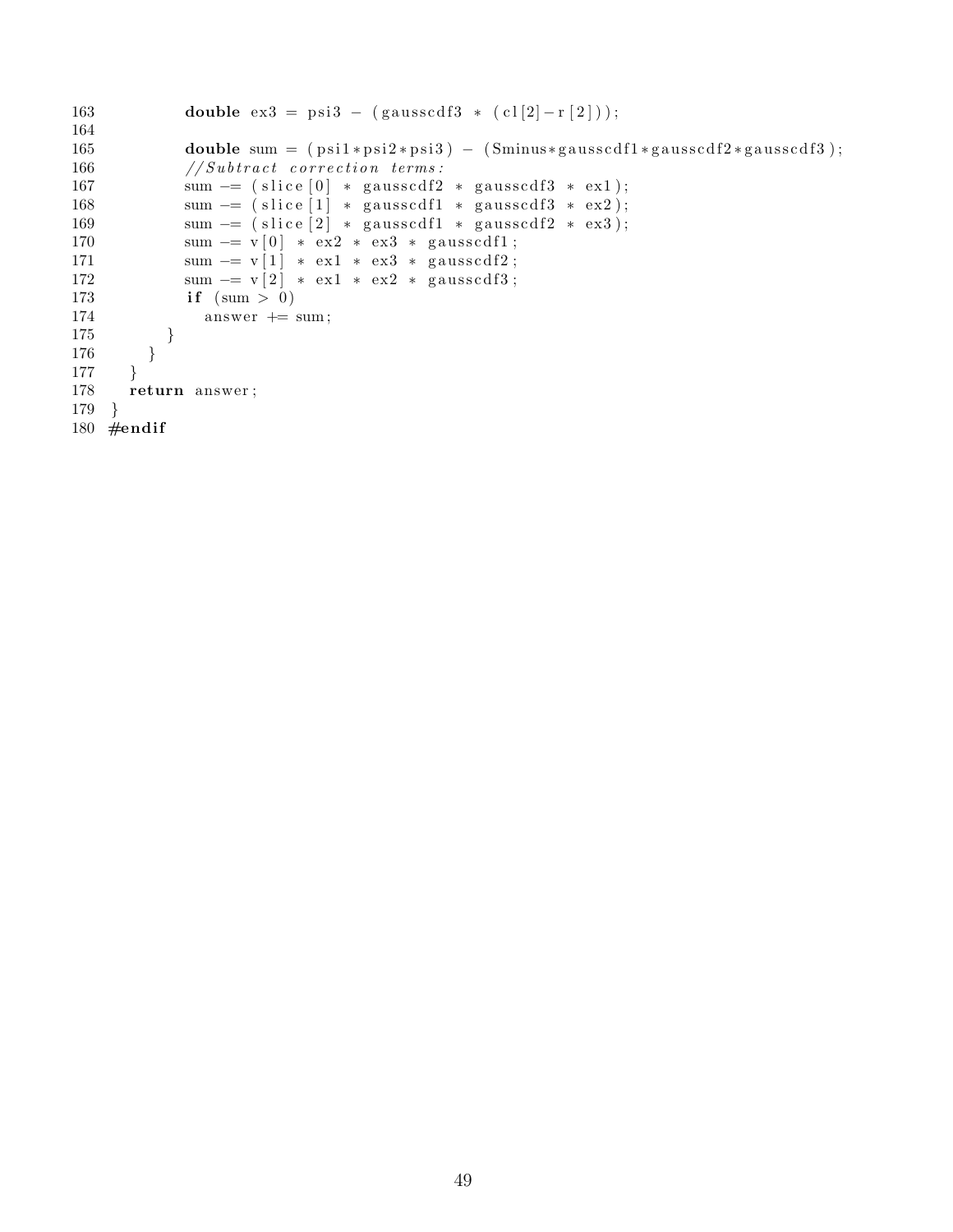## <span id="page-51-0"></span>Appendix B

#### How to Use the Software

The code is organized as follows: *ehvi\_sliceupdate.cc* contains the implementation of the slice-update scheme, *ehvi\_montecarlo.cc* contains the implementation of the Monte Carlo integration scheme, *ehvi-calculations.cc* contains the implementations of the other schemes (2-term, 5-term and 8-term) as well as the implementation of the 2-dimensional calculation scheme. *ehvi\_multi.cc* contains special implementations of the 5-term and slice-update schemes which calculate the EHVI for multiple individuals at the same time. The files helper.cc and ehvi\_hvol.cc contain functions which are used by multiple update schemes. Hypervolume calculations are implemented in  $ehvi_hvol$  cc and the rest (such as the psi function) is in *helper.cc*. There is also a file *ehvi-consts.h* which allows the seed of the random number generator and the number of Monte Carlo iterations to be changed.

The functions in these files can be used directly in  $C++$  code, but main.cc contains facilities to use it as a stand-alone command-line application. To use it in this way, the software can be compiled with gcc by unzipping the code into a directory and using the command:

 $g++ -03 -o EHVI -std=c++0x * .cc$ 

If compiling it in a directory which also contains other .cc files is desired, the following can be used instead:

```
g++ -O3 -o EHVI -std=c++0x main.cc helper.cc ehvi_sliceupdate.cc \
ehvi_multi.cc ehvi_montecarlo.cc ehvi_hvol.cc ehvi_calculations.cc
```
Running the software without command line arguments will allow a test case to be entered into the terminal (with an arbitrary population size and 1 candidate individual), which is then run through the available calculation schemes. Providing the name of a file as an argument will load that file and perform EHVI calculations on it. The file should consist of the following: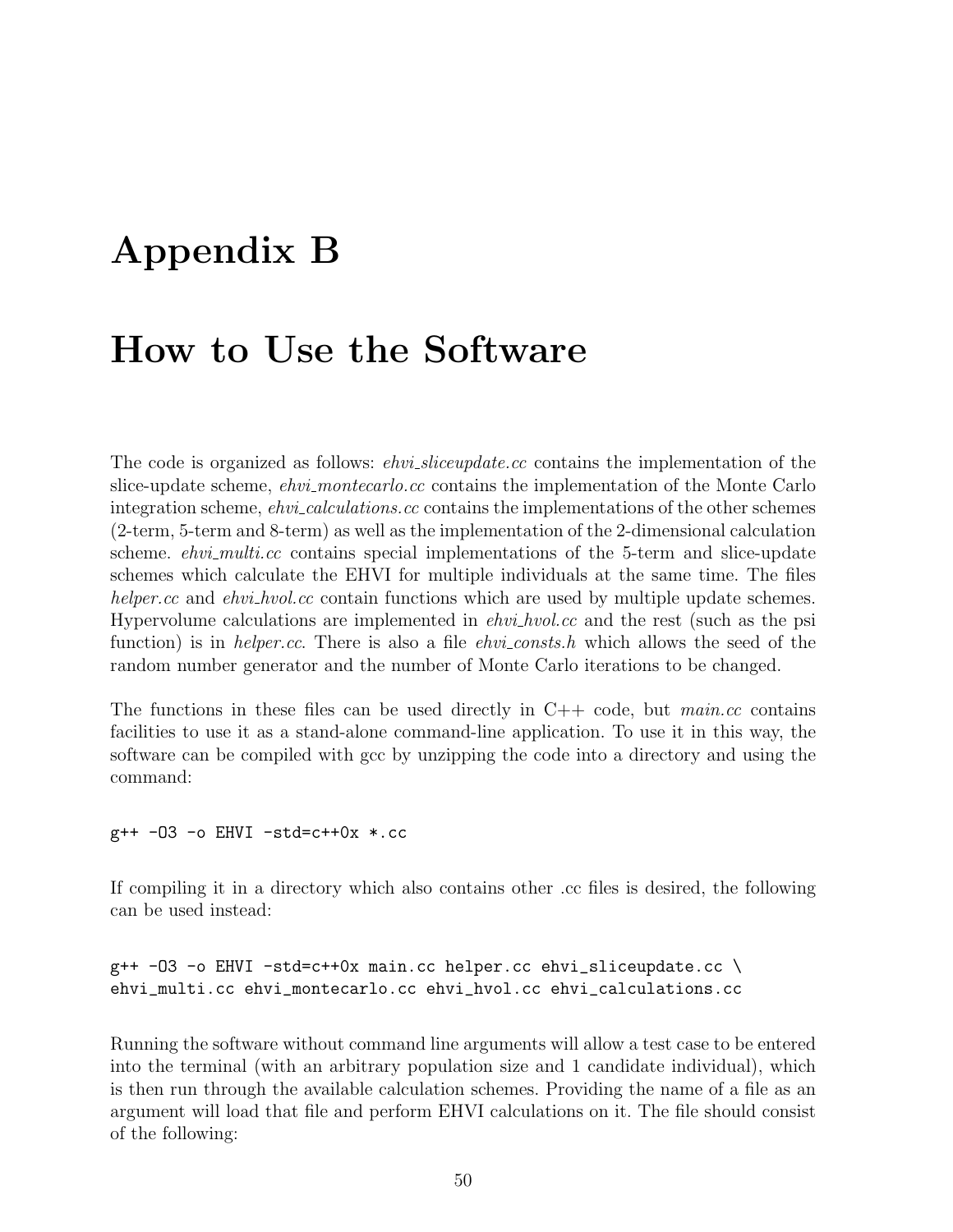- A single integer representing  $n$
- n\*3 floating point numbers representing the coordinates of P.
- 3 floating point numbers representing r
- An arbitrary number of individuals, represented by first 3 coordinates of their mean value, and then the 3 values of their standard deviation in each dimension

No other text should be present in the file. All numbers should be divided by whitespace, and additional whitespace is ignored.

The default scheme used will be the slice-update scheme, but other schemes can be specified as arguments after the filename. The list of possible schemes to request is:

2term 5term 8term sliceupdate montecarlo

However, only 5term and sliceupdate can be used if more than one candidate individual is provided.

Then the following command will calculate the EHVI for the four candidate individuals using the 5-term scheme:

#### ./EHVI multitest.txt 5term

And the output of the program will be: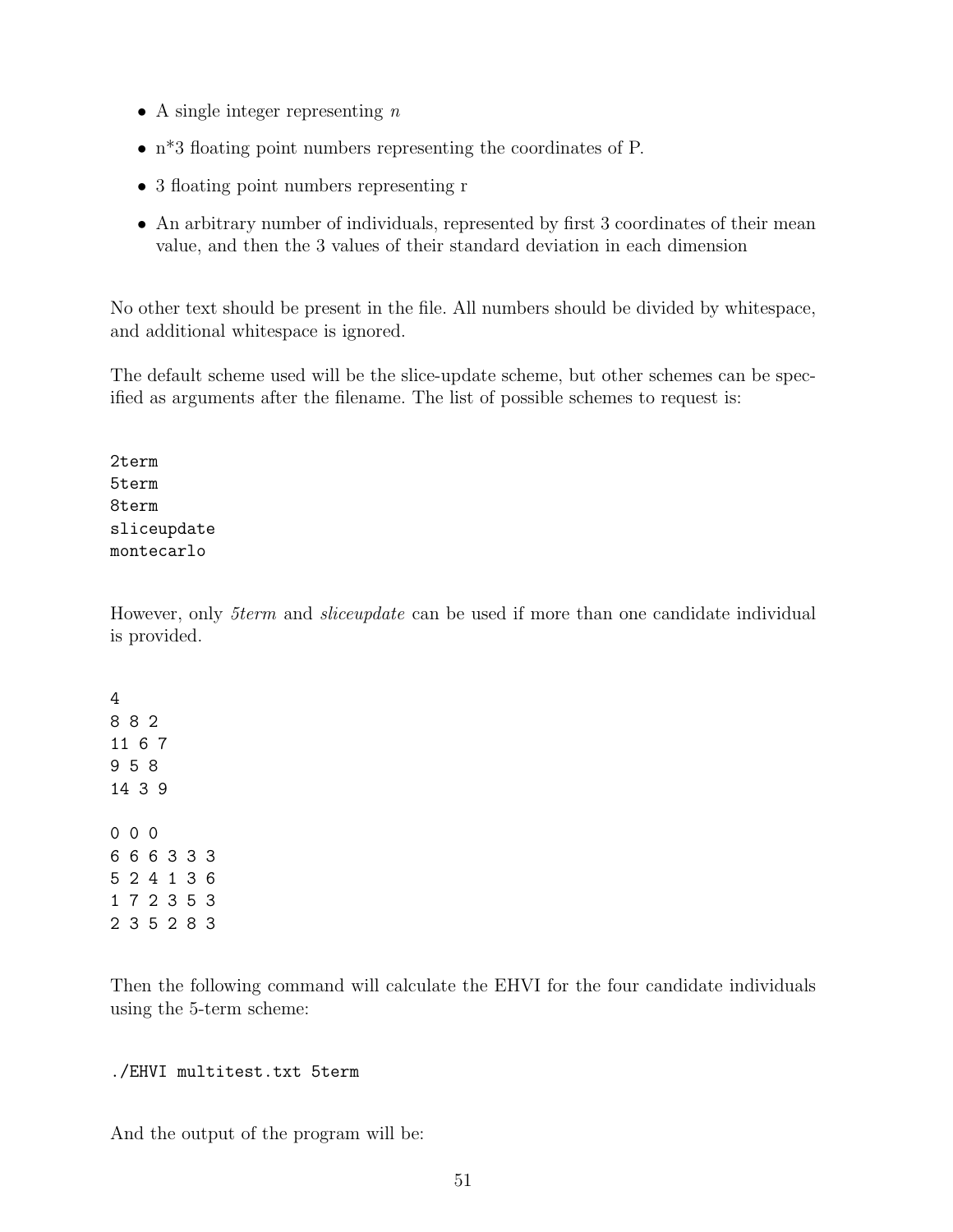Loading testcase from file... Calculating with 5-term scheme (multi-version)... 47.24623199 11.21775781 8.935099634 19.88518203

Only the actual answers are output to stdout while the rest of the output is written to stderr, making it possible to write the answers to a file using simple shell commands.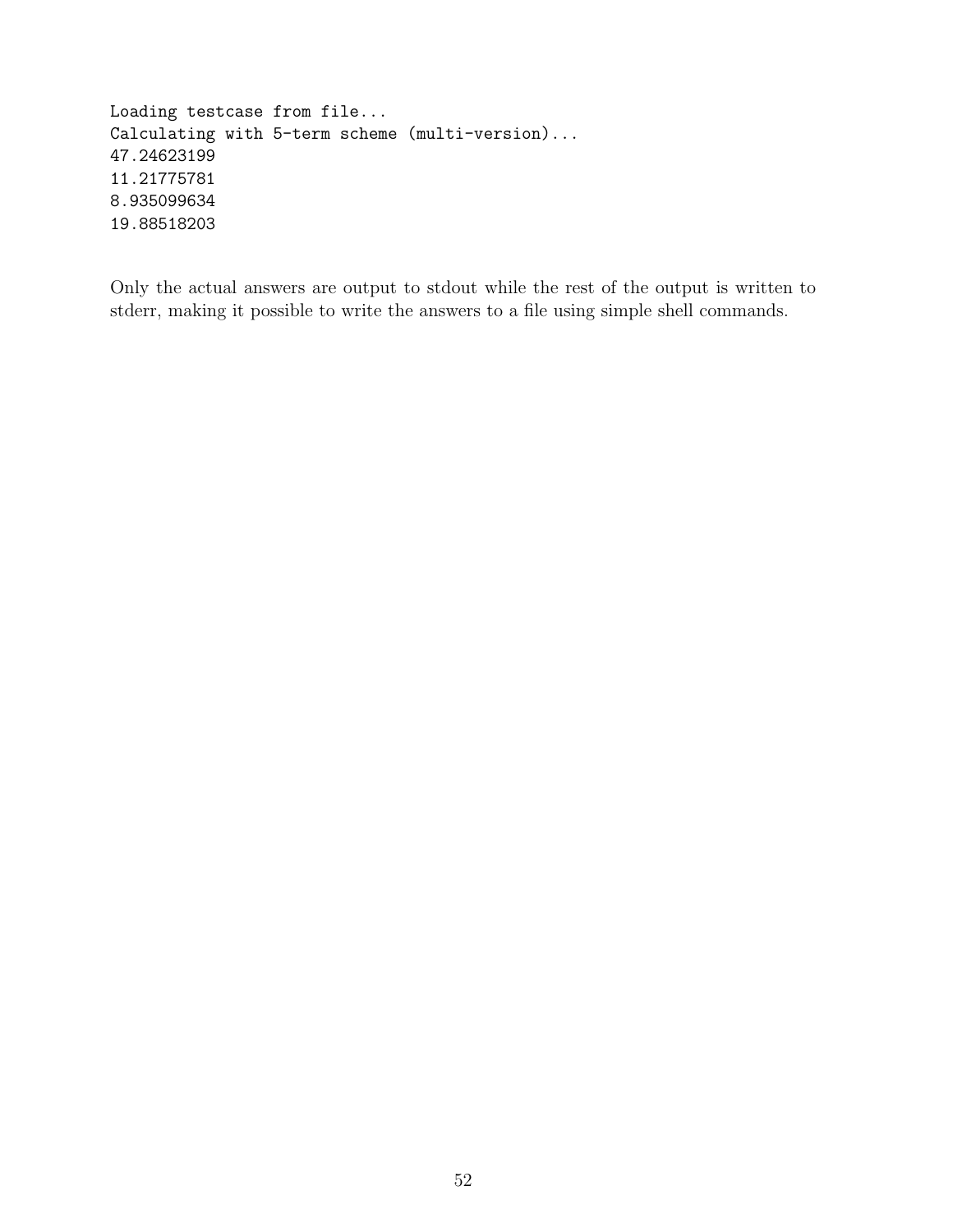## Bibliography

- <span id="page-54-0"></span>[1] Wagner, T.; Emmerich, M.; Deutz, A. and Ponweiser, W. (2010) "On expectedimprovement criteria for model-based multi-objective optimization", in 'Proc. of PPSN XI Vol. 1, Springer-Verlag, Berlin, Heidelberg, pp. 718-727.
- <span id="page-54-1"></span>[2] Fleischer, M. (2003) "The Measure of Pareto Optima Applications to Multi-objective Metaheuristics". Evolutionary Multi-Criterion Optimization. Second International Conference, EMO 2003, pg. 519-533.
- <span id="page-54-2"></span>[3] Emmerich, M. T M; Deutz, A.H.; Klinkenberg, J.W. (2011) "Hypervolume-based expected improvement: Monotonicity properties and exact computation," 2011 IEEE Congress on Evolutionary Computation (CEC), pp.2147-2154
- <span id="page-54-9"></span>[4] Nicola Beume, Carlos M. Fonseca, Manuel Lopez-Ibanez, Luis Paquete, and Jan Vahrenhold. (2009) "On the complexity of computing the hypervolume indicator." IEEE Trans. Evolutionary Computation, 13(5) pp. 1075-1082.
- <span id="page-54-8"></span>[5] Sacks, J., Welch, W. J., Mitchell, T. J., and Wynn, H. P. (1989) "Design and analysis of computer experiments". Statistical science, 4(4), 409-423.
- <span id="page-54-3"></span>[6] Mockus, J., Tiesis, V., Zilinskas, A. (1978) "The application of Bayesian methods for seeking the extremum". In: Dixon, L., Szego, G. (Eds.), Towards Global Optimization, vol. 2. North Holland, New York, pp. 117129.
- <span id="page-54-4"></span>[7] Donald R. Jones, Matthias Schonlau, and William J. Welch. (1998) "Efficient Global Optimization of Expensive Black-Box Functions". J. of Global Optimization 13, 4 (December 1998), 455-492.
- <span id="page-54-5"></span>[8] Emmanuel Vazquez and Julien Bect. (2010) "Convergence properties of the expected improvement algorithm with xed mean and covariance functions". Journal of Statistical Planning and Inference 140, pp. 3088-3095
- <span id="page-54-6"></span>[9] Knowles, J. (2006) "ParEGO: A hybrid algorithm with on-line landscape approximation for expensive multiobjective optimization problems". IEEE Transactions on Evolutionary Computation. 10 (1): 50-66.
- <span id="page-54-7"></span>[10] Keane, A.J. (2006) "Statistical improvement criteria for use in multiobjective design optimisation". AIAA Journal, 44, (4), 879-891.